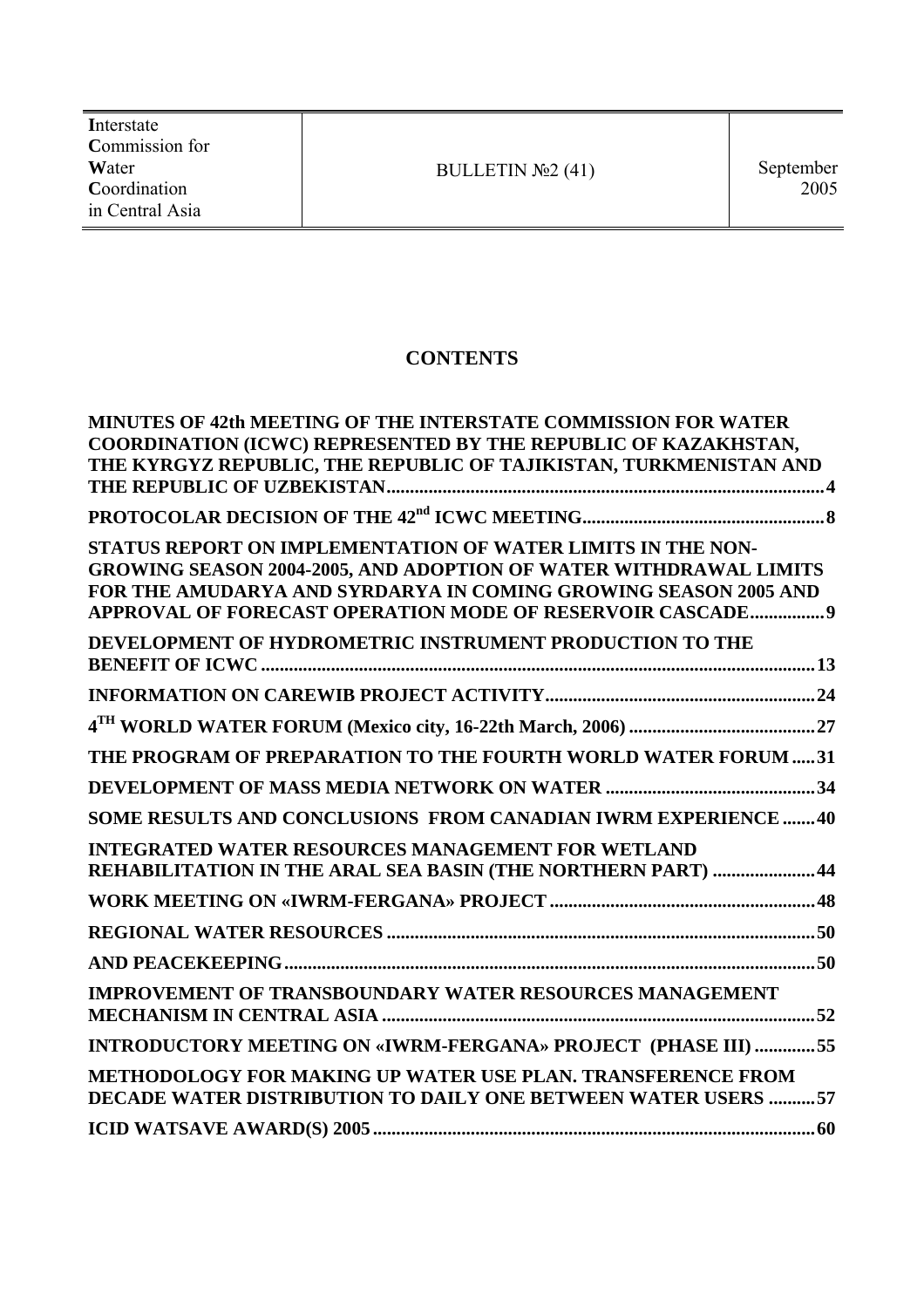**MINUTES OF 42th MEETING OF THE INTERSTATE COMMISSION FOR WATER COORDINATION (ICWC) REPRESENTED BY THE REPUBLIC OF KAZAKHSTAN, THE KYRGYZ REPUBLIC, THE REPUBLIC OF TAJIKISTAN, TURKMENISTAN AND THE REPUBLIC OF UZBEKISTAN** 

28-29 April 2005 Almaty city

# **Participants**:

**ICWC members:**  Ryabtsev Anatoliy Dmitriyevich Chairman of the Committee for Water Resources, Ministry of Agriculture, the Republic of Kazakhstan Bekbolotov Zhenishbek Bekbolotovich Deputy Minister, Director General of Water Resources Department, Ministry of Agriculture, Water Resources and Processing Industry, the Kyrgyz Republic Nazirov Abdukokhir Abdurasulovich Minister of Land Reclamation and Water Resources, the Republic of Tajikistan Altiyev Tekebay Altiyevich Deputy Minister of Water Resources, Turkmenistan, Honorary member of ICWC Khamrayev Shavkat Rakhimovich Deputy Minister, Chief of Central Water Administration, Ministry of Agriculture and Water Resources (MAWR), the

### **From ICWC Executive Bodies:**

| Dukhovny Viktor Abramovich                 | Director of SIC ICWC, Professor, Honorary Member of<br><b>ICWC</b>                       |  |  |
|--------------------------------------------|------------------------------------------------------------------------------------------|--|--|
| Khudayberganov Yuldash                     | Head of BWO "Amudarya"                                                                   |  |  |
| Khudayberganovich                          |                                                                                          |  |  |
| Khamidov Makhmud<br>Khamidovich            | Head of BWO "Syrdarya"                                                                   |  |  |
| Negmatov Gayrat Abdusattarovich            | Chief of ICWC Secretariat                                                                |  |  |
| Makarov Oleg Stepanovich                   | Director of CMC ICWC,<br><b>PKTI</b><br>Director<br>of<br>"Vodoavtomatika i metrologiya" |  |  |
| Umarov Pulatkhon Djakhanovich              | Director of ICWC Training Center                                                         |  |  |
| <b>Invitees:</b>                           |                                                                                          |  |  |
| Kenshimov Amirkhan                         | Deputy Chairman of the Committee for Water Resources,                                    |  |  |
| Kadyrbekovich                              | Ministry of Agriculture, the Republic of Kazakhstan                                      |  |  |
| Beishekeyev Kydybek                        | First Deputy Director General of Water Resources                                         |  |  |
| Kanimetovich                               | Department, Ministry of Agriculture, Water Resources and                                 |  |  |
|                                            | Processing Industry, the Kyrgyz Republic                                                 |  |  |
| Shaymordonov Subkhonkul<br>Shomakhmadovich | Director of SIC ICWC Tajik Office                                                        |  |  |
| Djayloobayev Abdybay<br>Shakirbayevich     | Director of SIC ICWC Kyrgyz Office                                                       |  |  |



Republic of Uzbekistan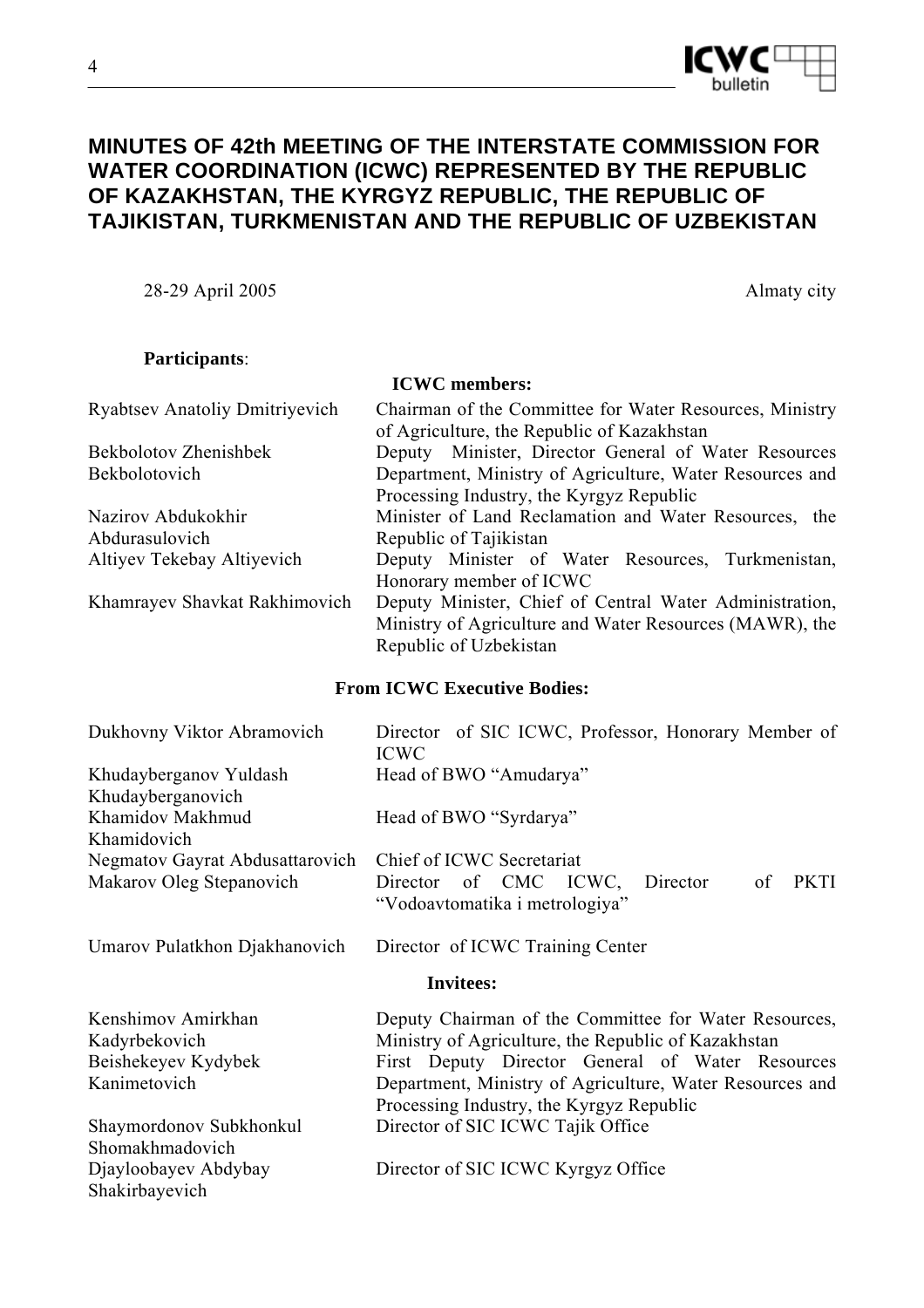

| Rysbekov Yusup Khaydarovich<br>Laktionov Aleksandr<br>Georgiyevich | Assistant Director of SIC ICWC<br>Division head, BWO "Syrdarya"                                                                           |
|--------------------------------------------------------------------|-------------------------------------------------------------------------------------------------------------------------------------------|
| Lysenko Oleg Grigoryevich                                          | Division head, BWO "Amudarya"                                                                                                             |
| Annayev Beki Annayevich                                            | Head of Secretariat, ICSD                                                                                                                 |
| Balliyev Kurbangeldy                                               | Division head, SIC ICSD                                                                                                                   |
| Begenchevich                                                       |                                                                                                                                           |
| <b>Pulatov Kamitjon Pulatovich</b>                                 | Head of RGP «Yugvodkhoz»                                                                                                                  |
| Kanapianov Meiram Ilyasovich                                       | Head of Regional cooperation division, MFA, the Republic<br>of Kazakhstan                                                                 |
| Iskakov Saksyzbai Tamentayevich                                    | Director, CMC ICWC Kazakh<br>(NPC)<br>branch<br>«Suavtomatika»)                                                                           |
| Umarov Khamdam                                                     | Head of Republican water inspection Uzsuvnazorat,<br>Ministry of Agriculture and Water Resources, the Republic<br>of Uzbekistan           |
| Zhurayev Zokirjon                                                  | Department head, Ministry of Agriculture and Water<br>Resources, the Republic of Uzbekistan                                               |
| Pulatov Yarash Ergashevich                                         | Director General, SPA TajikNIIGiM                                                                                                         |
| Nurushev Almabek Nurushevich                                       | Director, EC IFAS Kazakh branch                                                                                                           |
| Chairman:                                                          | Ryabtsev Anatoliy Dmitriyevich - Chairman of the<br>Committee for Water Resources, Ministry of Agriculture,<br>the Republic of Kazakhstan |

# **AGENDA**

1. Outcomes of the non-growing season 2004-2005 and adoption of water withdrawal limits from the Amudarya and Syrdarya for the next growing season 2005, approval of forecast operation modes of reservoir cascade (responsible - BWO "Amudarya" and BWO "Syrdarya").

2. Sharing financing of SIC ICWC and BWO "Syrdarya" activities.

3. Development of hydrometric instruments to the benefit of ICWC (responsible SIC ICWC and CMC ICWC)

4. Preparation to 4 World Water Forum

5. CAREWIB project progress

6. Agenda and venue of the next 43rd ICWC meeting.

Having approved the agenda, heard the speeches made by the participants of the meeting, and exchanged views, the members of the Interstate Commission for Water Coordination (ICWC) in Central Asia decided:

### **On the first item:**

1. Take into consideration information of BWO "Amudarya" and BWO "Syrdarya" on implementing water withdrawal limits and ensuring the adopted operation mode of the reservoir cascade for the non-growing season 2004-2005.

2. Adopt the water withdrawal limits from the Amudarya and the Syrdarya for the growing season 2005 and approve the forecast operation schedule-mode of the reservoir cascade on the Amudarya river. Adopt the presented schedule-mode for the Syrdarya river. This schedule should be considered at the work group meeting of water and energy experts from riparian countries. BWO "Syrdarya" should submit to ICWC members the forecast on the basis of decisions made by the above work group in May 3-5, 2005 in Bishkek city.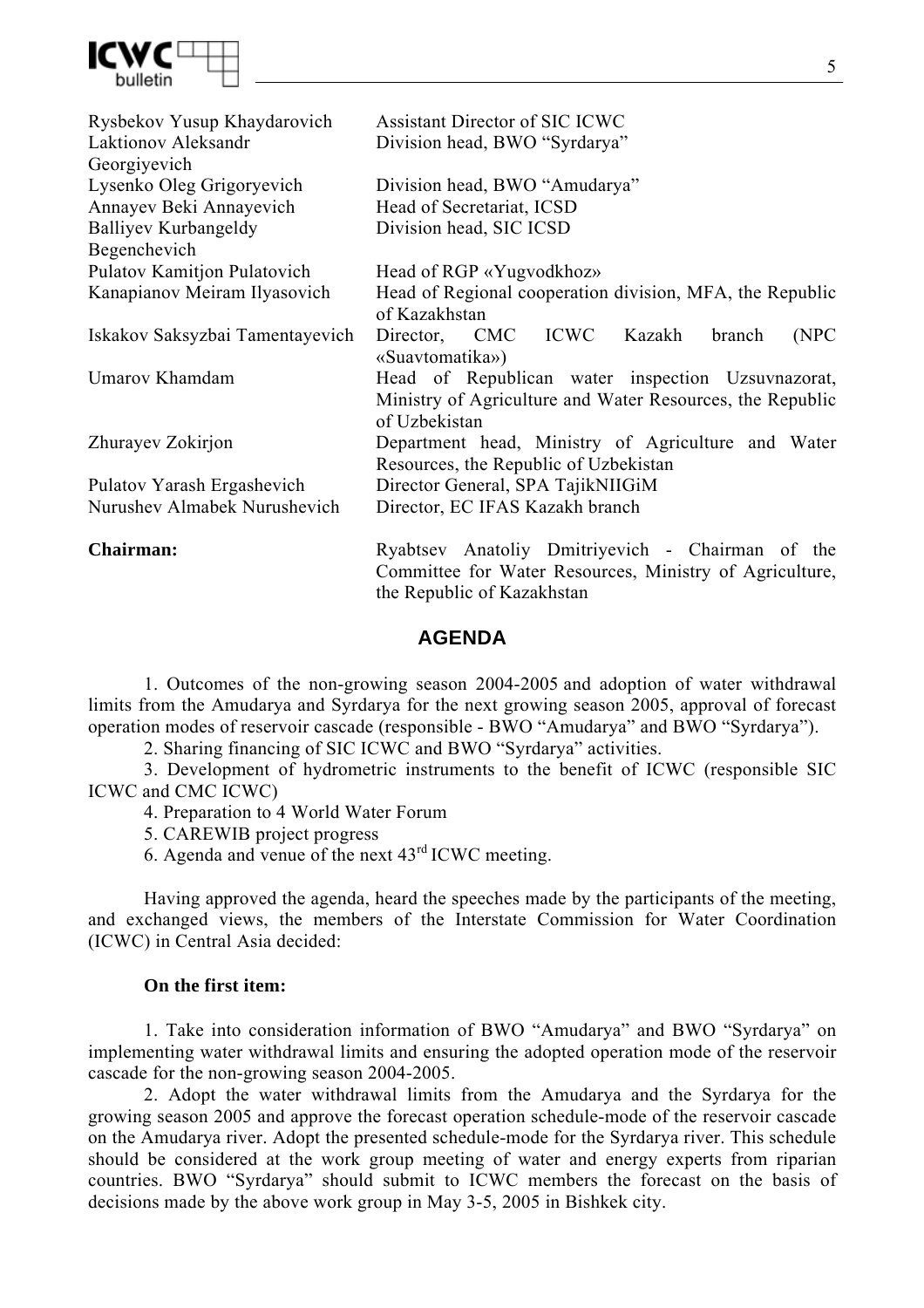

3. Request ICWC members to promote signing of the interstate agreement on multipurpose use of water and energy resources in Naryn-Syrdarya reservoir cascade for the next growing season 2005.

### **On the second item:**

1. Agree with proposals on sharing costs between the state-founders of SIC ICWC, taking into account the water withdrawal share of a state and the share of attracted grants. Item on financing of ICWC Training Center should be raised at the next ICWC meeting.

2. ICWC members should submit to national Ministries of Finance their proposals on shared financing of SIC ICWC in 2006 and in the future.

3. In order to provide financing before decision of the Government, SIC ICWC should discuss, on a routine basis, financing sources and document them in protocols with respective ICWC members for provision of financing in an amount of \$US120,4 thousand in 2005.

4. Submit for consideration of IFAS Board of Management Provisions on ICWC, according to which to move amendments to the Statute of SIC ICWC.

5. Take into consideration information of BWO "Syrdarya" about status of its activity financing.

6. Given the lack of funds allocated for operation and maintenance of the interstate structures, ICWC members – riparian states in Syrdarya basin should consider with respective governments a possibility to finance BWO "Syrdarya" on a shared basis as set in Agreement of 1992.

7. ICWC members should consider a possibility to allocate funds for capital repair and reconstruction of structures being under temporal management of BWO "Syrdarya".

### **On the third item:**

Recognizing that actual need for hydrometric instruments which, particularly in light of introduction of water charges, increases and calls for organization of production of these instruments in the region:

1. Taking into account available production capacities and experience in development of measurement instrumentation in Kyrgyzstan and Uzbekistan, it is advisable to develop them as the base to the benefit of basin countries.

2. CMC ICWC together with national metrological institutions should prepare comparative analysis for measurement instrumentation, costs of existing meters and industrial standards for price policy formation.

3. CMC ICWC together with national metrological institutions should prepare interstate program for provision with measurement instrumentation and water meters, with attraction of required capital investments for development of bases and acquisition of equipment by water users and submit it for consideration at the next ICWC meeting.

4. In order to reform the national metrological services and apply international standards, training of water measurement specialists should be organized on the base of CMC ICWC through Training centers.

### **On the fourth item:**

1. SIC ICWC suggested plan of measures for preparation to the 4 World Water Forum should be approved and submitted to IFAS Executive Committee for joint work.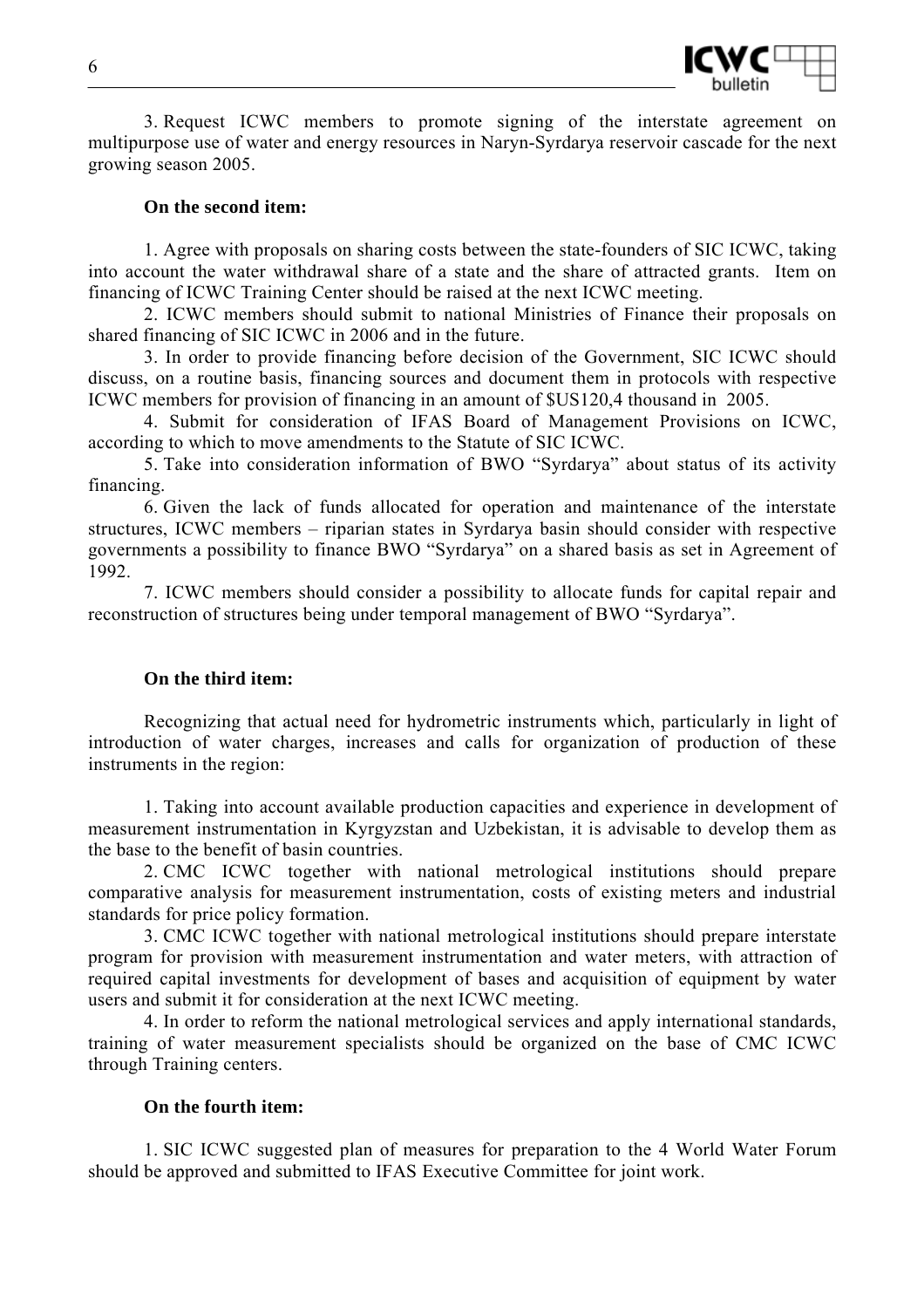

2. Agree with composition of regional work groups for development of proposals and reports under Forum's themes.

3. Charge SIC ICWC with collection of opinions for further processing and presentation in virtual forum.

### **On the fifth item:**

1. Approve CAREWIB project activities and consider it expedient to continue activities with account of comments given.

2. Underline importance of the project in terms of raising trust and openness among water-management institutions and water users in the basin and of continuous updating information about all aspects of ICWC activities, as well as propagandizing ICWC.

3. Mark high degree of involvement from the side of BWO "Amudarya", BWO "Syrdarya", national Tajikistan coordinator and Uzgidromet in establishing the information system.

4. Request ICWC members and EC IFAS to remove obstacles in involvement of national Gidromets from other riparian countries and of the Regional hydrological center in CAREWIB activities.

5. Introduce "Agreement about information exchange in area of water sector between the countries in the Aral Sea basin" for approval by IFAS Board of Management.

### **On the sixth item:**

1. The next 43rd ICWC meeting should be held in Tajikistan in September 2005.

2. Approve the following agenda for the next  $43<sup>rd</sup>$  meeting:

# **AGENDA:**

1. Status report on implementation of water limits and operation modes of reservoir cascades in the Amudarya and the Syrdarya basins in the growing season 2005 and adoption of water limits for the non-growing season 2005 (responsible - BWO "Amudarya" and BWO "Syrdarya").

2. Preparation to 4 World Water Forum

3. Report on implementation of the Decision of the Heads of State, 6 October 2002 regarding priorities  $\mathcal{N}_2$  1 and  $\mathcal{N}_2$  6.

4. Agenda and venue of the next 44<sup>th</sup> ICWC meeting.

| For the Republic of Kazakhstan | A.D. Ryabtsev    |
|--------------------------------|------------------|
| For the Kyrgyz Republic        | Zh.B. Bekbolotov |
| For the Republic of Tajikistan | A.A.Nazirov      |
| For Turkmenistan               | T.A. Altiyev     |
| For the Republic of Uzbekistan | Sh.R. Khamrayev  |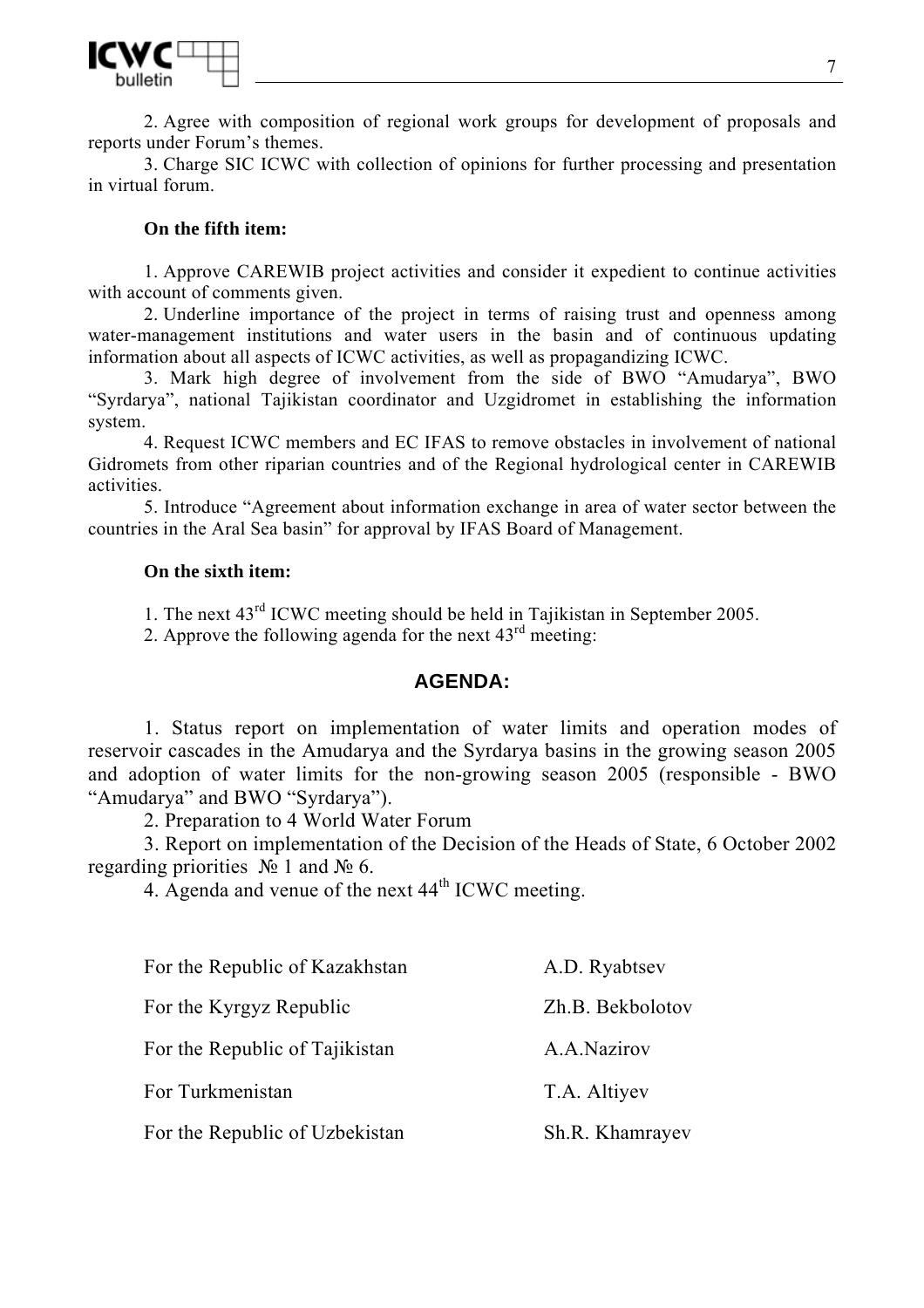

# **PROTOCOLAR DECISION OF THE 42nd ICWC MEETING**

28-29 April 2005 Almaty city

Upon results of the round-table discussion on "Improvement of water management and regulation mechanism in the Amudarya and Syrdarya basins", it was decided the following:

1. Approve the ADB's initiative for support and further development of water-related cooperation in the Aral Sea basin through joint activities of national and regional institutions under the regional protocol ADB RETA 6163: «Improvement of shared water use in Central Asia».

2. Support main activity directions as discussed and agreed by ICWC members during round-table in Almary in 28 April 2005.

3. Charge SIC ICWC together with BWO "Amudarya" and BWO "Syrdarya" with preparation of detailed work plan, by June 2005, regarding to project components, such as (I) arrangement of regional discussion on water policies in the Aral Sea basin, and (II) organization of training for representatives of the regional and national water institutions from all Central Asian countries. Completed plans should be submitted to ICWC members and ADB for approval.

4. ICWC members should prepare proposals on establishment of permanent work groups dealing with regional water policy and with improvement of interstate water management on inter-sectoral basis.

5. Make inventory of all activities implemented by the states and aimed at supporting joint water management in the Amudarya and the Syrdarya.

| For the Republic of Kazakhstan | A.D. Ryabtsev                            |
|--------------------------------|------------------------------------------|
| For the Kyrgyz Republic        | Zh.B. Bekbolotov                         |
|                                | Ya.E. Pulatov                            |
| For the Republic of Tajikistan | (authorized by the Minister A.A.Nazirov) |
| For Turkmenistan               | T.A. Altiyev                             |
| For the Republic of Uzbekistan | Sh.R. Khamrayev                          |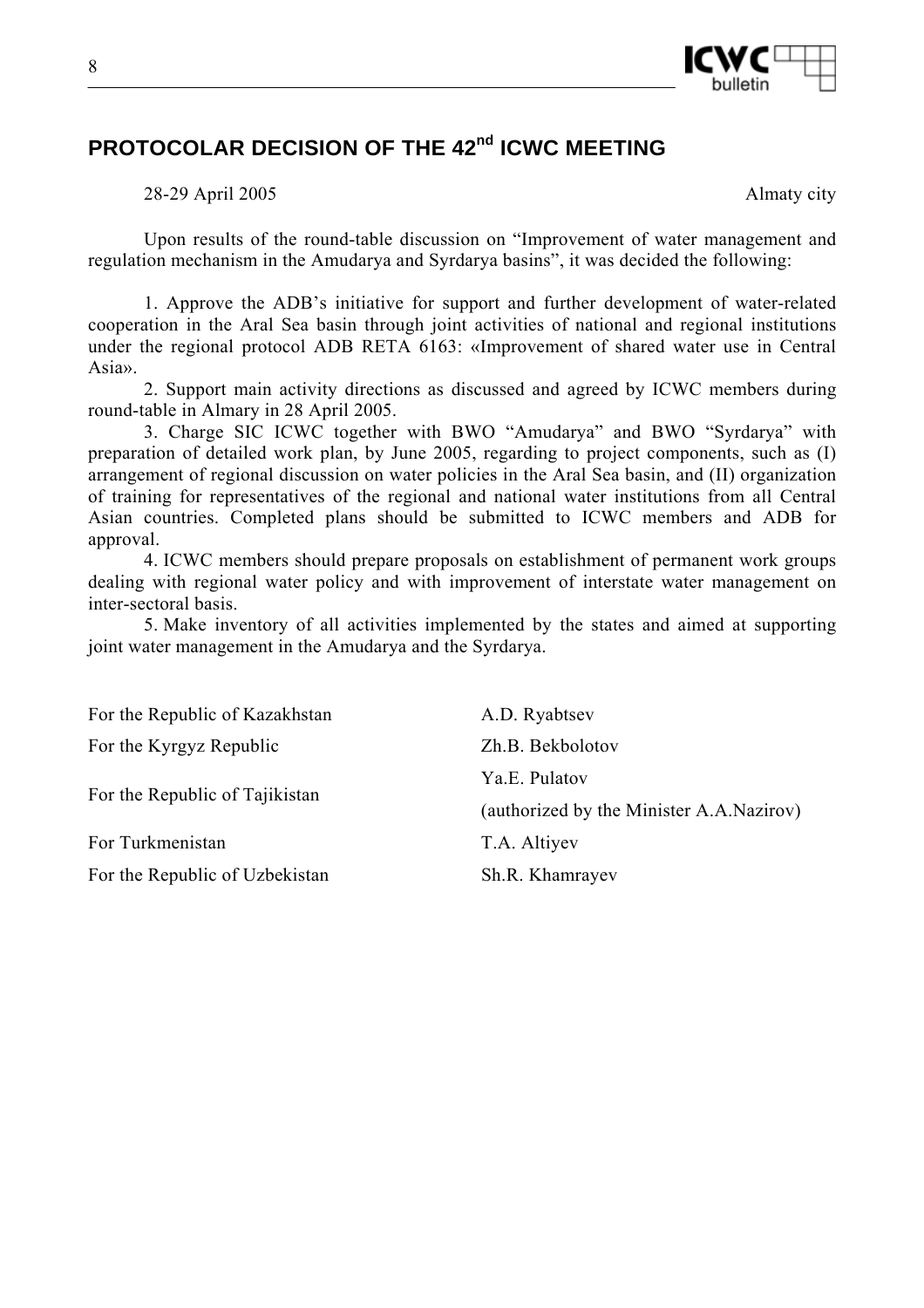# **STATUS REPORT ON IMPLEMENTATION OF WATER LIMITS IN THE NON-GROWING SEASON 2004-2005, AND ADOPTION OF WATER WITHDRAWAL LIMITS FOR THE AMUDARYA AND SYRDARYA IN COMING GROWING SEASON 2005 AND APPROVAL OF FORECAST OPERATION MODE OF RESERVOIR CASCADE<sup>1</sup>**

# **1. Amudarya river basin**

Actual water availability in cross-section Atamurat upstream of Garagumdarya was 105.2 % of the norm in the non-growing season. The actual value amounted to 15 billion 317  $\text{Mm}^3$ , with the norm set at 14 billion 555  $\text{Mm}^3$ , while last year the water availability for the same period was 14 billion  $870 \text{ Mm}^3$  or 101.7% of the norm.

The water withdrawal limits set for the reporting non-growing season per country were used as follows:

 $-88.0\%$  of the set limit was used in the whole basin: 13 billion 835 Mm<sup>3</sup>, while the limit was 15 billion 713  $\text{Mm}^3$ .

- The Republic of Tajikistan used the water withdrawal limit to 64.2 %, and the actual use amounted to 1 billion 838  $\text{Mm}^3$ , with the limit set at 2 billion 863  $\text{Mm}^3$ ;

- Turkmenistan used the water withdrawal limit to 97.0 %, and the actual use amounted to 6 billion 308 Mm<sup>3</sup>, with the limit set at 6 billion 500 Mm<sup>3</sup>;

- The Republic of Uzbekistan used the water withdrawal limit to 89.9%, and the actual use amounted to 5 billion 374  $\text{Mm}^3$ , with the limit set at 5 billion 980  $\text{Mm}^3$ .

The use of the water withdrawal limits per river reach was as follows:

- 1. Upstream 66.6%, including Tajikistan 64.2%, Uzbekistan 85.1%.
- 2. Midstream  $88.6\%$ , including Uzbekistan  $80.2\%$ , Turkmenistan  $93.9\%$ .
- 3. Downstream 103.7%, including Uzbekistan 101.3%, Turkmenistan 108.5 %.

Water availability for the three major downstream users over the reporting period was:

- 1. Dashoguz province 108.5 %
- 2. Karakalpakstan 103.0 %
- 3. Khorezm province 99.2 %

The planned water supply to the Aral Sea and its coastal area in the non-growing season was performed to 159.8%, and actually 3 billion 356 Mm<sup>3</sup> of water was supplied, with 2 billion 100 Mm<sup>3</sup> planned, against the last year figure of 2 billion 106 Mm<sup>3</sup>.

As of early April 2005, water volume in Nurek reservoir amounted to 6 billion 201  $\text{Mm}^3$ , while planned volume was 5 billion 964  $\text{Mm}^3$ , against actual of 6 billion 63  $\text{Mm}^3$  in the last year the same date.

Due to high inflow during given period, water volume in Tuyamuyun reservoir was maintained at 4 billion 802 Mm<sup>3</sup> (last year  $-$  4 billion 204 Mm<sup>3</sup>) as of 01.04.2005.

In general, the reporting non-growing season was quite successful despite the fact that downstream zone endured quite stressed ice conditions in January and February that were overcome by 02.03.05.

 $\overline{a}$ 

<sup>&</sup>lt;sup>1</sup> Information on the first item in the agenda of  $42<sup>nd</sup>$  ICWC meeting.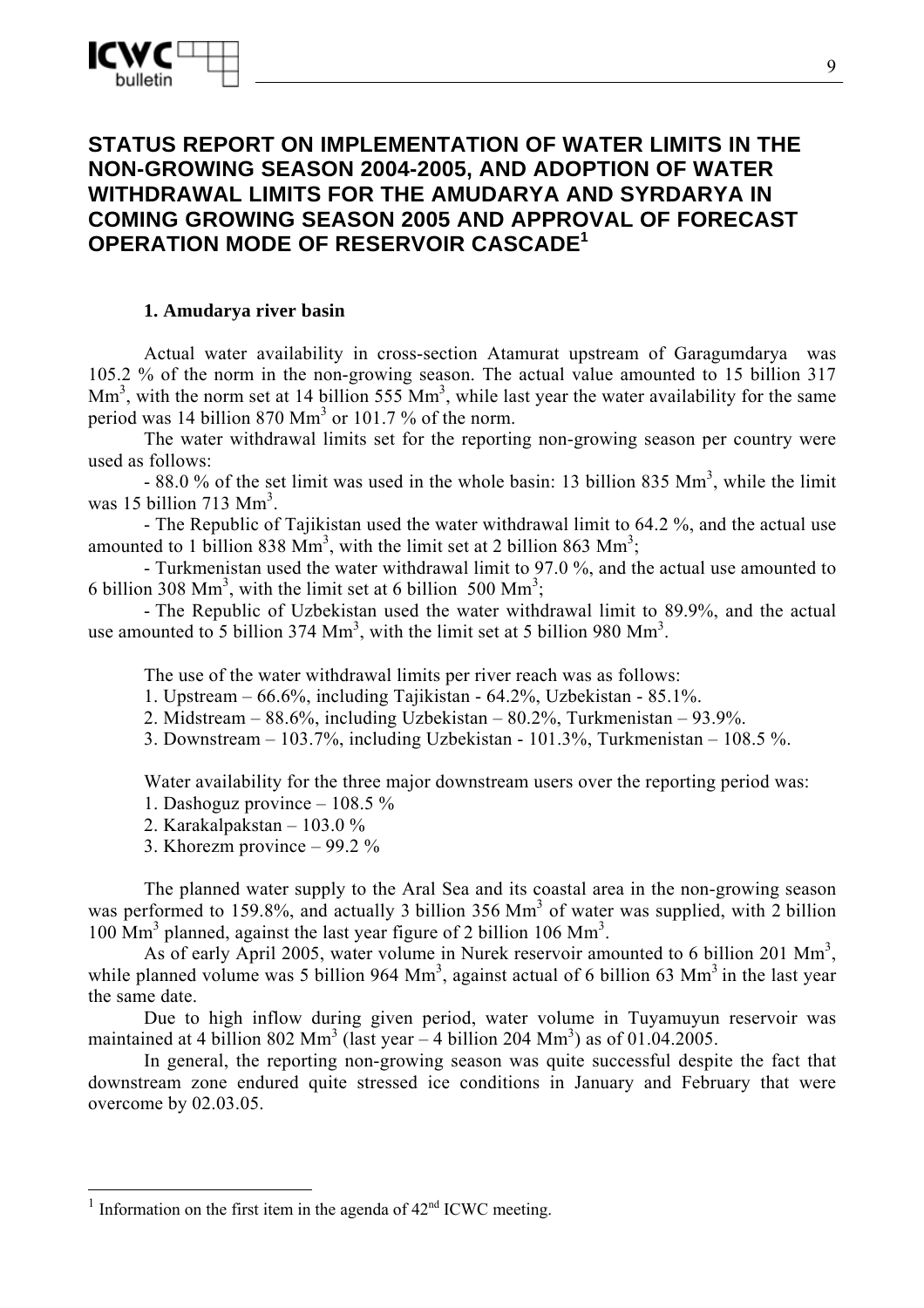

In the growing season 2005, water availability in cross-section Atamurat upstream of Garagumdarya is expected to be near the norm of  $47.6 \text{ km}^3$ , including household use from the Vaksh river.

However, taking into account that, according to preliminary forecast from the Hydrological Agency of Tajikistan, the expected flow probability in most Tajik rivers would be above the norm, including Vaksh and Pyandj, in the growing season, water availability in the Amudarya basin as a whole is likely to be above the norm.

Taking into account the results of the non-growing season, BWO "Amudarya" agreed with each of the water user countries in the basin on water withdrawal limits for the growing season 2005 and tentative operation modes of reservoir cascade in the basin, which were submitted to ICWC members for consideration.

The stated water withdrawal limits per country are shown below:

 $-450$  million m<sup>3</sup> for the Kyrgyz Republic;

 $-6$  billion 818 million m<sup>3</sup> for the Republic of Tajikistan;

- 15 billion 500 million  $m^3$  for Turkmenistan;

 $-16$  billion 020 million m<sup>3</sup> for the Republic of Uzbekistan.

It is planned to set water withdrawal limit at 38 billion 788 Mm<sup>3</sup> in the Amudarya basin as a whole, including 31 billion 520  $\text{Mm}^3$  downstream of Atamurat cross-section upstream of Garagumdarya in the growing season 2005.

BWO "Amudarya" has developed operation mode of Tuyamuyun waterworks facility for the growing season that foresees satisfactory release by the beginning of non-growing season 2005-06.

Moreover, BWO "Amudarya" together with ODC "Energiya" has defined more exactly operation mode of Nurek reservoir for the growing season 2005.

Taking into account flow probability forecasts in Atamurad cross-section upstream of Garagumdarya, water withdrawals and water volumes in reservoirs, water supply to the Aral Sea and Priaralie is suggested at a level of 6 billion  $100 \text{ Mm}^3$ , including collector-drainage flow.

Finally, BWO "Amudarya" proposed:

1. to approve the recommended: operation modes for reservoir cascade, water limits, and water supplies to the Aral Sea and river delta for the growing season 2005.

#### **II. Syrdarya river basin**

ICWC approved the proposed operation mode of Naryn-Syrdarya reservoir cascade for the non-growing season 2004-2005 at its  $41<sup>st</sup>$  meeting in Tashkent in March 17–18, 2005.

At the  $42<sup>nd</sup>$  meeting, which is to be held in Almaty in April 27-29, 2005, it is suggested to review implementation of water limits in the non-growing season 2004-2005 and adopt limits for coming growing season 2005 года, as well as approve forecast operation mode of Naryn-Syrdarya reservoir cascade.

Analysis of some characteristics related to operation of Naryn-Syrdarya cascade for the last non-growing season is shown below.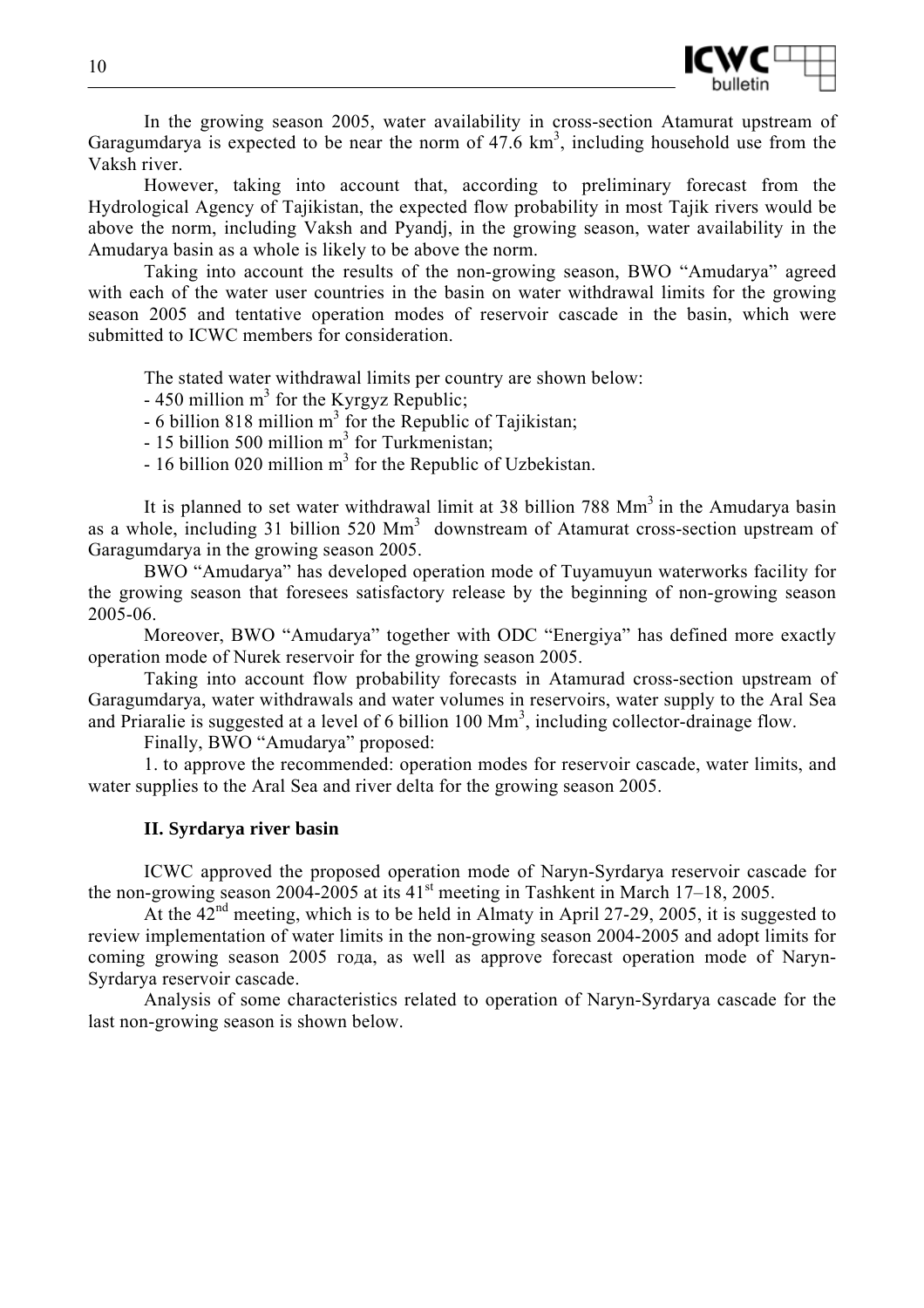

| Parameter (from 1.10.2004 to 1.03.2005) | Forecast<br>$(Mm^3)$ | Actual<br>$(Mm^3)$ | $\frac{0}{0}$ |  |
|-----------------------------------------|----------------------|--------------------|---------------|--|
|                                         |                      |                    |               |  |
| Inflow to upstream reservoirs:          |                      |                    |               |  |
| Toktogul                                | 3410,9               | 3494,36            | 102,4         |  |
| Andizhan                                | 779,76               | 828,92             | 106,3         |  |
| Charvak                                 | 1288,31              | 1602,35            | 124,4         |  |
| Ugam river                              | 181,5                | 243,97             | 134,4         |  |
| TOTAL:                                  | 5660,47              | 6169,6             | 109,0         |  |
|                                         | Lateral inflows:     |                    |               |  |
| Toktogul - Uchkurgan                    | 364,68               | 469,13             | 128,6         |  |
| Uchkurgan, Uchtepe - Kairakkum          | 2431,46              | 3864,7             | 158,9         |  |
| Andizhan - Uchtepe                      | 2716,1               | 3303,2             | 121,6         |  |
| Kairakkum - Chardara                    | 3239,99              | 3195,3             | 98,62         |  |
| Gazalkent – Chirchik mouth              | 907,29               | 1224,92            | 135,0         |  |
| TOTAL:                                  | 9659,52              | 12057,25           | 124,8         |  |
| <b>GRAND TOTAL:</b>                     | 15319,99             | 18226,85           | 119,0         |  |

**Table 2.1** 

Changes in operation mode of Toktogul waterworks facility had effect on operation of the cascade in general, first of all, on its in-stream reservoirs (see Table 2.2, which shows dynamics of water volumes in the reservoirs of Naryn-Syrdarya cascade.

### **Table 2.2**

| Reservoir | Volume in reservoir, Mm <sup>3</sup> |               |          |             |
|-----------|--------------------------------------|---------------|----------|-------------|
|           | by $1.10.04$                         | by 31.03.2005 |          | by 31.03.04 |
|           |                                      | plan          | actual   |             |
| Toktogul  | 19188,0                              | 13789,93      | 13637,00 | 14578,0     |
| Andizhan  | 1253,24                              | 1470,71       | 1392,28  | 1624,0      |
| Charvak   | 1204,6                               | 770,93        | 573,00   | 440,0       |
| Kairakkum | 2029,0                               | 1995,85       | 3463,00  | 3438,0      |
| Chardara  | 699,0                                | 5400,0        | 4828,00  | 4980,0      |
| TOTAL:    | 24373,84                             | 23427,42      | 23893,28 | 25060,0     |

Larger deviation from ICWC approved operation mode of Naryn-Syrdarya cascade is observed in Kairakkum reservoir, which, for the past period, released 15255,3 Mm<sup>3</sup> instead of planned 12933,22 Mm<sup>3</sup>. (Table 2.3). If one considers lateral inflow of 124,8 % along the Syrdarya river (Table 2.1), higher releases from Kairakkum reservoir that exceed plan up to 118,0 % become evident.

Being concerned with occurring situation, members of the Inter-governmental group (Committee for Water Resources at the Ministry of Agriculture, Kazakhstan, Ministry of Agriculture and Water Resources, Uzbekistan, and BWO "Syrdarya") agreed to release up to 1,8 billion  $m<sup>3</sup>$  of water to Arnasai reservoir, and, at the same time, off-takes from Syrdarya river should be increased at the section from Kal' gauging station to Chardara reservoir.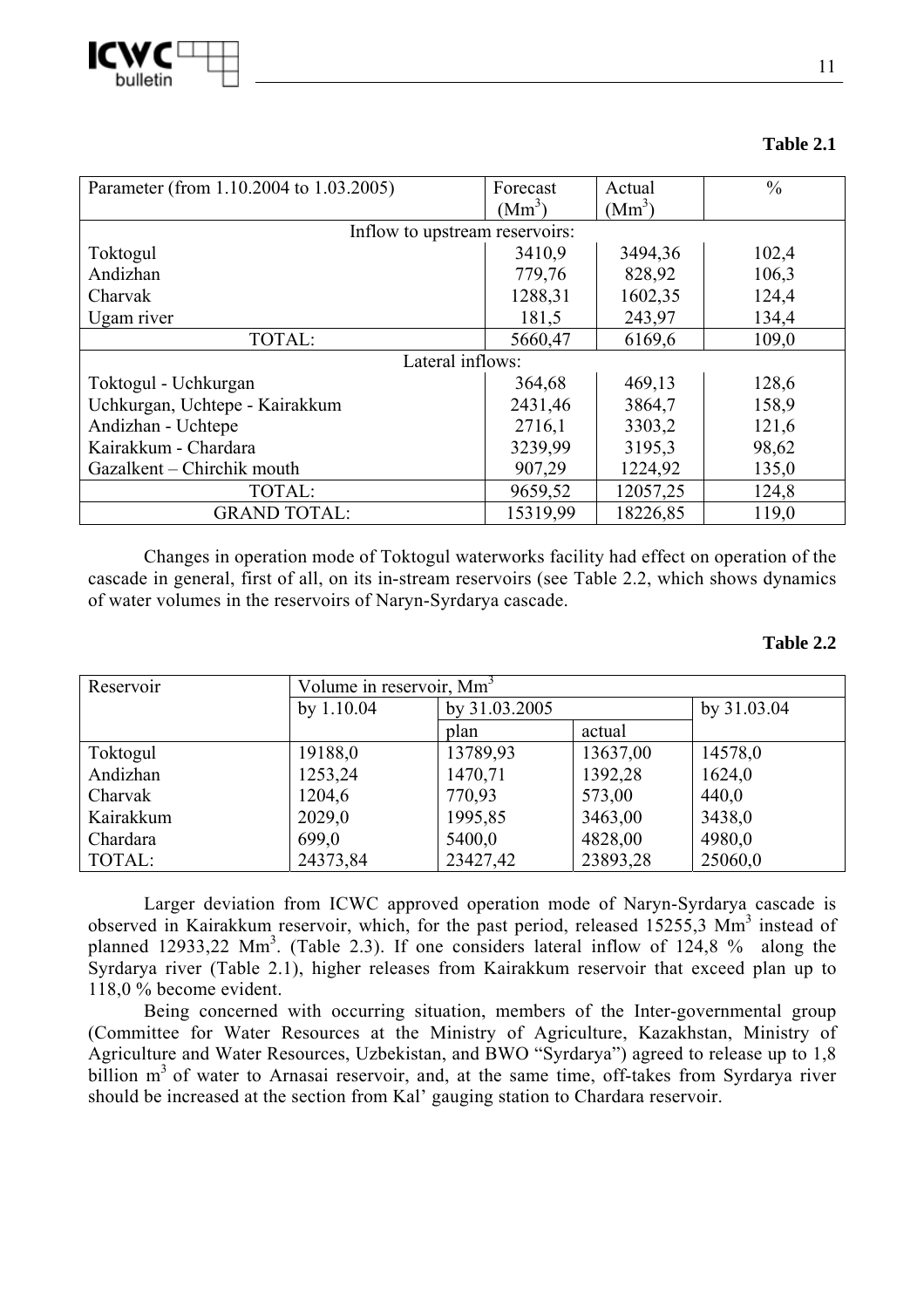

### **Table 2.3**

| Reservoir | Releases (Mm <sup>3</sup><br>by 31.03.2005 |          |  |
|-----------|--------------------------------------------|----------|--|
|           | plan                                       | actual   |  |
| Toktogul  | 8796,38                                    | 9037,61  |  |
| Andizhan  | 560,39                                     | 701,75   |  |
| Charvak   | 1712,45                                    | 2210,45  |  |
| Kairakkum | 12933,22                                   | 15255,3  |  |
| Chardara  | 11022,91                                   | 11810,88 |  |

Water withdrawals for non-growing season 2004-2005 are shown in Table 2.4. Water allocation foresaw preliminary water limits approved at  $40<sup>th</sup>$  ICWC meeting and requests from the republics, moreover,  $150.0 \text{ Mm}^3$  were transit water.

#### **Table 2.4**

| Republic – water user  | <b>ICWC</b> limit | Actual withdrawal | $\frac{10}{6}$ |
|------------------------|-------------------|-------------------|----------------|
|                        | $(Mm^3)$          | $(Mm^3)$          |                |
| Kyrgyz Republic        | 29,33             | 24,33             | 82,95          |
| Republic of Uzbekistan | 2593,0            | 2593,0            | 100,0          |
| Republic of Tajikistan | 179,17            | 131,79            | 73,6           |
| Republic of Kazakhstan | 400,1             | 400,1             | 100,0          |

#### **Actual water withdrawals as of 31.03.2005**

In order to mitigate tense situation occurred in Syrdarya downstream and around Chardara reservoir in autumn-winter 2004-2005 and to reduce inflow to Chardara reservoir, the Inter-governmental work group decided to increase withdrawals at the section from Uchkurgan to Chardara reservoir. To this end, 1,2042 billion  $m<sup>3</sup>$  of water were directed to small lakes and sinks, including 1,122 billion  $m^3$  in Uzbekistan and 82,2 million  $m^3$  in Kazakhstan.

Inflows to the Aral Sea by the end of March and to Chardara reservoir are shown in Table 2.5

#### **Table 2.5**

| Parameter                    | Scheduled<br>$(Mm^3)$ | Actual<br>(Mm <sup>3</sup> ) |
|------------------------------|-----------------------|------------------------------|
| Inflow to the Aral Sea       | 5704,91               | 6624,85                      |
| Inflow to Chardara reservoir | 16522,11              | 17883,34                     |

Actual water supply to Arnasai depression was 2193,96  $\text{Mm}^3$ .

Based on the results of past non-growing season 2004 – 2005, one can mark the following: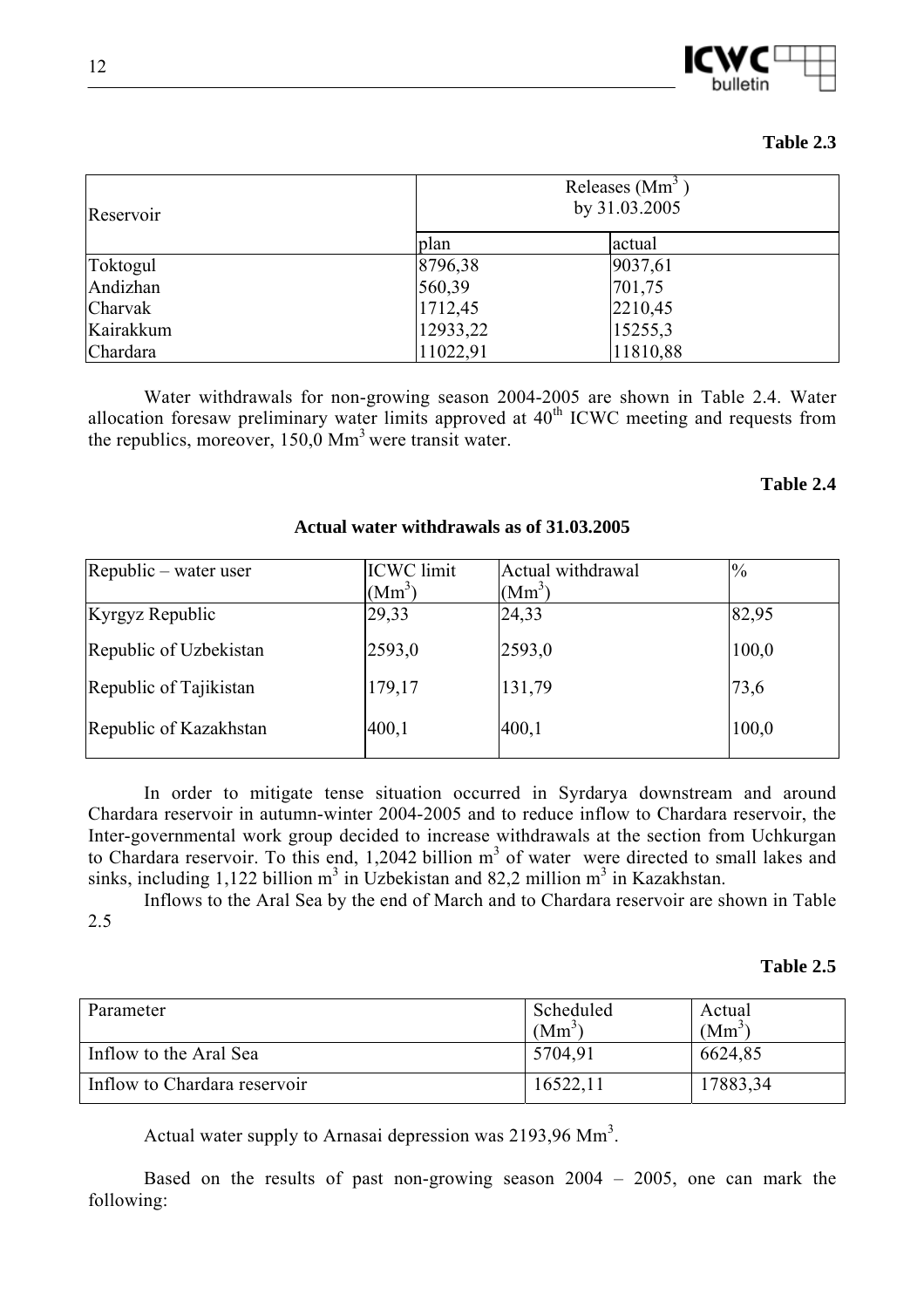

1. This non-growing season is characterized by increased water availability and, as a result, tense situation around Chardara reservoir, Arnasai depression and in Syrdarya downstream.

2. In February 8, 2005 in Tashkent, members of the Inter-governmental work group signed Protocol on accident-free water pass in Syrdarya downstream in autumn-winter 2004- 2005 and on a need to release about 1,8 billion  $m^3$  to Arnasai depression. At the same time, the parties requested water-management agencies in Tajikistan to follow the recommended operation mode of Kairakkum reservoir.

Consideration of water withdrawal limits and recommended schedule-forecast for operation of reservoir cascade in Syrdarya basin during the growing season 2005.

BWO «Syrdarya» was proposed to prepare forecast operation mode of Naryn-Syrdarya cascade for the growing season 2005.

Thus, BWO «Syrdarya» specified withdrawal limits and calculated forecast operation mode of the cascade.

Preliminary operation mode and withdrawal limits for the growing season 2005 were approved at 41st ICWC meeting in Tashkent.

In February 14, 2005, the Governments of Uzbekistan and of Tajikistan signed Agreement about cooperation in rational use of water and energy resources for a period since February 2005 till April 2006. The Parties agreed that by 31 May 2005 Tajikistan should accumulate water in an amount of 3418 Mm<sup>3</sup> in Kairakkum reservoir and set water releases at the following mean daily discharges: 500 m<sup>3</sup>/s – June; 600-650 m<sup>3</sup>/s – July; 600-650 m<sup>3</sup>/s – August, and drawdown reservoir in August to 870-900 Mm<sup>3</sup>.

In March 11, 2005, Uzgidromet gave tentative forecast of mean discharge in Central Asian rivers for growing season 2005.

In April 12, 2005, final forecast of mean discharges was delivered.

According to ICWC-41 decision and after getting Uzgidromet's forecast (12.04.2005), BWO «Syrdarya» has developed schedule of Naryn-Syrdarya reservoir cascade operation for the growing season 2005 and submitted it (letter № 06-45 of 13.04.2005) for approval to energy institutions in the Syrdarya river basin.

# **DEVELOPMENT OF HYDROMETRIC INSTRUMENT PRODUCTION TO THE BENEFIT OF ICWC**<sup>2</sup>

#### **Introduction**

About 45000 – 50000 gauging stations are utilized for water measurements in irrigation systems in Central Asian region (CAR). Besides, development of Water User Associations and small farms increases number of gauging stations and the latter are not quantifiable on unbiased basis. These stations are also used by public utilities, industrial plants, Hydrometeorological services and other water-related structures.

Altogether not less than 80 % of these gauging stations are like "fixed channel", where discharge is measured by "velocity-area" method. In this case, the main meters of stream parameters used for calculation of discharge characteristics are:

- propeller-type flowmeter;

- level gauge;

 $\overline{a}$ 

- level-quantity meter.

<sup>&</sup>lt;sup>2</sup> Information on the third item in the agenda of  $42<sup>nd</sup>$  ICWC meeting.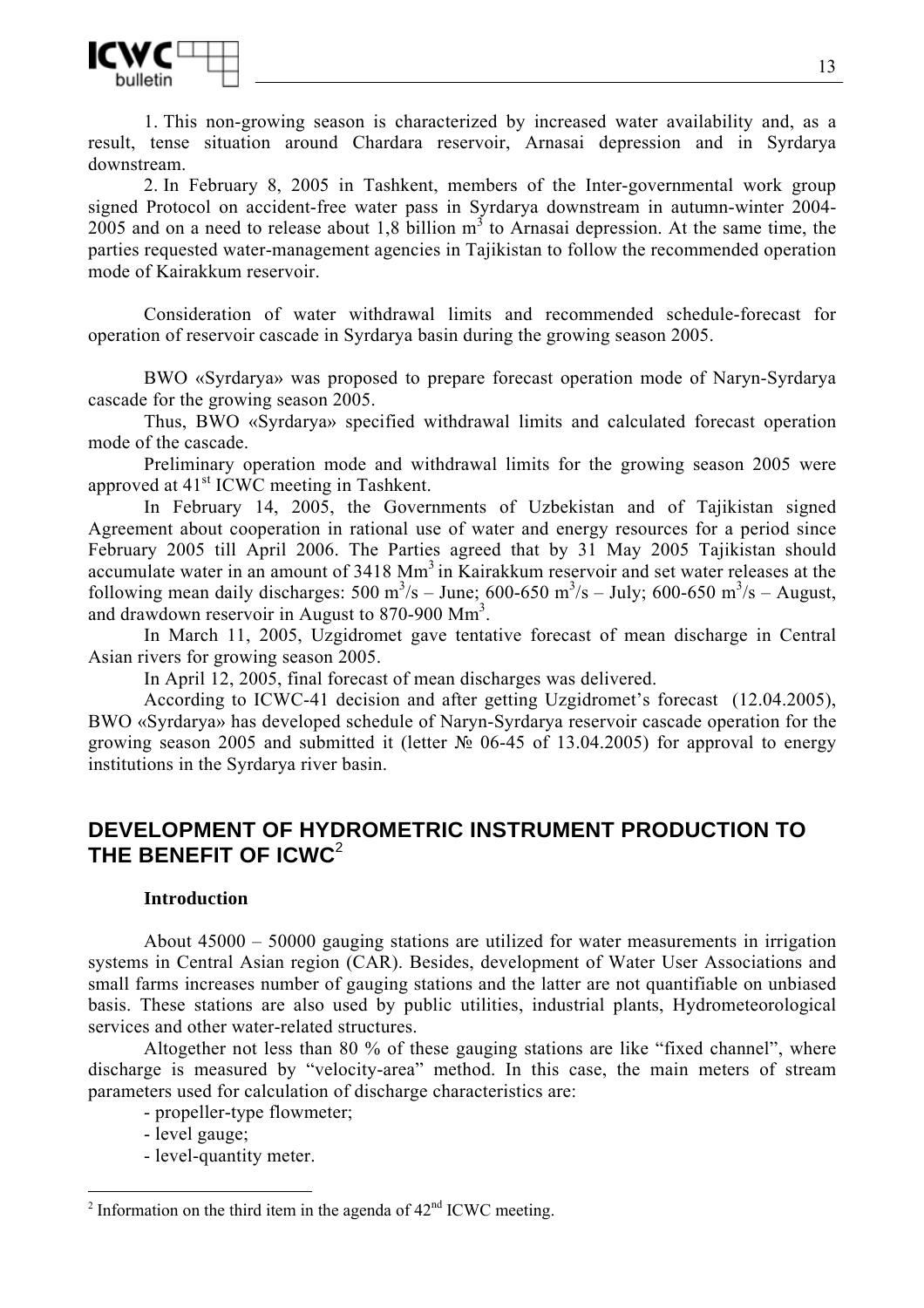

At the first stage of water measurement system rehabilitation in CAR countries, about 3200 propeller-type flowmeters, 50000 level gauges and 1000 level-quantity meters will be required for head and inter-farm measurement structures.

These measurement facilities could be acquired by three ways:

- acquire in far abroad countries;
- acquire in NIS countries;
- manufacture in CAR countries.

Acquirement of measurement facilities in NIS countries would be 2-3 times cheaper, while in far abroad - 8-10 times more expensive as compared to local manufacturing. Besides, repair and calibration of foreign meters (for instance, propeller-type flowmeters and levelquantity meters) will require additional funds for accessories and comparison equipment, certification, transportation costs and customs duties, training, etc.

There is good background for rehabilitation and development of local base since our measurement facilities are compared well with foreign ones and even often are more reliable and better. Moreover, development of local manufacturing base will ensure certain technological security and create additional job places.

### **1.Equipment**

At present, under water sector reformation major efforts and respectively investments are focused on rehabilitation of existing water infrastructure (irrigation canals, headworks, reservoirs, check dams, etc.), as well as on institutional reforms and establishment of appropriate administration-economic framework.

Undoubtedly, these aspects are important and essential. However, efficient water use issues, including water monitoring, are of the same importance. But those stand aside from financing foreseen for general water sector reformation. At the same time, appropriate water monitoring, particularly in surface water systems is major in meeting challenges of efficient water use and conservation.

Indeed, it is evident that bulk of water losses occurs due to lack of reliable monitoring. These are losses in irrigation network (field runoffs, unaccounted water use, as well as transportation, poor technologies, etc.).

Taking into account such situation in NIS countries, including in CAR, these countries adopt or elaborate similar laws on water, on ensuring uniform measurement, on control technologies, etc. that are aimed at introduction of water charges (commercial water accounting) and assignment of water agencies responsible for water accounting.

Such agencies are metrological services in CAR.

The main objective of a metrological service at water agency (ministry, department, committee, WUA, etc.) is to ensure appropriate commercial water accounting in accordance with legislative and regulatory framework. National Agency for Standards and Metrology accredits metrological services so that they can have a right to undertake metrological activities.

To this end, Accreditation systems and respective accreditors have been or should be introduced.

Major efforts of the metrological services should be focused on flow measurement engineering and maintenance of gauging stations for ensuring efficient water accounting and allocation.

Efficient water accounting and allocation engineering in Central Asian water sector implies manufacturing, calibration and repair of hydrometric instruments and comparison equipment (industrial standards) and is comprised of: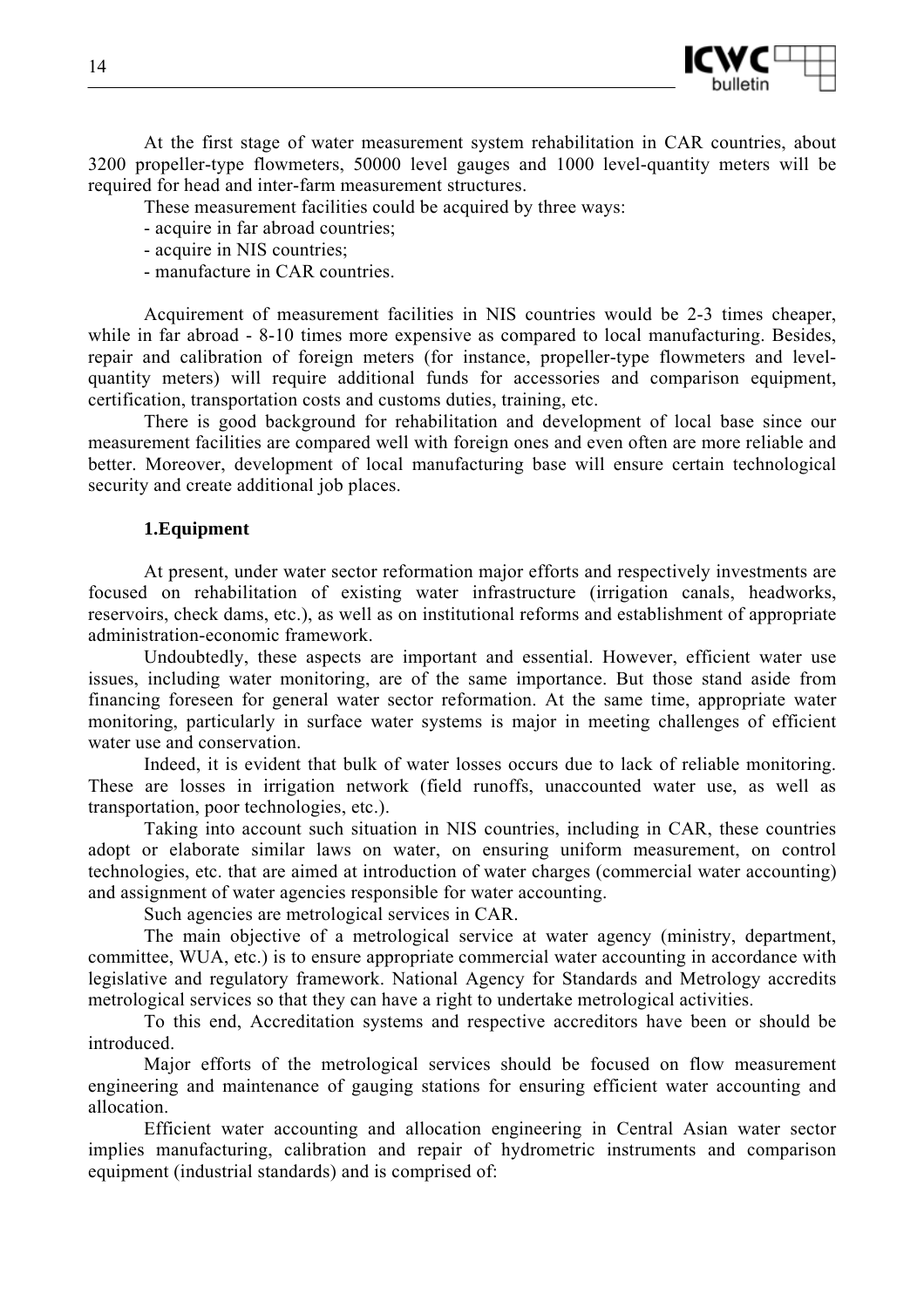

- water accounting and allocation engineering at national level (inter- and on-farm water accounting, including all water users, such as WUA, farmers, etc.);

- water accounting and allocation engineering at interstate level (interstate water accounting – countries, regions).

In both cases, national metrological services should deliver their engineering on the basis of the following:

- flow meters (working and standard);
- industrial standards (calibrating instruments) for flow meters;
- accessory instruments and equipment;
- maintenance facilities, spare parts, component parts.

Basic standard set of flow meters for national metrological services is shown in Table 1, while calibrating instruments are given in Table 2.

Organization of engineering basis for water monitoring and allocation in surface water systems at national level can be seen using an example of metrological service (PKTI "Vodavtomatika&Metrologiya") at the Department for Water Resources of the Kyrgyz Republic.

Currently, PKTI "Vodavtomatika&Metrologiya" provides institutions at the Department for Water Resources with necessary quantity of certified meters. Calibration of these meters is made through calibrating instruments, including those developed and manufactured by PKTI "Vodavtomatika&Metrologiya" by its skilled staff or state verification officers. At the same time, similar instruments manufactured by PKTI are supplied to Kazakhstan and Uzbekistan on contract basis.

| Working measuring instrument, type                             | Metrological performance |                |
|----------------------------------------------------------------|--------------------------|----------------|
|                                                                | Measurement              | Accuracy,      |
|                                                                | range                    | measuring      |
|                                                                |                          | sensitivity    |
| Level gage                                                     | $0 - 2, 0$ m             | $5 \text{ mm}$ |
| Flow velocity meter (current meter)                            | $0 - 3$ m/s              | $2\%$          |
| Level meter with discharge and flow gage                       | $0 - 2.5$ m              | level -5 mm,   |
|                                                                |                          | flow $-5\%$    |
| Universal secondary transducer for all types of current meters | $0 - 3$ m/s              | $2\%$          |
|                                                                |                          |                |
| Acoustic level for piestic wells                               | $0 - 75,0 \text{ m}$     | $0,2\%$        |
|                                                                |                          |                |

#### **Table 1**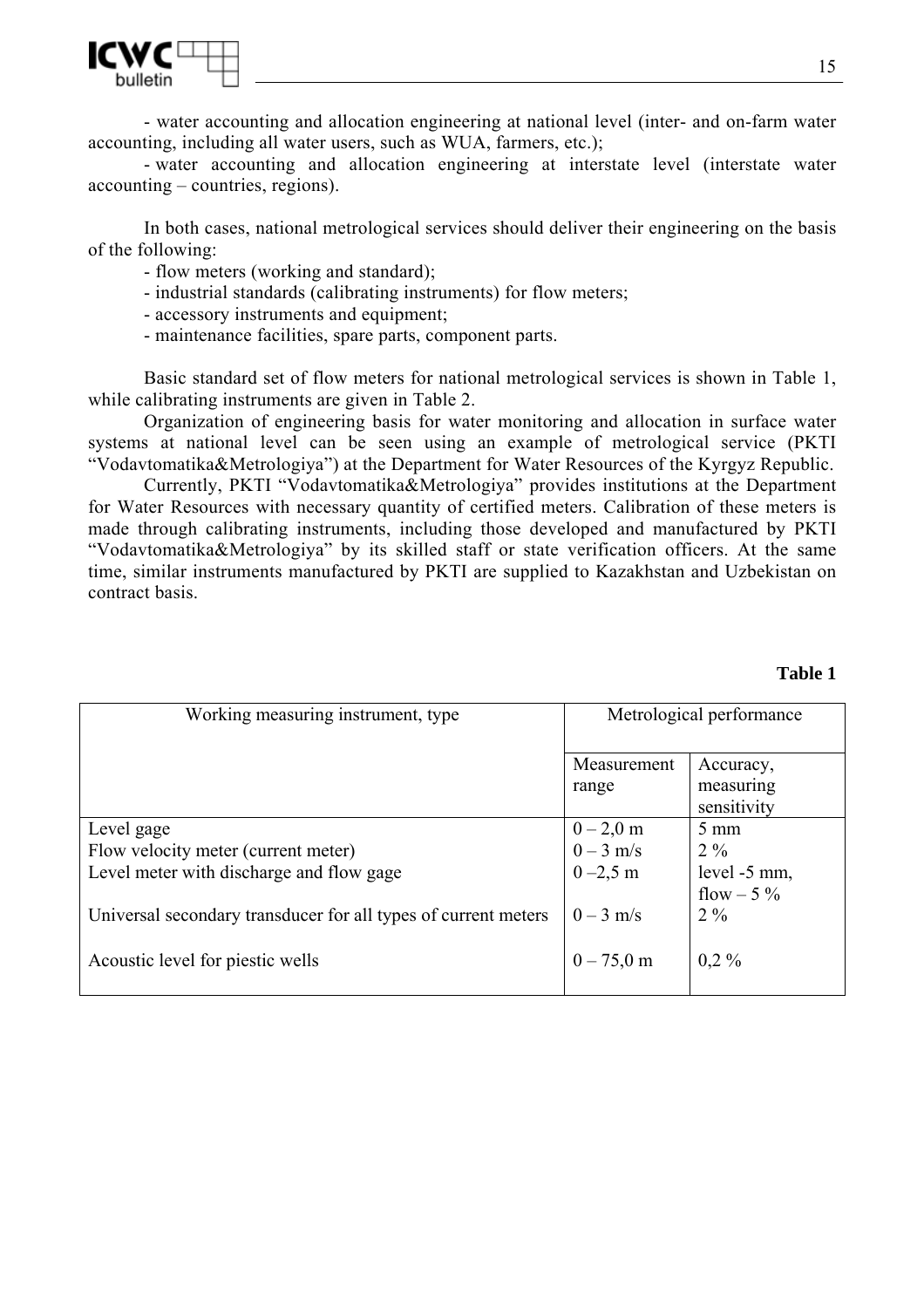

| Industrial standard, type                                   | Metrological performance |                                            |
|-------------------------------------------------------------|--------------------------|--------------------------------------------|
|                                                             | Measurement              | Accuracy,                                  |
|                                                             | range                    | accuracy class                             |
| Calibration rig for flow velocity meters (calibration of    | $0,06-3,00$              | $\pm$ 1.5 %                                |
| current meters)                                             | m/s                      |                                            |
| Calibration rig for RUG type level gages                    | $0 - 2.0$ m              | $\pm$ 0.5 mm                               |
| Calibration rig for linear and angular displacement sensors | $0 - 32.0$ m             | linear $-1,0$ m;<br>radial - $0,1^{\circ}$ |
| Test desk for water level sensors                           | $0-2,50 \text{ m}$       | $\pm 2.0$ mm                               |
| Calibration rig for acoustic levels                         | $0 - 75.0$ m             | $0.05\%$                                   |

However, single supplies of measuring instruments to Kazakhstan and Uzbekistan do not settle a question regarding provision of national metrological services with necessary equipment.

In this context, wider approach is needed and described below.

Control-Metrological Center (CMC) of ICWC has designs and models both of flow meters and of calibration instruments. These devices can be supplied to CAR countries. There are designs in other CAR countries as well. However, financial, transport, customs and other factors hamper the effective equipping in CAR.

Equipping of national metrological services and water-management organizations with hydrometric devices and calibrating instruments may be partially provided through production plant of operating private enterprise Shuz Ltd. in Bishkek city. Moreover, basic part of mechanical structures may be produced in CAR countries together with national metrological services.

General tentative demand of CAR countries for hydrometric devices and calibrating instruments is shown in Table 3.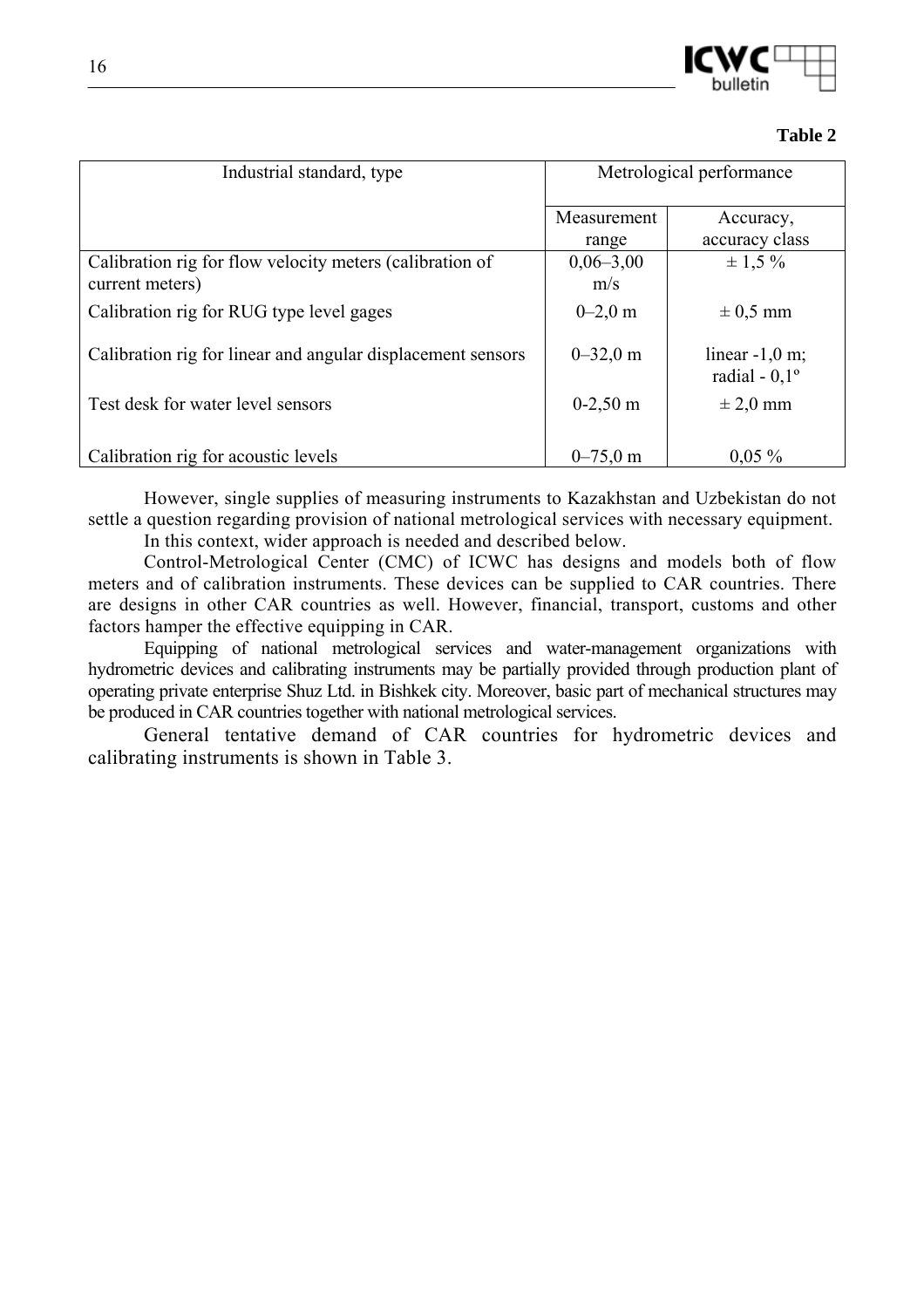

# **Table 3**

|                                 | <b>CAR</b> countries |                                        |                |                |                |  |
|---------------------------------|----------------------|----------------------------------------|----------------|----------------|----------------|--|
| Name                            | Kyrgyzstan           | Kazakhstan                             | Uzbekistan     | Tajikistan     | Turkmenistan   |  |
|                                 |                      |                                        |                |                |                |  |
|                                 |                      | I. Demand for hydrometric devices      |                |                |                |  |
| Current meters (number, all     | 350                  | 1050                                   | 1300           | 200            | 300            |  |
| types)                          |                      |                                        |                |                |                |  |
| Level gage, scale interval 5    | 3000                 | 15000                                  | 21000          | 4000           | 7000           |  |
| mm (number, per type and        |                      |                                        |                |                |                |  |
| size)                           |                      |                                        |                |                |                |  |
| Capacitive level meters, with   | 100                  | 150                                    | 150            | 50             | 50             |  |
| discharge and flow meters       |                      |                                        |                |                |                |  |
| (number, per type and size)     |                      |                                        |                |                |                |  |
| Inspection sensors with         | 100                  | 150                                    | 150            | 50             | 50             |  |
| discharge and flow meters       |                      |                                        |                |                |                |  |
| (number, per type and size)     |                      |                                        |                |                |                |  |
| Universal secondary             | 50                   | 100                                    | 100            | 50             | 50             |  |
| transducers for all types of    |                      |                                        |                |                |                |  |
| current meters (number)         |                      |                                        |                |                |                |  |
| Acoustic level for piestic      | 50                   | 100                                    | 100            | 50             | 50             |  |
| wells                           |                      |                                        |                |                |                |  |
|                                 |                      | II. Demand for calibrating instruments |                |                |                |  |
| Calibration rigs for current    | 1                    |                                        | 1              | 1              | $\mathbf{1}$   |  |
| meters (number)                 |                      |                                        |                |                |                |  |
| Test desk for level gages, with | $\overline{7}$       | 15                                     | 12             | 5              | 5              |  |
| scale interval of 5 mm          |                      |                                        |                |                |                |  |
| (number)                        |                      |                                        |                |                |                |  |
| Calibration rig for capacitive  | 1                    | 1                                      | 1              | $\mathbf{1}$   | 1              |  |
| level meters (number)           |                      |                                        |                |                |                |  |
| Calibration rig for linear and  | $\overline{3}$       | $\overline{3}$                         | $\overline{3}$ | $\overline{3}$ | $\overline{3}$ |  |
| angular displacement sensors    |                      |                                        |                |                |                |  |
| (number)                        |                      |                                        |                |                |                |  |
| Test desk for universal         | $\overline{2}$       | $\overline{2}$                         | $\overline{2}$ | $\overline{2}$ | $\overline{2}$ |  |
| secondary transducers           |                      |                                        |                |                |                |  |
| (number)                        |                      |                                        |                |                |                |  |
| Calibration rig for acoustic    | $\mathbf{1}$         | $\mathbf{1}$                           | $\mathbf{1}$   | 1              | $\mathbf{1}$   |  |
| levels                          |                      |                                        |                |                |                |  |

Basic need of CAR countries in hydrometric devices and calibrating instruments is given in Table 4.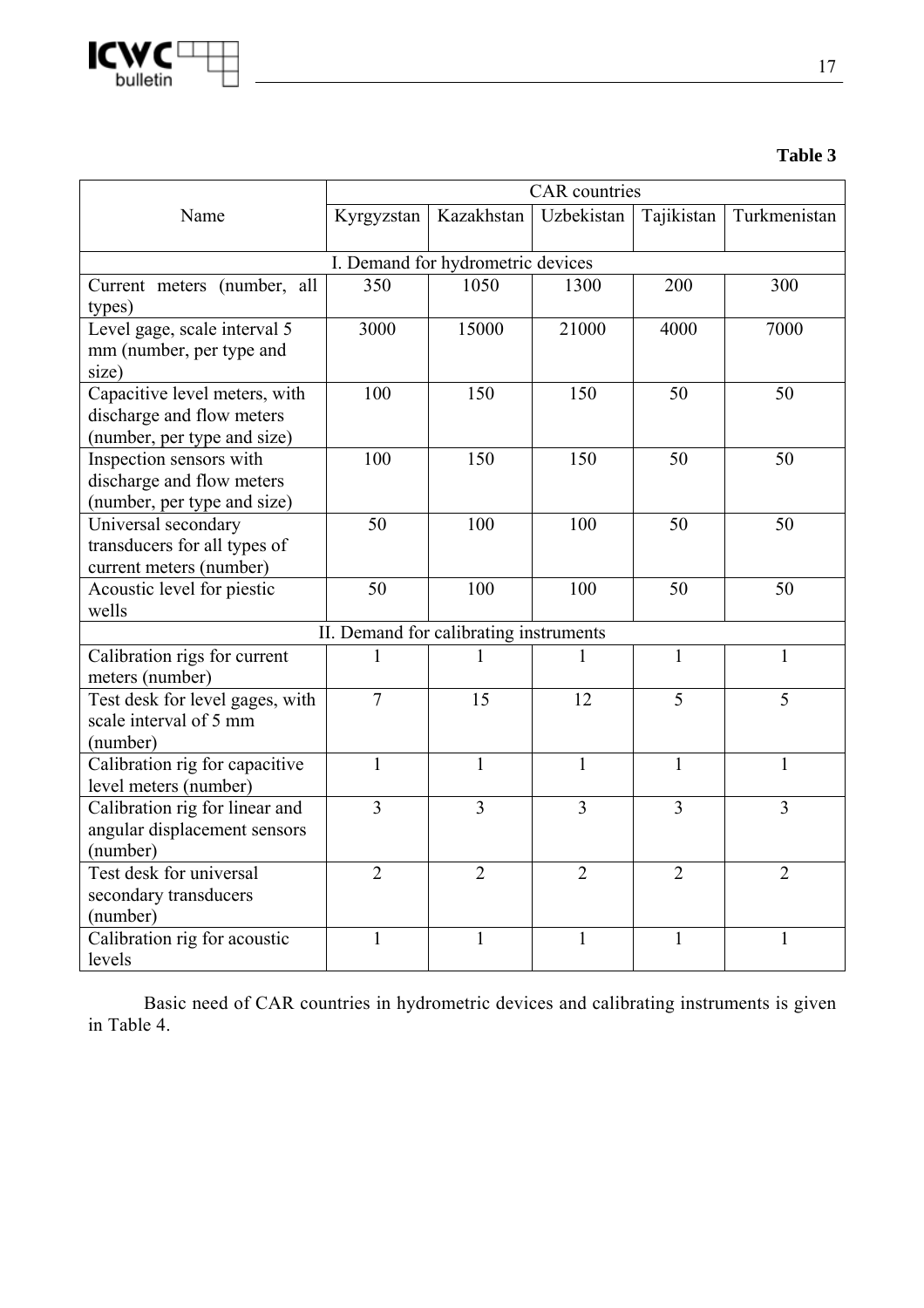$ICMC^{\text{L}}$ 

|                                         | <b>CAR</b> countries |            |                                                 |            |                |                        |                        |  |  |
|-----------------------------------------|----------------------|------------|-------------------------------------------------|------------|----------------|------------------------|------------------------|--|--|
| Name                                    | Kyrgyzstan           | Kazakhstan | Uzbekistan                                      | Tajikistan | Turkmenistan   | <b>BVO</b><br>Amudarya | <b>BVO</b><br>Syrdarya |  |  |
|                                         |                      |            | I. Need for hydrometric devices                 |            |                |                        |                        |  |  |
| Current meters (number, all types)      | 235                  | 290        |                                                 | 175        |                |                        | 22                     |  |  |
| Level gage, scale interval 5 mm         |                      |            |                                                 |            |                |                        |                        |  |  |
| (number, per type and size)             | 2561                 | 2615       |                                                 | 5111       |                |                        | 203                    |  |  |
| Capacitive level meters, with discharge |                      |            |                                                 |            |                |                        |                        |  |  |
| and flow meters (number, per type and   |                      |            |                                                 |            |                |                        |                        |  |  |
| size)                                   | 50                   | 500        |                                                 | 147        |                |                        |                        |  |  |
| Inspection sensors with discharge and   |                      |            |                                                 |            |                |                        |                        |  |  |
| flow meters (number, per type and size) | 10                   | 500        |                                                 | 65         |                |                        |                        |  |  |
| Universal secondary transducers for all |                      |            |                                                 |            |                |                        |                        |  |  |
| types of current meters (number)        | 20                   | 20         |                                                 | 10         |                |                        |                        |  |  |
|                                         |                      |            | II. Need for calibrating instruments            |            |                |                        |                        |  |  |
| Calibration rigs for current meters     |                      |            |                                                 |            |                |                        |                        |  |  |
| (number)                                |                      |            |                                                 | 16         |                |                        |                        |  |  |
| Test desk for level gages, with scale   |                      |            |                                                 |            |                |                        |                        |  |  |
| interval of 5 mm (number)               | $\overline{7}$       |            |                                                 | 16         |                |                        |                        |  |  |
| Calibration rig for capacitive level    |                      |            |                                                 |            |                |                        |                        |  |  |
| meters (number)                         | $\overline{2}$       |            |                                                 | 8          |                |                        |                        |  |  |
| Calibration rig for linear and angular  |                      |            |                                                 |            |                |                        |                        |  |  |
| displacement sensors (number)           |                      |            |                                                 | 5          |                |                        |                        |  |  |
| Test desk for universal secondary       |                      |            |                                                 |            |                |                        |                        |  |  |
| transducers (number)                    | $\overline{2}$       |            |                                                 | 6          |                |                        |                        |  |  |
|                                         |                      |            |                                                 |            |                |                        |                        |  |  |
|                                         |                      |            | III. Need for certification of gauging stations |            |                |                        |                        |  |  |
| Interstate (number)                     |                      |            |                                                 |            | $\blacksquare$ |                        |                        |  |  |
| Inter-farm (number)                     | 17                   | 935        |                                                 | 417        |                |                        | 417                    |  |  |
| On-farm (number)                        | 147                  | 2000       |                                                 | 730        |                |                        | 730                    |  |  |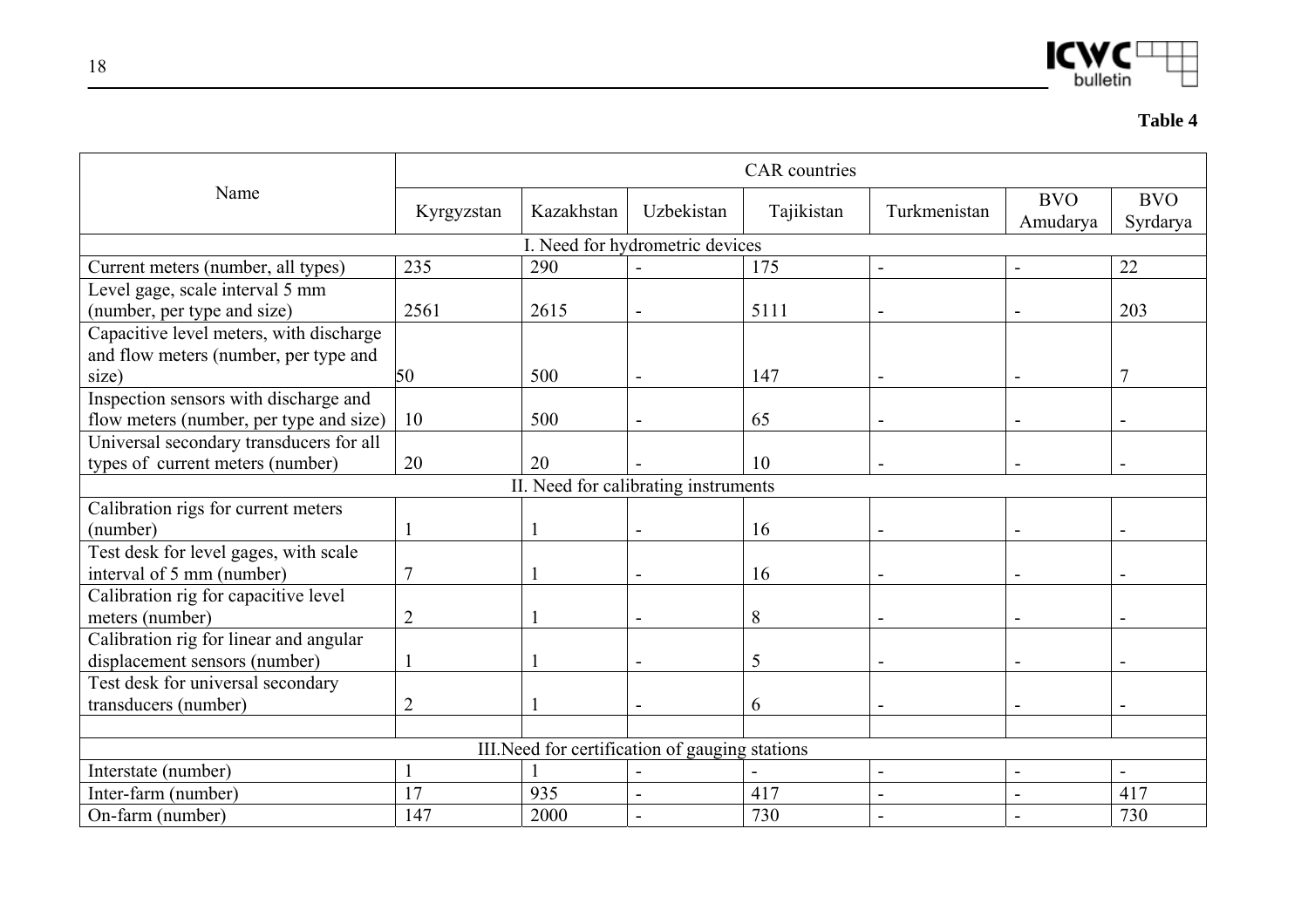

|                                                | <b>CAR</b> countries |            |            |            |              |                        |                        |  |  |
|------------------------------------------------|----------------------|------------|------------|------------|--------------|------------------------|------------------------|--|--|
| Name                                           | Kyrgyzstan           | Kazakhstan | Uzbekistan | Tajikistan | Turkmenistan | <b>BVO</b><br>Amudarya | <b>BVO</b><br>Syrdarya |  |  |
|                                                |                      |            |            |            |              |                        |                        |  |  |
| IV. Need for training in water accounting      |                      |            |            |            |              |                        |                        |  |  |
| Upper level staff – provincial, basin,         |                      |            |            |            |              |                        |                        |  |  |
| canal, reservoir water administrations         |                      |            |            |            |              |                        |                        |  |  |
| (persons)                                      | 25                   |            |            | 72         |              |                        |                        |  |  |
| Medium level staff - district, on-farm         |                      |            |            |            |              |                        |                        |  |  |
| organizations, WUA (persons)                   | 50                   |            |            | 114        |              | -                      |                        |  |  |
| Primary level staff - flow measuring           | 200                  |            |            | 174        |              |                        |                        |  |  |
| staff (persons)                                |                      |            |            |            |              |                        |                        |  |  |
| V. Need for automation facilities              |                      |            |            |            |              |                        |                        |  |  |
| Regulators, stabilizers, automation            |                      |            |            |            |              |                        |                        |  |  |
| facilities (number)                            | 50                   | 74         |            | 216        |              | -                      |                        |  |  |
| VI. Need for legislative basis and regulations |                      |            |            |            |              |                        |                        |  |  |
| International, interstate standards,           |                      |            |            |            |              |                        |                        |  |  |
| agreements, norms (quantity)                   | 20                   | 25         |            | 86         |              |                        | b                      |  |  |
| General regulatory documents                   |                      |            |            |            |              |                        |                        |  |  |
| (quantity)                                     | 10                   | 16         |            | 98         |              |                        |                        |  |  |
| Methods, instructions, rules, guidelines       |                      |            |            |            |              |                        |                        |  |  |
| (quantity)                                     | $\overline{7}$       | 10         |            | 98         |              |                        |                        |  |  |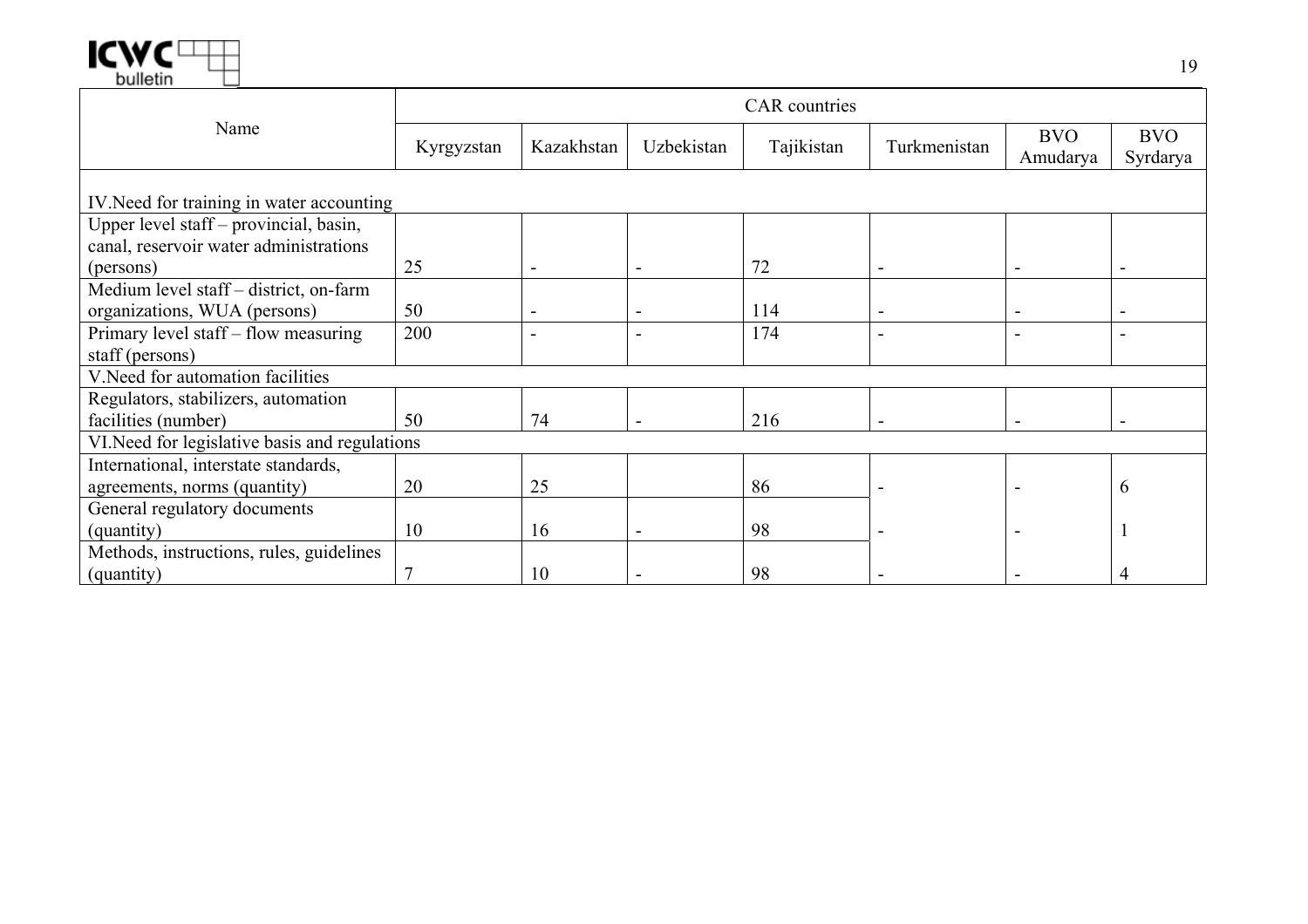# Costs of water measuring devices are shown in Table 5.

### **Table 5**

| Name                                                                                | Unit cost<br>US\$ |
|-------------------------------------------------------------------------------------|-------------------|
| Current meter                                                                       | 475,0             |
| Level gage, scale interval 5 mm                                                     | 15,0              |
| Capacitive level meters, with discharge and flow meters (average per type and size) | 320,0             |
| Inspection sensors with discharge and flow meters (average per type and size)       | 500               |
| Universal secondary transducers for all types of current meters                     | 250               |
| Acoustic level for piestic wells                                                    | 320               |
| Calibration rig for current meters                                                  | 63500             |
| Test desk for level gages, with scale interval of 5 mm                              | 1000              |
| Calibration rig for capacitive level meters                                         | 3500              |
| Calibration rig for linear and angular displacement sensors                         | 3000              |
| Calibration rig for acoustic levels                                                 | 3000              |

As the first stage of hydrometric device and calibrating instrument production development, the following pilot project is proposed as shown in Table 6.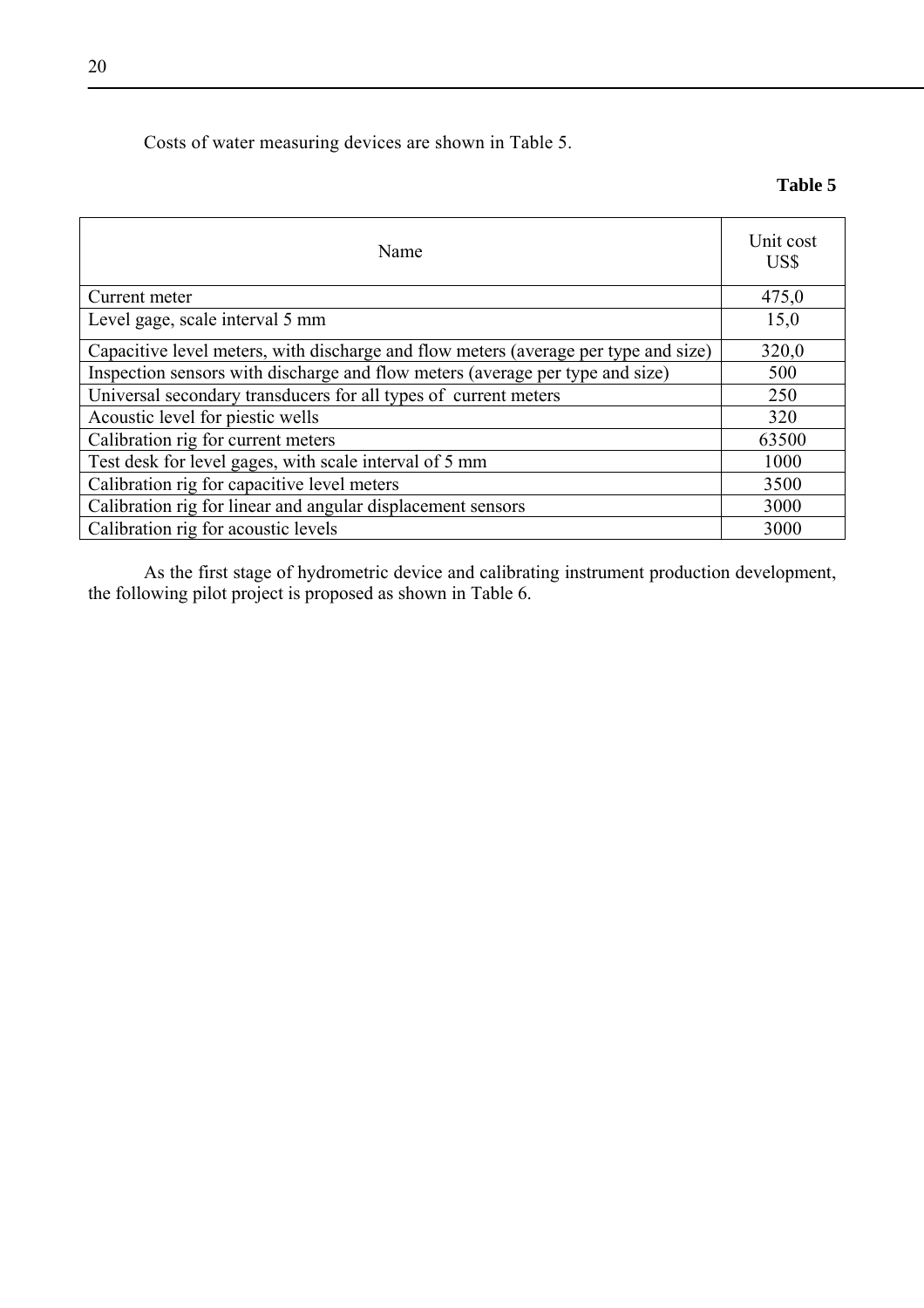

institutions' staff (persons)

|                                                                | <b>CAR</b> countries |            |                             |            |              |       |            |  |  |  |
|----------------------------------------------------------------|----------------------|------------|-----------------------------|------------|--------------|-------|------------|--|--|--|
| Name                                                           | Kyrgyzstan           | Kazakhstan | Uzbekistan                  | Tajikistan | Turkmenistan | Total | Cost, \$US |  |  |  |
|                                                                |                      |            | I. Hydrometric devices      |            |              |       |            |  |  |  |
| Current meter (number)                                         | 50                   | 50         | 50                          | 50         | 50           | 250   | 118750,0   |  |  |  |
| Level gage (rm)                                                | 1000                 | 1000       | 1000                        | 1000       | 1000         | 5000  | 75000,0    |  |  |  |
| Capacitive level meter (number)                                | 25                   | 25         | 25                          | 25         | 25           | 125   | 40000,0    |  |  |  |
| Inspection sensor (number)                                     | 10                   | 10         | 10                          | 10         | 10           | 50    | 25000,0    |  |  |  |
| Universal secondary transducer                                 | 10                   | 10         | 10                          | 10         | 10           | 50    | 12500,0    |  |  |  |
| Acoustic level                                                 | 5                    | 5          | 5                           | 5          | 5            | 25    | 8000,0     |  |  |  |
|                                                                |                      |            | II. Calibrating instruments |            |              |       |            |  |  |  |
| Calibration rig for current meters                             |                      |            |                             |            |              | 5     | 317500,0   |  |  |  |
| Test desk for level gages, with<br>scale interval of 5 mm      |                      |            |                             |            |              | 5     | 5000,0     |  |  |  |
| Calibration rig for capacitive level                           |                      |            |                             |            |              |       |            |  |  |  |
| meters                                                         |                      |            |                             |            |              | 5     | 17500,0    |  |  |  |
| Calibration rig for linear and<br>angular displacement sensors |                      |            |                             |            |              | 5     | 15000,0    |  |  |  |
| Calibration rig for acoustic levels                            |                      |            |                             |            |              | 5     | 15000,0    |  |  |  |
|                                                                |                      |            | III. Training               |            |              |       |            |  |  |  |
| Training of national metrological                              |                      |            |                             |            |              |       |            |  |  |  |

5 5 5 5 5 25 25000,0

TOTAL: 674250,0

**Table 6**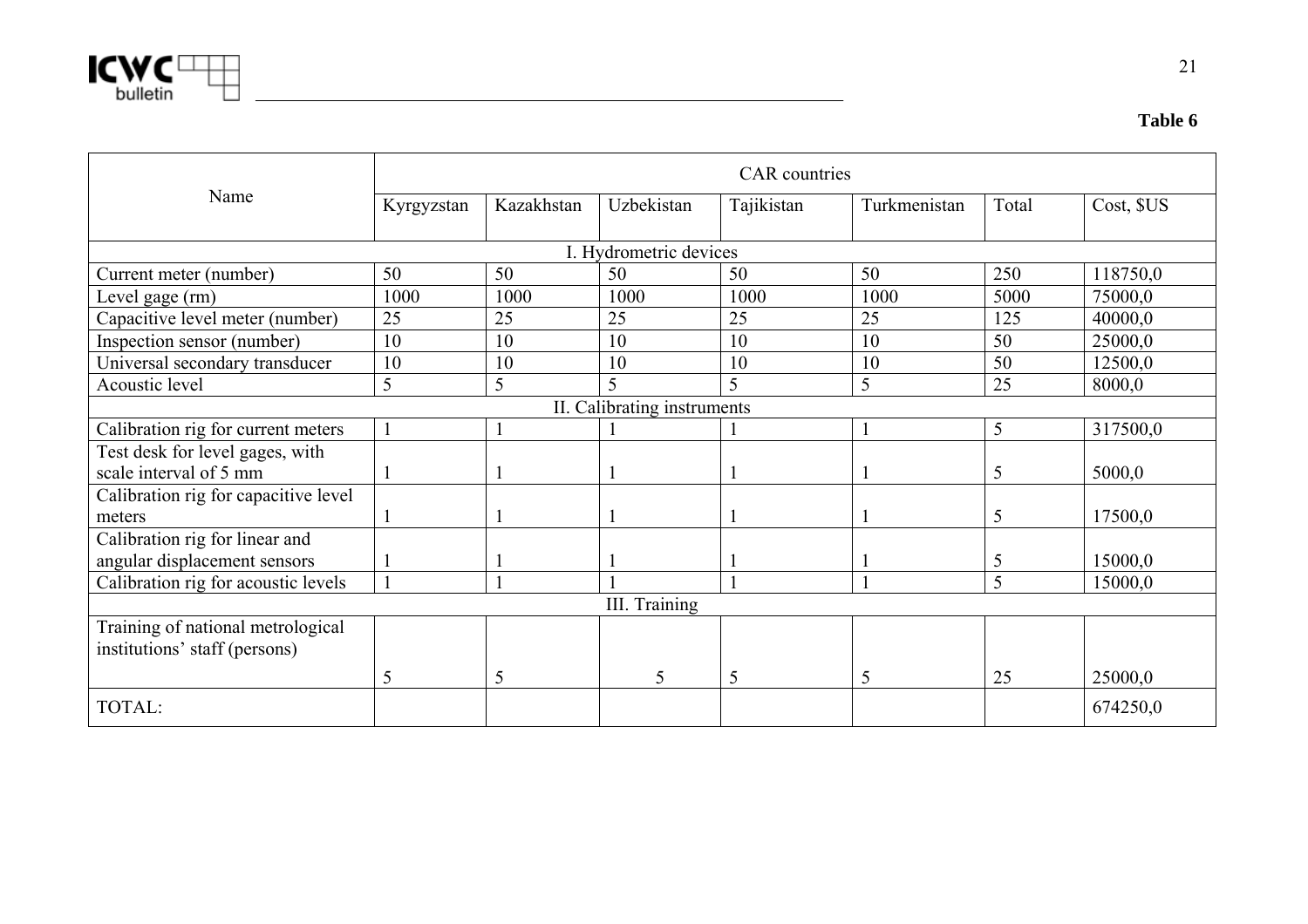

Local manufacturing of flow measurement devices and calibrating instruments would promote equipping for water accounting.

Cooperation of CMC ICWC with national metrological services in development and agreement on stock-list and manufacturing of water measuring equipment will allow more efficient tackling of water supply tasks at national and interstate levels.

# **2. Normative documents**

As to norms of use and operation of flow meters and calibrating instruments, there is a task to revise and harmonize normative and procedural documentation with new national and international legal frameworks and regulations.

This task concerns both the flow meters and calibrating instruments and gauging structures that are certified, tested and calibrated.

At present, CAR use regulations developed by Design Institute "Vodavtomatika and metrologiya" at the Ministry of Water Resources of USSR in seventies and eighties. Some CAR countries use their own sectoral or departmental instructions and regulations.

CMC ICWC has repeatedly submitted for discussion at ICWC meetings the plans for revision of old and development of new water monitoring regulations. However, due to lack of funds, this work was not undertaken.

If financing is available, CMC ICWC together with national metrological services in CAR is ready to submit its regulatory framework proposals in order to establish procedures (international standards, rules and regulations) for water activities, that comply with the interstate regulatory documents and meet the requirements of the uniformity of measurements.

New regulatory framework will allow us to address more efficiently the issues related to national and interstate water allocation.

| וח<br>Ш<br>I<br>Н |  |
|-------------------|--|
|-------------------|--|

| Draft                                                                               | Cost,<br>\$US |  |  |  |  |  |
|-------------------------------------------------------------------------------------|---------------|--|--|--|--|--|
| Rivers and irrigation canals. Standard accuracies of water level, discharge and     |               |  |  |  |  |  |
| quantity measurements. General technical requirements.                              | 3000,0        |  |  |  |  |  |
| Methods for measuring water discharge and quantity in hydraulic systems. General    |               |  |  |  |  |  |
| requirements                                                                        | 3000,0        |  |  |  |  |  |
| Automation devices of water distribution and monitoring in hydraulic systems.       |               |  |  |  |  |  |
| General technical requirements                                                      | 3000,0        |  |  |  |  |  |
| Metrological assurance of water parameter measurements. General technical           |               |  |  |  |  |  |
| requirements                                                                        | 3000,0        |  |  |  |  |  |
| Certification of gauging structures. General technical requirements                 | 3000,0        |  |  |  |  |  |
| Environmental standards of water use and protection. General technical requirements |               |  |  |  |  |  |
| Irrigation canals with fixed channel. Procedure for measuring water discharge by    |               |  |  |  |  |  |
| "velocity-area" method                                                              |               |  |  |  |  |  |
| Procedure for measuring water discharge through special constrictions               |               |  |  |  |  |  |
| Ferroconcrete parabolic canals. Procedure for measuring water discharge by          |               |  |  |  |  |  |
| "velocity-area" method                                                              | 2500,0        |  |  |  |  |  |
| State System for Ensuring Uniform Measurement. Fluid discharge in open streams.     |               |  |  |  |  |  |
| Weir and flume measurement procedure                                                | 2500,0        |  |  |  |  |  |
| Hydraulic systems. Procedure for measuring water quantity in monitoring points not  |               |  |  |  |  |  |
| equipped with integrating devices                                                   | 2500,0        |  |  |  |  |  |
| Procedure for measuring water discharge and quantity by sharp-crested weir with     |               |  |  |  |  |  |
| regulated threshold height for specific conditions                                  | 2500,0        |  |  |  |  |  |
| Standard procedure for certification of water meters                                | 2500,0        |  |  |  |  |  |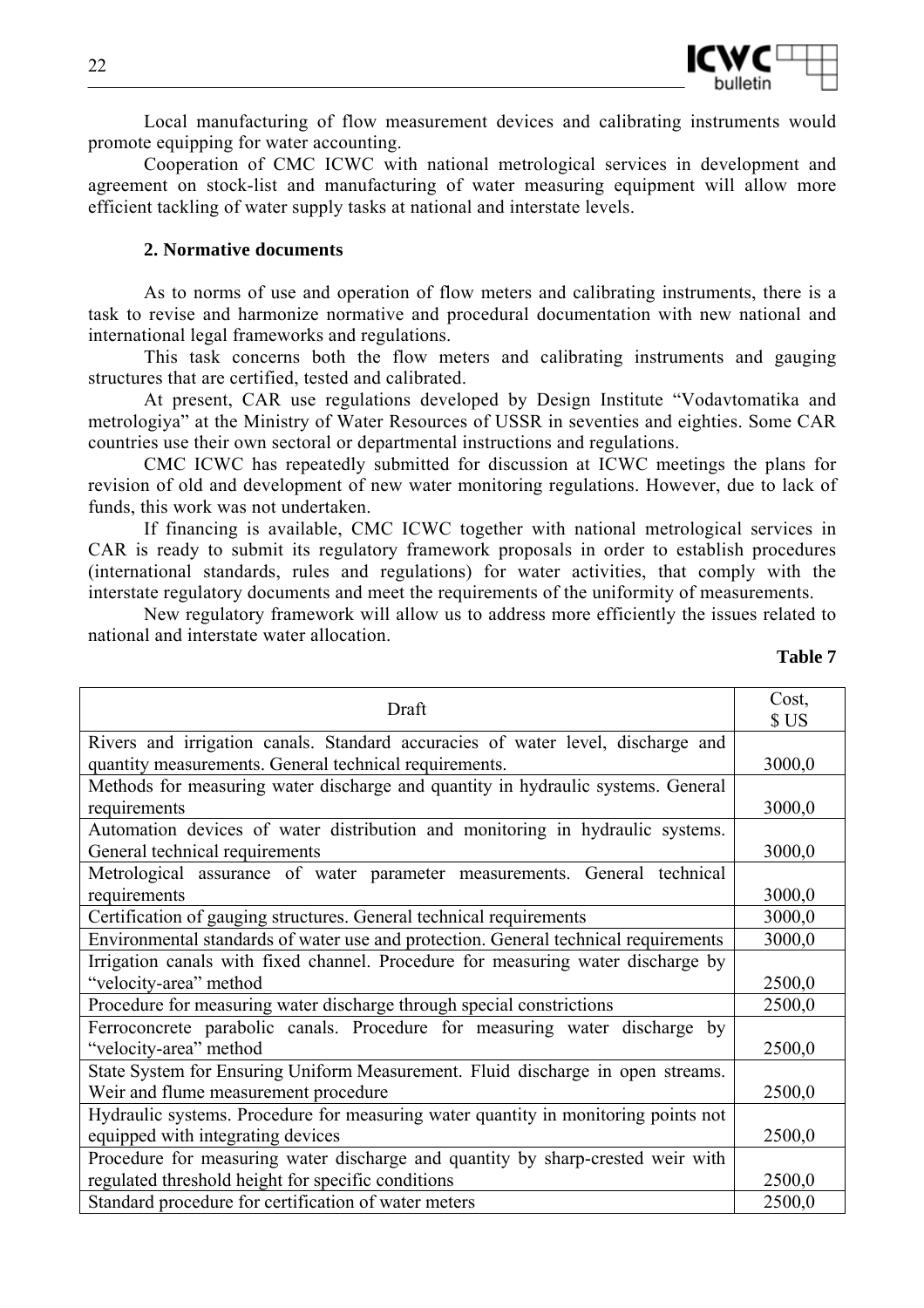

|                                                                                  | Cost,   |  |  |  |  |  |
|----------------------------------------------------------------------------------|---------|--|--|--|--|--|
| Draft                                                                            |         |  |  |  |  |  |
| Gauging rod. Calibration procedure.                                              |         |  |  |  |  |  |
| Manual. Calibration rig for flow velocity meters UPIS-1. Gauging rod calibration |         |  |  |  |  |  |
| procedure                                                                        |         |  |  |  |  |  |
| Instructional<br>State System for Ensuring Uniform Measurement.<br>guidelines.   |         |  |  |  |  |  |
| Calibration rig for flow velocity meters UPIS-1. Calibration procedure.          |         |  |  |  |  |  |
| State System for Ensuring Uniform Measurement.<br>Instructional<br>guidelines.   |         |  |  |  |  |  |
| Calibration rig for flow velocity meters UPIS                                    |         |  |  |  |  |  |
| TOTAL:                                                                           | 45500,0 |  |  |  |  |  |

### **3. Accreditation and training**

In light of putting into effect the international laws, rules and regulations in CAR countries, it is necessary to harmonize regulatory framework with them, as well as to reform accordingly existing or emerging institutions and services, ensure training and accredit those institutions and services.

This fully addresses Central Asian water sector as well.

As mentioned above, in order to ensure accurate water monitoring, we need to reform or re-establish metrological services. Currently, the metrological services in CAR do not meet present requirements (Table 8).

**Table 8** 

|                         | Availability of national metrological services in CAR countries |            |        |         |              |            |                |
|-------------------------|-----------------------------------------------------------------|------------|--------|---------|--------------|------------|----------------|
| Service                 | Kyrgyz                                                          | Kazakhstan | Uzbe   | Tajikis | Turkmenistan | <b>BVO</b> | <b>BVO</b>     |
|                         | Rep.                                                            |            | kistan | tan     |              | «Amu-      | $\langle$ Syr- |
|                         |                                                                 |            |        |         |              | darya»     | darya»         |
| National Metrological   | yes                                                             | yes        | yes    |         |              | no         | no             |
| Service (MS) of water   |                                                                 |            |        |         |              |            |                |
| sector                  |                                                                 |            |        |         |              |            |                |
| MS of BAWR, DAWR        | <b>ves</b>                                                      | no         | no     |         |              | no         | no             |
| MS Repair station       | <b>ves</b>                                                      | no         | no     | -       | -            | no         | no             |
| Metrological training   | no                                                              | no         | no     |         |              | no         | no             |
| center                  |                                                                 |            |        |         |              |            |                |
| Training and retraining | <b>ves</b>                                                      |            | -      |         |              | -          |                |
| Accreditation of MS     | yes                                                             | no         | no     |         |              | no         | no             |

The table shows that only metrological service of the Kyrgyz Republic – Design Institute "Vodavtomatika and metrologiya" is fully established and accredited, with staff certified as state verification officer.

Being transformed into CMC ICWC, this service contributed to establishment of national metrological services in Uzbekistan and Kazakhstan. However, due to lack of funds, there was no a follow-up.

The establishment and accreditation of national metrological services in Tajikistan and Turkmenistan, as well as of metrological services at BVOs Amudarya and Syrdarya are urgently needed and emerge from reformation processes under way in Central Asian water sector and in society in general.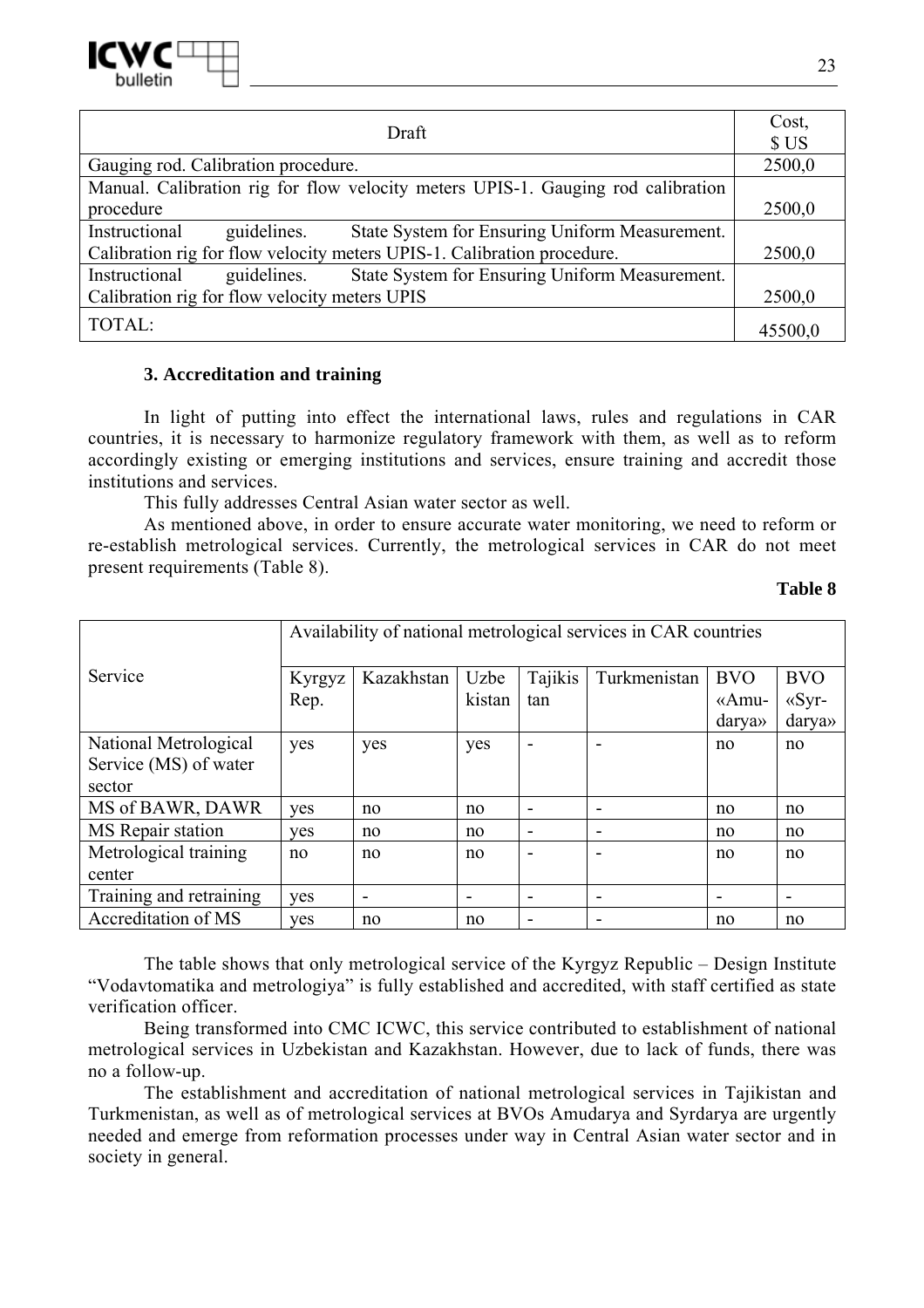

# **INFORMATION ON CAREWIB PROJECT ACTIVITY**

The principal aim of «Central Asian Regional Environment and Water Information Base (CAREWIB)» Project is dataware improvement of water and environment sectors in Central Asia countries in order to raise sustainability of development and cooperation in the field of rational use of national natural resources.

Project activity is being carried out on the territory of five Central Asia countries located in the Aral Sea basin. National Coordinator plus two Basin Coordinators (in Syrdarya and Amudarya rivers basins) have been assigned in order to implement the project in every republic.

The first priority objective of the project is creation a Regional Water and Environmental Web Portal with regularly updated information on the water situation and environmental problems in Central Asia.

The portal is based on the information of SIC ICWC and other organizations in the region which are under ICWC supervision – BWO «Amudarya», BWO «Syrdarya», Coordination Metrological Center, ICWC, TC ICWC. It is supposed to establish relations with other information sources on water, power and other natural resources of Central Asia, NGOs of the region as well as with policy processes (SPECA, REAP, ENVSEC, etc.) and web-portals (CARNet, CAGateway and others).

The second direction of the project activity is creating an information system on water and land resources in the Aral Sea basin.

Also release and distribution of a range of publications are implemented regularly during the project in order to inform decision-makers, NGOs and the public.

 The fourth and last direction of the project activity is capacity building for provincial water management organizations in Central Asia.

During the first year of CAREWIB Project activity it has been achieved:

Information Water and Environment Portal of Central Asia (www.cawater-info.net) has been created and consisting of 10 web-sites. Information support of the portal is implemented by SIC ICWC.

The portal sections are:

Central Asia News: Digest of information materials

Calendar of events

Catalog of water and environment sites

Databases (Uzhydromet on-line information; data on water discharges in Amudarya and Syrdarya rivers basins; base of addresses; base of projects being implemented in CA; database on the Aral Sea and others)

Knowledge base (electronic library, bibliographic database from more than 2000 records) Virtual forum for discussing region problems

Sites of ICWC and its executing agencies – SIC, TC and others.

Sites of projects, being implemented in the region and reflecting ICWC organizations' activities in directions of current importance for the region: IWRM, gender, climate fluctuation and others.

Computer equipment has been supplied to provincial water management organizations of the region.

It is organized regular release and dissemination of the bulletin CAWater-Info News (in Russian and English languages) along with ICWC Press release. It covers all updates on portal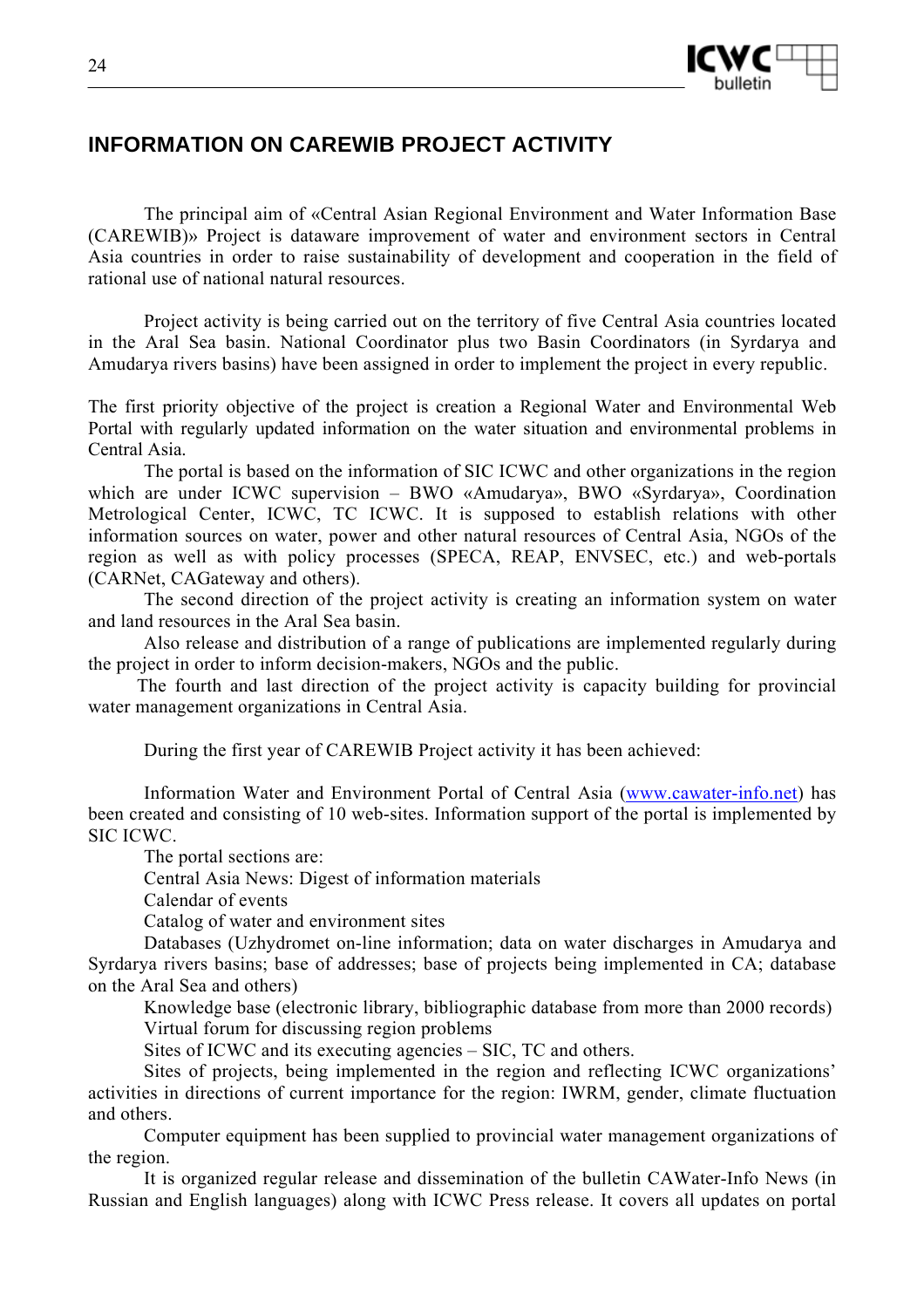

sites. Paperback edition of the bulletin is disseminated among water management organizations, ministries and departments of Central Asia as well as among the embassies of foreign countries accredited in Uzbekistan.

The first version of the information system on water and land resources in the Aral Sea basin (Water, Power, Ecology, Climate, Land and Economy blocks) has been created.

Uzhydromet on-line information is published on web-site every day:

Water discharges Water levels Operation modes of reservoirs Decade water discharges Water balances of reservoirs Channel water balances

Thus, information resource in Internet has been created and is functioning successfully within CAREWIB Project and it doesn't have an analogue in Central Asia.

Created Information System (IS) on water and land resources of the Aral Sea basin is intended, first of all, for supporting decision making in water branch of Central Asia.

The Project staff in cooperation with BWO and water management organizations of the basin works on creating a practical tool for integrated assessment of water situation (available water resources and their allocation among river reaches, provinces and water-management systems; operation modes of reservoirs and hydro power stations; losses, shortage, imbalance; environmental flows; water quality indices and so on) – an information system including elements of analysis and support to decision-making as vehicle for disseminating relevant data purified and approved between countries free of disputes. It enables regional and national organizations to transit to a single "information language" that would facilitate raising the reliability of used data and consequently the efficiency of water resources management.

In perspective it is supposed that DB in combination with set of created and already operating models will allow every participant – water management, planned and other agencies of the countries, BWO – to forecast their development options for perspective and flush regime and water distribution in current dimension in order to assess impact of their actions on other countries and separate zones of planning.

At the same time a possibility is given to assess efficiency of water use regularly among all participants of joint management and to specify non-productive flow diversion.

At the present time IS contains data grouped in blocks: water, power, ecology, climate, land and economy. Information System dissemination is planned as distribution kit on compactdisks but its some components will be available through internet.

Comparison of on-line forecasting and actual data will allow specialists to raise quality of water resources management in the region.

The main achievement of created information system is that it will be a system for general use among all countries that creates confidence, commonality and responsibility of partners between themselves.

# Problems of Project development:

So far only Uzhydromet provides information for CAREWIB Project. For any of several reasons we did not succeed in achieving agreement with Hydromets of the rest Central Asia countries as well as with RCH. Absence of forecasting information can impact negatively on quality of water resources management in the region.

We request ICWC members to facilitate in resolving this issue.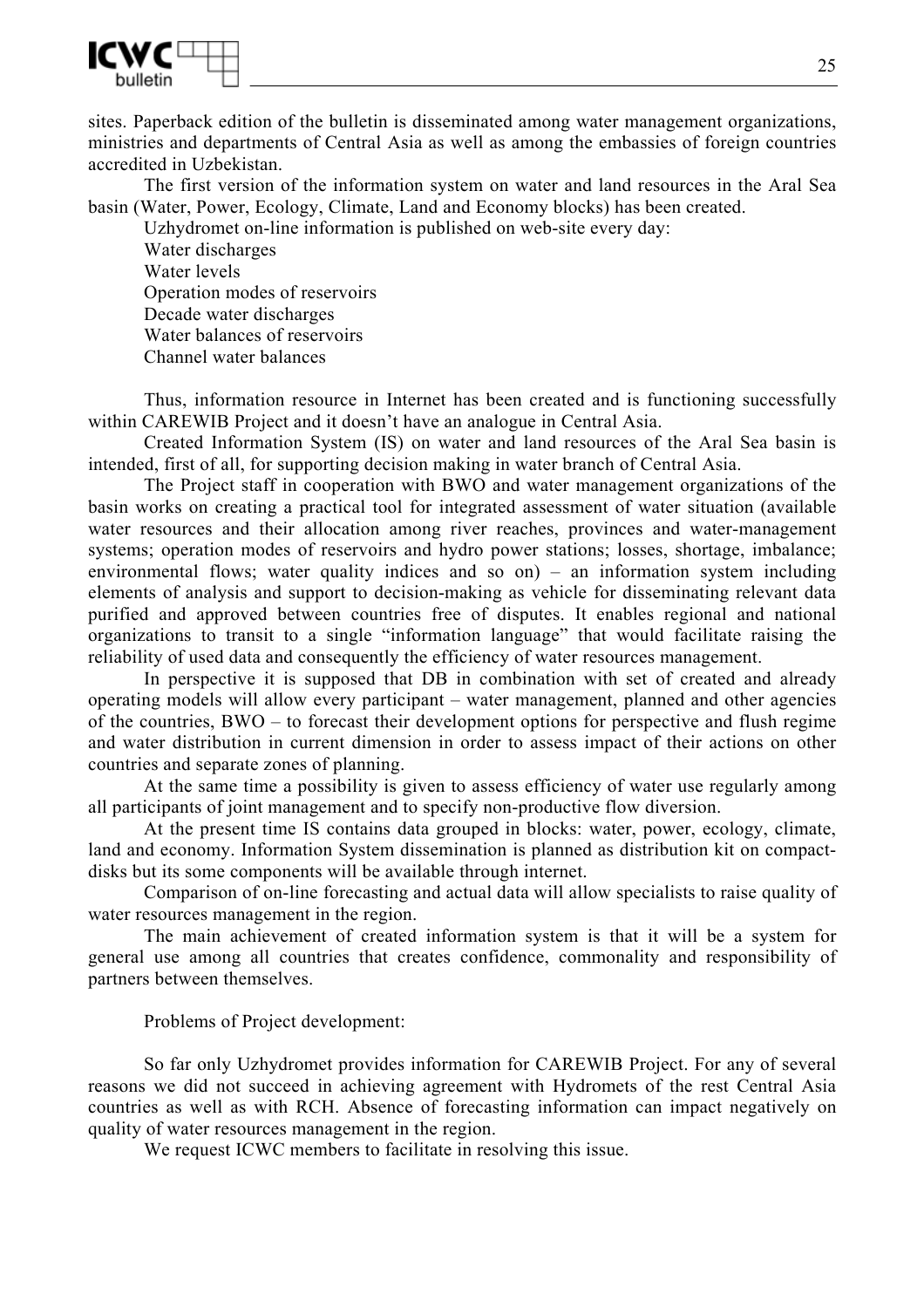

# **Statistics of visiting portal web-site**

On domain www.cawater-info.net

| <b>Short statistics for January 2005</b> (updated more frequently) |             |              |      |                              |                 |                |
|--------------------------------------------------------------------|-------------|--------------|------|------------------------------|-----------------|----------------|
| Month                                                              | <b>Hits</b> | <b>Files</b> |      | <b>Cached</b> Pageviews<br>♦ | <b>Sessions</b> | <b>KB</b> sent |
| <b>January 2005</b>                                                | 12308       | 9226         | 1678 | 313                          | 838             | 838834         |
| December 2004                                                      | 8682        | 5724         | 2396 | 439                          | 843             | 216196         |
| November 2004                                                      | 8653        | 4280         | 915  | 188                          | 249             | 49990          |
| October 2004                                                       | 1102        | 865          | 185  | 35                           | 93              | 14933          |
| September 2004                                                     | 6284        | 5495         | 391  | 281                          | 269             | 96217          |
| <b>August 2004</b>                                                 | 1348        | 1110         | 136  | 89                           | 141             | 36380          |
| <b>July 2004</b>                                                   | 4710        | 3541         | 759  | 296                          | 269             | 42976          |
| <b>June 2004</b>                                                   | 0           | 0            | 0    | 0                            | 0               | 0              |
| May 2004                                                           | 0           | 0            | 0    | 0                            | 0               | 0              |
| April 2004                                                         | 0           | U            | U    | U                            | U               | 0              |
| March 2004                                                         | 0           | 0            | 0    | 0                            | 0               | 0              |
| February 2004                                                      | 0           | 0            | 0    | 0                            | 0               | 0              |
| <b>Total</b>                                                       | 43087       | 30241        | 6460 | 1641                         | 2702            | 1295524        |
| Average                                                            | 3590        | 2520         | 538  | 136                          | 225             | 107961         |

On domain www.icwc-aral.uz

| <b>Short statistics for January 2005</b> (updated more frequently) |              |              |              |                              |                 |                |
|--------------------------------------------------------------------|--------------|--------------|--------------|------------------------------|-----------------|----------------|
| Month                                                              | <b>Hits</b>  | <b>Files</b> |              | <b>Cached</b> Pageviews<br>п | <b>Sessions</b> | <b>KB</b> sent |
| <b>January 2005</b>                                                | 33872        | 23669        | 4332         | 3826                         | 4283            | 2706689        |
| December 2004                                                      | 59106        | 41161        | 8417         | 4742                         | 7320            | 2884057        |
| November 2004                                                      | 62927        | 46407        | 6595         | 6272                         | 6052            | 2249300        |
| October 2004                                                       | 55918        | 41135        | 6213         | 3740                         | 4986            | 3012060        |
| September 2004                                                     | 51784        | 40350        | 4365         | 4818                         | 4356            | 3007571        |
| <b>August 2004</b>                                                 | 44838        | 35243        | 3925         | 3895                         | 3939            | 2762707        |
| <b>July 2004</b>                                                   | 41937        | 31156        | 4806         | 4324                         | 3428            | 1479777        |
| <b>June 2004</b>                                                   | Ū            | n            | n            | n                            | n               | n              |
| <b>May 2004</b>                                                    | U            | n            | n            | n                            | n               | 0              |
| April 2004                                                         | $\mathbf{u}$ | U            | n            | U                            | n               | n              |
| March 2004                                                         | $\mathbf{0}$ | 0            | $\mathbf{0}$ | n                            | $\mathbf{0}$    | O              |
| February 2004                                                      | 0            | 0            | 0            | 0                            | 0               | 0              |
| <b>Total</b>                                                       | 350382       | 259121       | 38653        | 31617                        | 34364           | 18102160       |
| Average                                                            | 29198        | 21593        | 3221         | 2634                         | 2863            | 1508514        |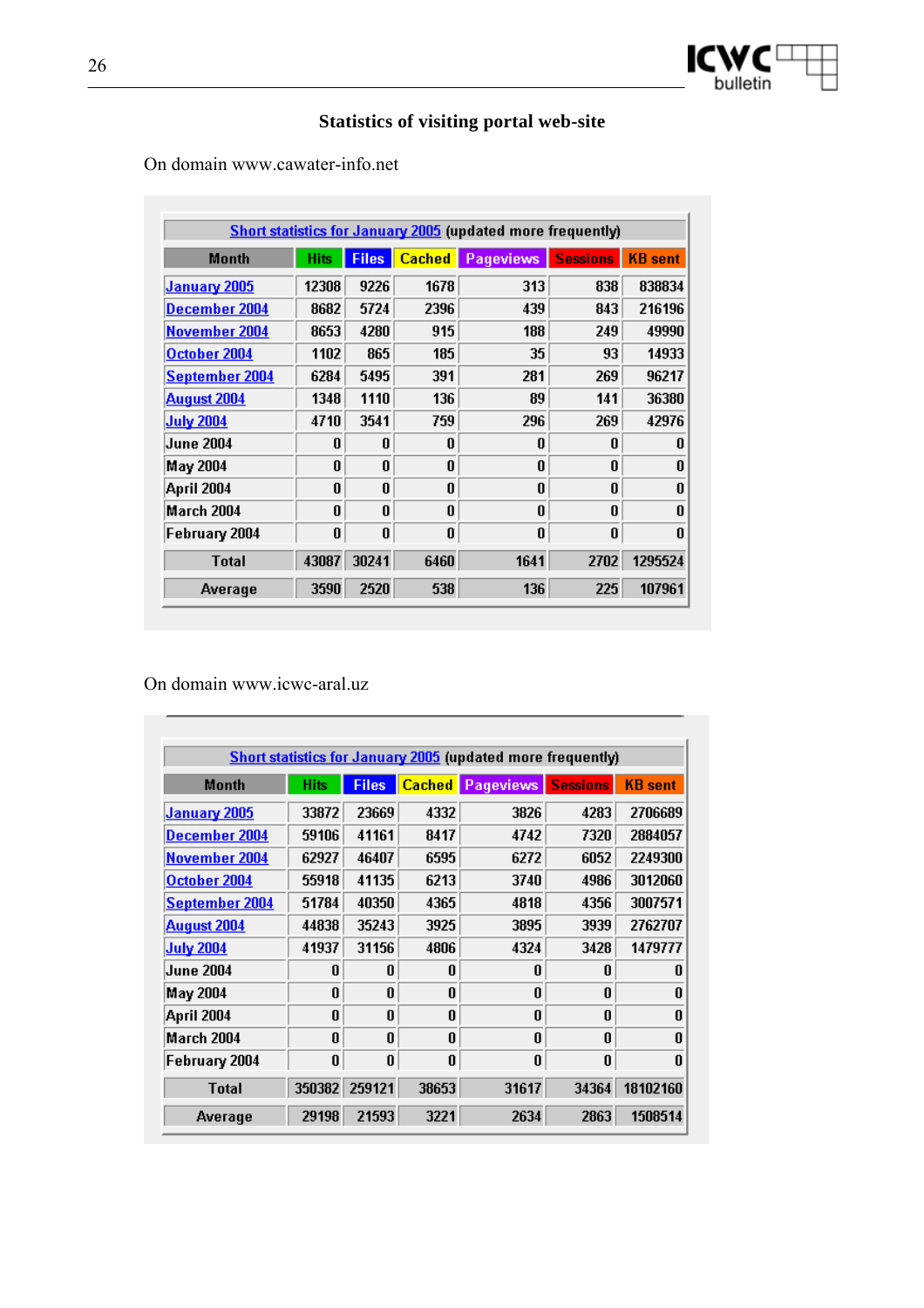

# **4TH WORLD WATER FORUM**  (Mexico city, 16-22th March, 2006)

### **Preparatory process**

### **Background**

The 4th World Water Forum will be held in Mexico City from 16-22 March 2006. Its overarching theme is "Local action for global challenges": it aims at identifying the constraints and deficiencies that hamper local action, at identifying action and projects that pave the way to innovative solutions to these difficulties and from this analysis to prepare proposals that will be discussed in multi-stakeholder platforms and submitted to Politicians and decision makers.

The Forum is not simply a conference: it is a process that starts more than one year before the meeting with two parallel tracks: a thematic one and a Regional one. Major themes and crosscutting issues of the Forum have been agreed upon in a large consultative process. In addition, each region is expected to initiate a process aiming at bringing proposals, topics for discussion to Mexico and building on the ongoing process in the region. The Forum preparation should not be a superimposed exercise but a process through which local and regional processes are enhanced and facilitated.

### **Thematic framework of the Forum**

To facilitate and guide the selection of the topics to be addressed in the Forum, a framework of themes and cross-cutting issues has been prepared. It comprises 5 major themes corresponding to global challenges and 5 cross cutting issues related to local action as described in the table and figure below.

| Themes                                     | Perspectives                                |
|--------------------------------------------|---------------------------------------------|
| 1. Water for development                   | 1. New models for financing local water     |
|                                            | initiatives                                 |
| 2. Implementing integrated water resources | 2. Institutional development, right and     |
| management                                 | political processes                         |
| 3. Water and sanitation for all            | 3. Capacity-building and social learning    |
| 4. Water management for food and the       | 4. Application of science, technology and   |
| environment                                | knowledge                                   |
| 5. Risk management                         | 5. Targeting, monitoring and implementation |
|                                            | assessment                                  |

For each theme and cross-cutting perspective, a "beacon" (an organisation or a group of organisations) has been appointed. This beacon is responsible for providing thematic guidance on the various themes or cross-cutting issues. Beacons are potential resources that can be used by the regional organisations. Two important meetings to facilitate exchanges between beacons and regional representatives will be organised in 2005, one in February, one in November.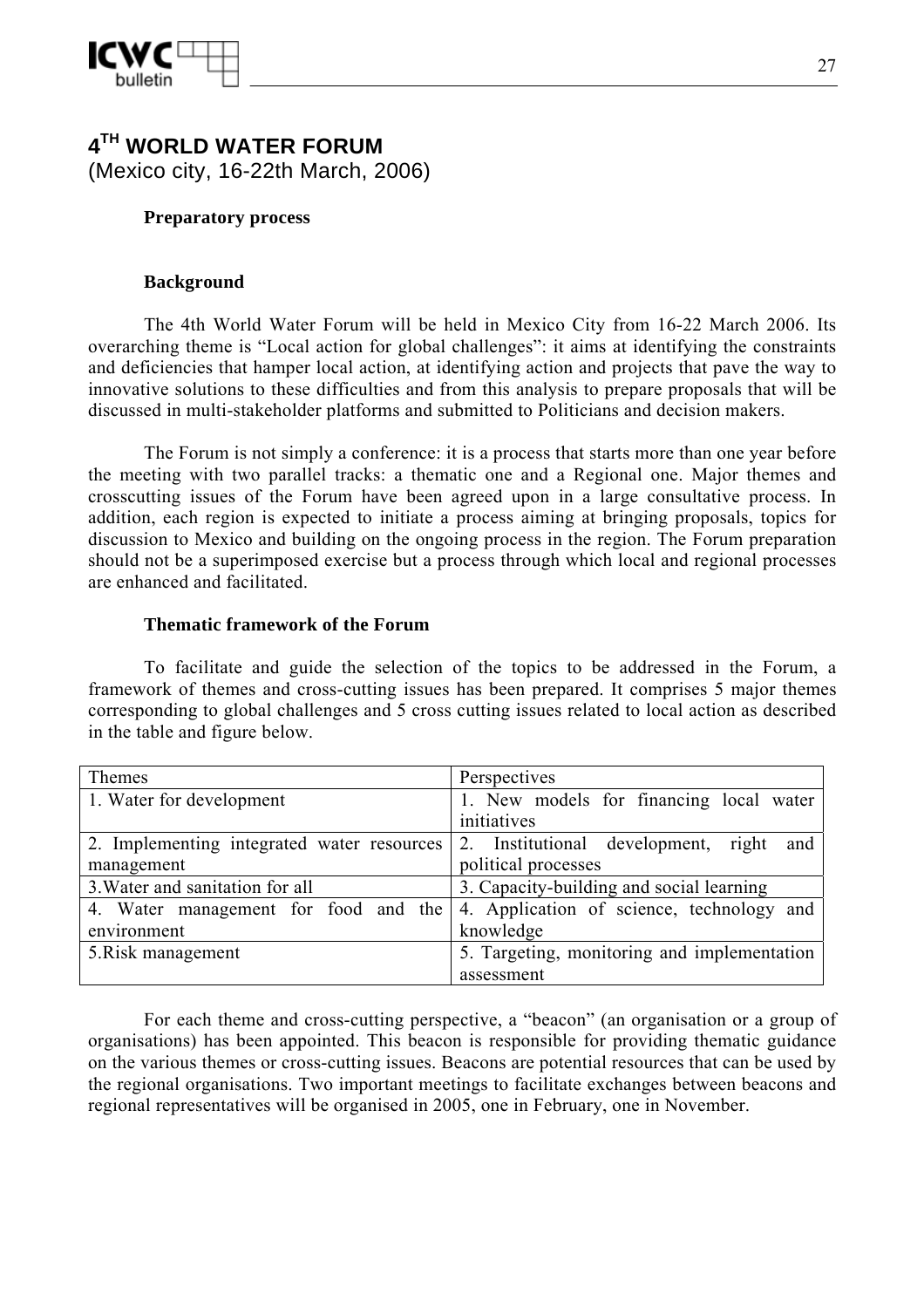

### **How is the thematic framework implemented?**

Beacons have been given the first task to prepare baseline documents which have been discussed in a first meeting held in Mexico in February 2005. These documents tentatively specify the scopes of activities involved in the various themes and delineate the issues at the local level.

These baseline documents will be made available to everybody involved in the preparatory process, who will be given the opportunity to react to them.

The baseline documents will progressively evolve into main documents for the Forum. They will contain analysis and proposals relevant to the major theme of the Forum.

Beacons will also contribute to the selection of local actions relevant to their respective themes and crosscutting issues.

#### **Regional preparatory processes of the Forum**

The regional processes should determine the most relevant challenges faced by the region, analyse the constraints and deficiencies faced by the actors and institutions, review innovative processes that successfully address the issues and contribute to the conclusions and recommendations that will be presented and discussed with decision makers during the Forum.

Countries of the world have been grouped in the five regions following regions: (i) Africa1, (ii) Asia and Pacific, (iii) Americas, (iv) Europe and (v) Middle East.

The following approach is proposed:

After having selected major challenges, the Regional actors involved in the process will focus on how to strengthen action. They will examine at the same time constraints faced by stakeholders and implemented actions.

Constraints and deficiencies faced at the local level can be related to financial resources, human resources, lack of appropriate technologies, institutions and power issues such as decentralisation and also to right aspects.

These processes will as much as possible make use of existing meetings and activities. Their main output will be the selection of relevant actions and a regional synthesis report.

A specific panel will be established to deal with financing issues of local action and stakeholders.

#### **How is the regional process organised?**

The following activities are expected to be organised in the regions:

1. Constitute a regional committee that will oversee the Regional process; this Committee should be as much as possible multi-sector and multi-stakeholder and have representatives of the various parts of the region. Local actors in particular are critical for the success of the process. In some regions, sub-regions might be defined and the following can be split in different subregional processes;

2. Identify the themes of the thematic framework of major importance for the region;

3. Select the important meetings of the region where issues related to the identified themes and to the Forum preparation could be discussed. One important meeting at least should be devoted to discussions and preparation of proposals from the region with political leaders and decision makers from Local and National Governments.

4. Organise local workshops or specific sessions in the identified meetings to address the thematic issues and to identify what is done and what needs to be done at the local level.

5. Contribute to the selection of the local actions that will be presented in Mexico.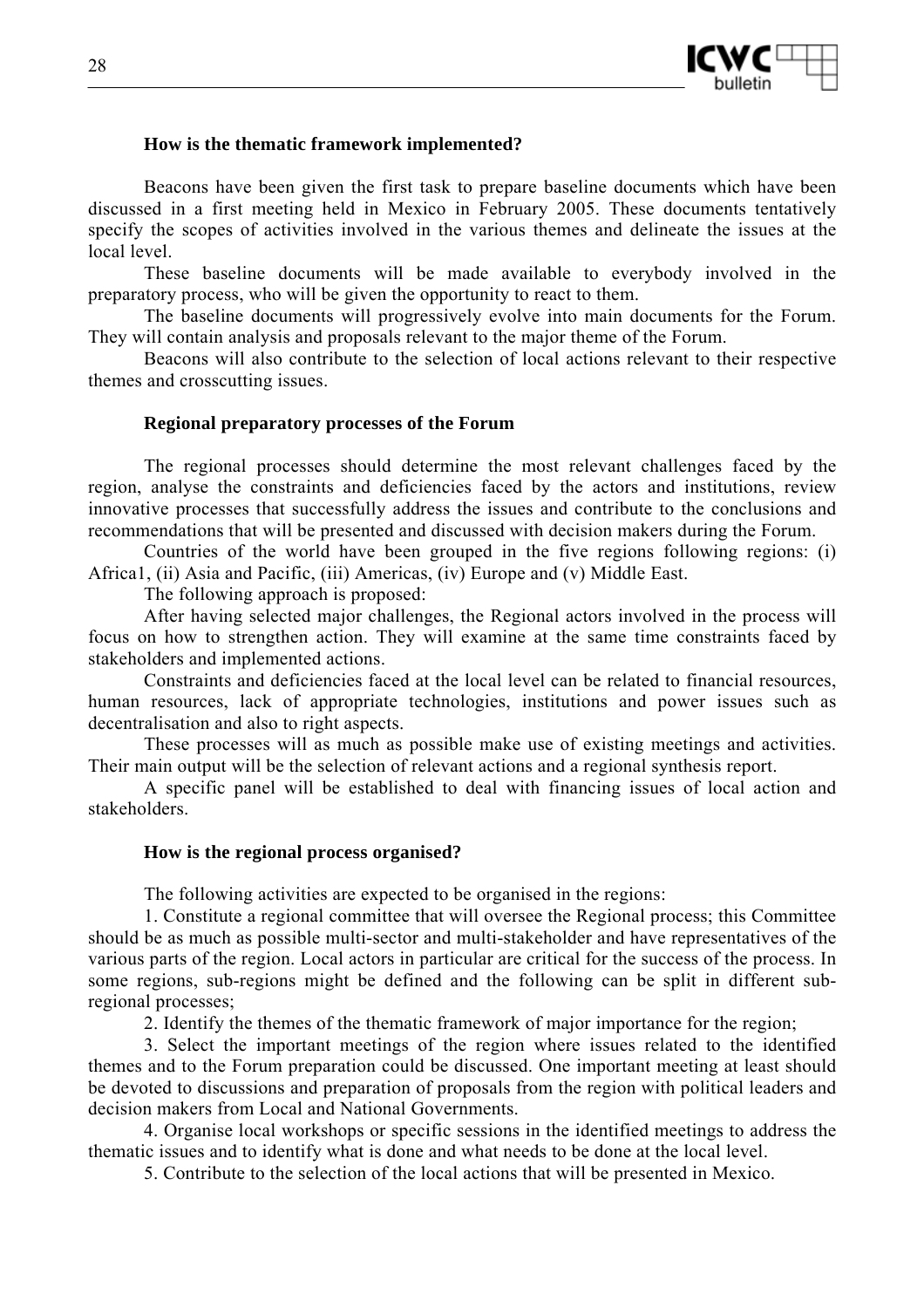

6. Prepare a regional position paper to be presented (i) first to the regional stakeholders and in particular to decision makers, who should at some point of the process possibly endorse its conclusions, (ii) during the Forum in Mexico where a special session will be devoted to each of the 5 regions.

7. Coordinate the preparation of regional outputs and facilitate the regional participation in the various sessions that will be presented during the Forum. To this end, contribute to the selection of topic sessions and to the identification of conveners of the Region.

8. Contribute to identifying resources and help fundraising for regional activities and regional actors.

#### **How and by whom will local actions be selected?**

One of the important activities of the preparatory process of the Forum will be to collect significant examples of local actions that (1) have been proven to solve problems and strengthen local action and (2) have a potential to be duplicated and scaled up.

The term "local" can have different meanings according to the issues or problems to be addressed. In the preparatory process, use will be made of the subsidiarity principle: problems should be solved at the lowest appropriate level. This lowest appropriate level depends not only on the issue, but also on the prevailing social & political context and on the human resources and capacities available.

Beacons and regional committees supported by the Secretariat of the Forum will be in charge of selecting these local actions. Descriptions and analysis of these actions will be prepared with the support of the Secretariat of the Forum. Specific attention will be given to the specificities of the contexts in which they have been implemented and to their potential to be scaled up and duplicated in other contexts. The relationships between local and national levels will also be given proper attention. A resulting portfolio of local actions looking for financial resources could be brought to the Forum for presentation to donors.

#### **How can the Secretariat of the Forum help you?**

The Secretariat of the Forum is available to help and facilitate the process in your region. In particular, the following activities can be provided:

1. Participation in the meeting organisation and follow-up: the web site of the 4th Forum provides a tool that provides information on guiding and monitoring the meetings being organised in the region. Information on the outcomes of the various meetings organised in preparation for the Forum is made available and Virtual Forum discussions on these outcomes can be organised. In addition, if requested, some networking activities can be initiated by the Secretariat.

2. Attending the meetings and acting as a facilitator: representatives of the Secretariat will participate in at least the important regional meetings. They can be utilised to present the Forum, the regional processes and approaches and to facilitate the debates.

3. Participating in communication activities: communication activities can be organised in relation with the important meetings of the Region. In particular regional press releases to raise awareness on the issues being discussed can be prepared and disseminated. In some regions of the world, the Secretariat and the World Water Council are also implementing a programme for Journalists aimed at training those in the various regions on water issues. Training sessions will be organised back to back with the most important regional meetings. Journalists attending these sessions would also report back on the meetings and on their outcomes.

4. Contributing to fundraising to implement the process: the Secretariat of the Forum has already had contacts with several donors and can work with you to attempt to facilitate contacts with donors interested in the water issues of your region.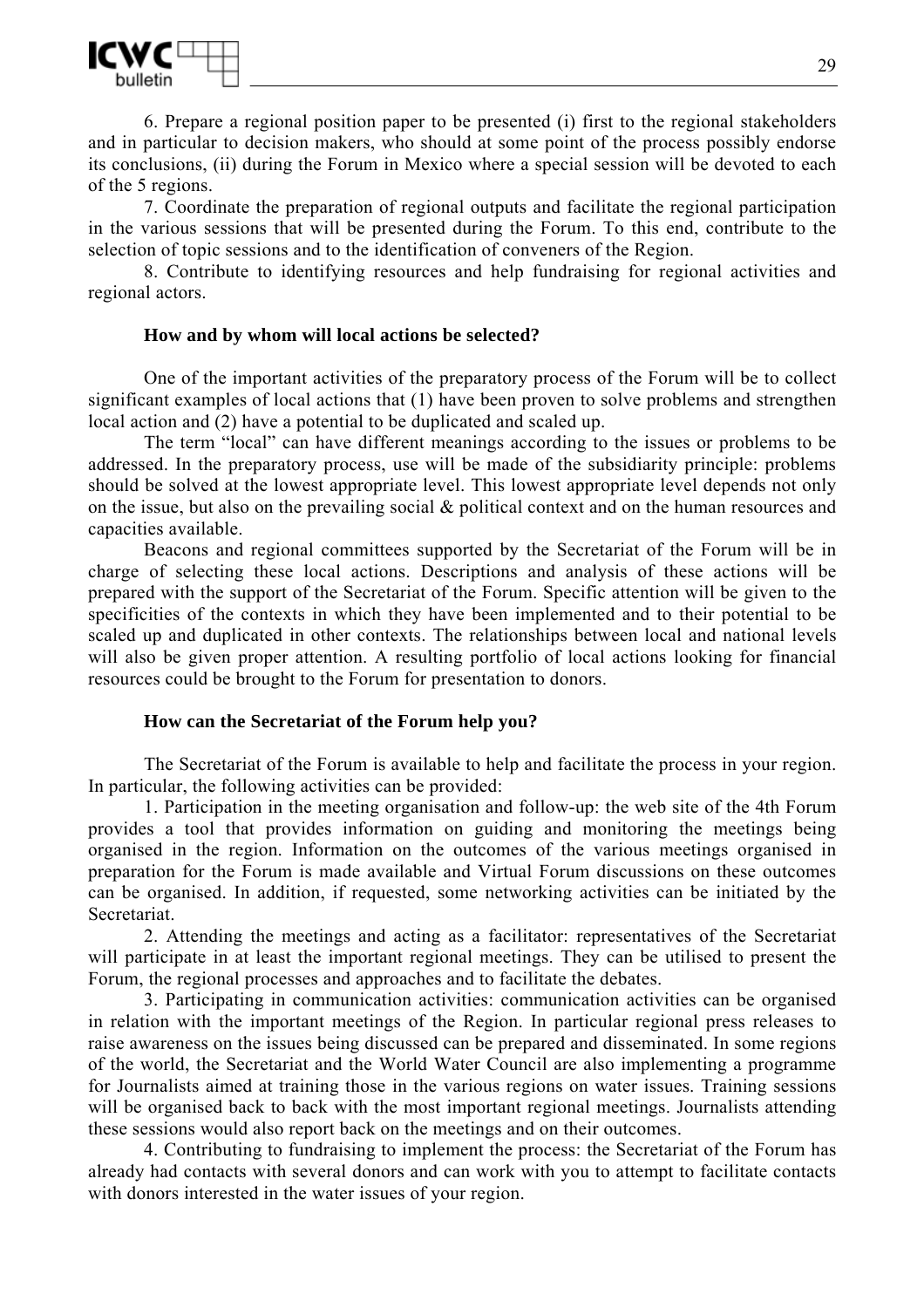

# Annex 1. Preliminary list of beacon's organisations

| <b>Framework themes</b>                                                                                                                                                                                                                                                          |                                                                                                                                                                                                 | <b>Crosscutting perspectives</b>                                                                                                                                                                                                                                                                         |                                                                                                                                         |  |
|----------------------------------------------------------------------------------------------------------------------------------------------------------------------------------------------------------------------------------------------------------------------------------|-------------------------------------------------------------------------------------------------------------------------------------------------------------------------------------------------|----------------------------------------------------------------------------------------------------------------------------------------------------------------------------------------------------------------------------------------------------------------------------------------------------------|-----------------------------------------------------------------------------------------------------------------------------------------|--|
| Organizations                                                                                                                                                                                                                                                                    | Leaders                                                                                                                                                                                         | Organizations                                                                                                                                                                                                                                                                                            | Leaders                                                                                                                                 |  |
| 1. Water for Growth and Development<br>World Bank<br>www.worldbank.org/<br>World Water Council                                                                                                                                                                                   | David Grey<br>dgrey@worldbank.org<br>Claudia Sadoff                                                                                                                                             | A New Models for Financing Local Water Initiatives<br>National water Commission<br>of Mexico (CNA)                                                                                                                                                                                                       | Angel Gurria                                                                                                                            |  |
| www.worldwatercouncil.or<br><u>g/</u>                                                                                                                                                                                                                                            | csadoff@worldbank.org                                                                                                                                                                           | World Water Council<br>www.worldwatercouncil.org                                                                                                                                                                                                                                                         | Daniel Zimmer<br>d.zimmer@worldwatercou<br>ncil.org                                                                                     |  |
| 2. Implementing Integrated Water Resource<br>Management                                                                                                                                                                                                                          |                                                                                                                                                                                                 | B. Institutional Development and Political Processes                                                                                                                                                                                                                                                     |                                                                                                                                         |  |
| Global Water Partnership                                                                                                                                                                                                                                                         | Margaret Catley-Carlson<br>m.catley-<br>carlson@cgiar.org<br>Torkil Jonch-Clausen<br>tjc@dhi.dk<br>Alan Hall<br>alan.hall@gwpforum.org<br>J.C. Valencia                                         | Partnership Oxford Centre<br>for Water Research-<br>Development<br>http://www.ucl.ac.uk/dpu/<br>Latin American Faculty for<br>Social Sciences<br>www.flacso.edu.mx                                                                                                                                       | Adriana Allen<br>dpu@ucl.ac.uk<br>Esteban Castro<br>jecastro@herald.ox.ac.uk<br>Maria Luisa Torregrosa<br>mitorre@flacso.edu.mx         |  |
| 3. Water Supply and Sanitation for all                                                                                                                                                                                                                                           |                                                                                                                                                                                                 | C. Capacity-building and Social Learning                                                                                                                                                                                                                                                                 |                                                                                                                                         |  |
| <b>UNDP</b><br>www.undp.org/<br>National Water<br>Commission of Mexico<br>www.cna.gob.mx<br>4. Water Management for Food and the Environment                                                                                                                                     | Joakim Harlin<br>joakim.harlin@undp.org<br>Roberto Lenton<br>rlenton@iri.columbia.edu<br>Shoji Nishomoto<br>shoji.nishimoto@undp.org<br>Polioptro Martinez<br>polioptro.martinez@cna.go<br>b.mx | UNESCO-IHE<br>http://www.unesco-ihe.nl<br>CapNet<br>www.cap-net.org<br>RC<br>www.irc.nl<br>World Water Council<br>www.worldwatercouncil.org<br><b>STREAMS</b><br>www.streams.net<br>Cooperative Climate on<br>Water and Climate<br>www.wac.ihe.nl<br>D. Application of Science, Technology and Knowledge | Richard Meganck<br>r.meganck@unesco-<br>ihe.org                                                                                         |  |
| Dialogue for Food and<br>Environment<br>www.iwmi.org/dialogue<br>National Water<br>Commission of Mexico<br>www.cna.gob.mx                                                                                                                                                        | Frank Rijsberman<br>h.wolter@cgiar.org<br>Christopher Scott<br>c.scott@cgiar.org<br>Luis Rendón<br>luis.rendon@cna.gob.mx                                                                       | International Water<br>Association<br>www.iwahq.org.uk<br>Mexican Institute for Water<br>Technology<br>www.imta.mx                                                                                                                                                                                       | Paul Reiter<br>paul.reiter@iwahq.org.uk<br>Darren Saywell<br>Darren.Saywell@iwahq.or<br>a.uk<br>Alvaro Aldama<br>aaldama@tlaloc.imta.mx |  |
| 5. Risk Management                                                                                                                                                                                                                                                               |                                                                                                                                                                                                 | E. Targeting Monitoring and Implementation Assessment                                                                                                                                                                                                                                                    |                                                                                                                                         |  |
| World<br>Meteorolgical<br>Organization<br>http://www.wmo.ch/index-<br>en.html<br>Cooperative Program on<br>Water and Climate<br>http://www.waterandclimat<br>e.org/<br>Japan Water Forum<br>http://www.waterforum.jp<br>National Water<br>Commission of Mexico<br>www.cna.gob.mx | Avinash Tyagi<br>tyagi a@gateway.wmo.ch<br>Henk van Schaik<br>hvs@ihe.nl<br>Hideaki Oda<br>oda@waterforum.jp<br>Michel Rosengaus<br>mrosengaus@mailsmn.cn<br>a.gob.mx                           | World Water Assessment<br>Program<br>www.unesco.org/water/ww<br>аp<br>World Water Council<br>www.worldwatercouncil.org<br>L                                                                                                                                                                              | Gordon Young<br>g.young@unesco.org<br>Daniel Zimmer<br>d.zimmer@worldwatercou<br>ncil.org                                               |  |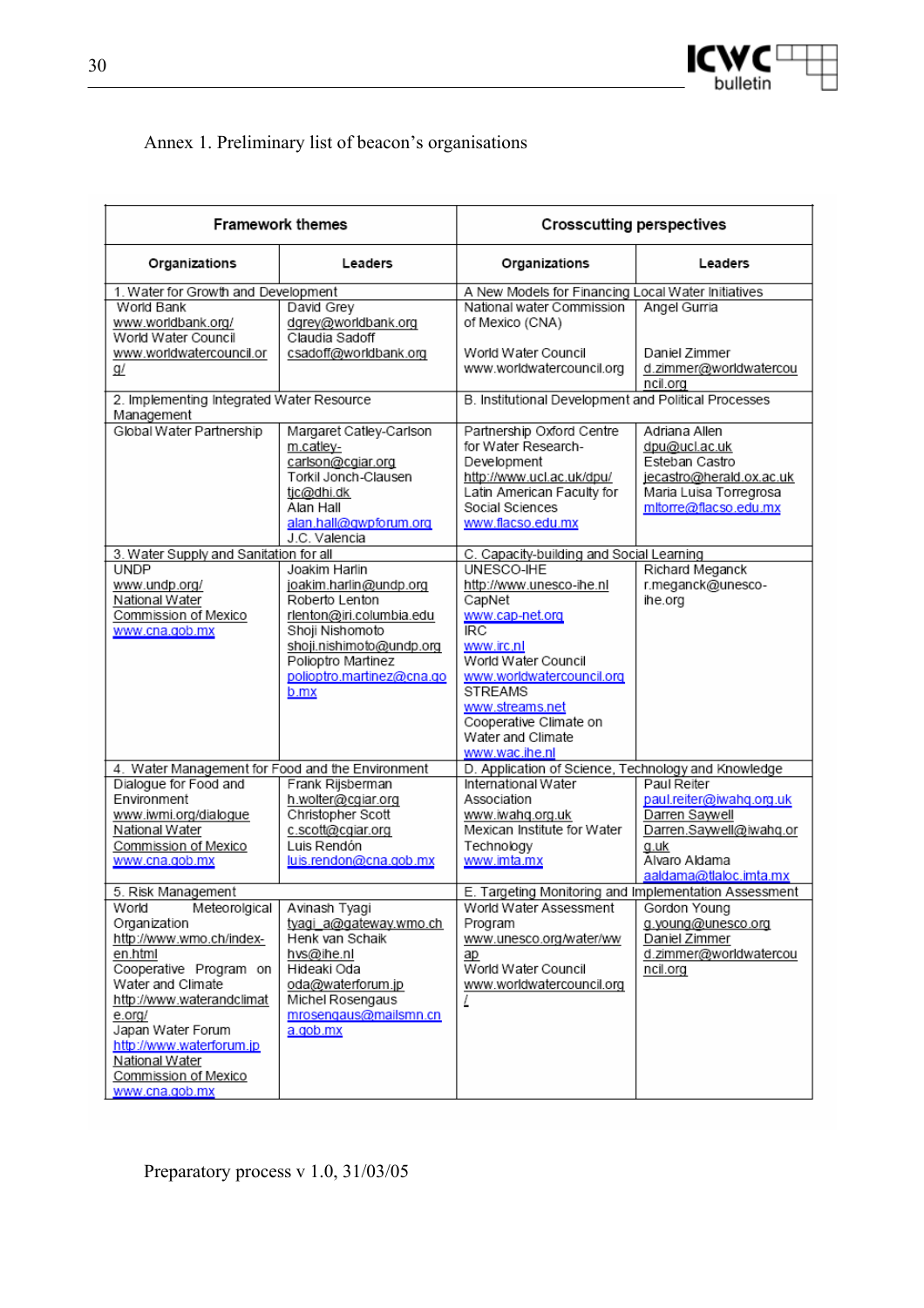

# **THE PROGRAM OF PREPARATION TO THE FOURTH WORLD WATER FORUM**

SIC ICWC has started implementing the program of preparation to the  $4<sup>th</sup>$  World Water Forum, which is to be held in Mexico in March 2006 – "Kioto's spirit – on the way to Mexico".

We encourage everyone to discuss openly the regional problems regarding development of cooperation in area of integrated water resources use in the Aral Sea basin. The common vision of the problems and the ways for their solution should lay the basis for a regional water cooperation strategy, which is to be presented at the  $4<sup>th</sup>$  World Water Forum on behalf of the region.

It is proposed to discuss the objectives and tasks of the regional cooperation, the ways of improving its institutional framework and economic, financial, legal tools, the required measures and facilities to arrange cooperation, as well as timetable for implementing those measures on the way to the  $4<sup>th</sup>$  World Water Forum. We assume that an open exchange of opinion through Internet and e-mail within the framework of "virtual water forum" will allow the elaboration of program to be submitted by IFAS and ICWC to international donors for financing and development.

The Forum's thematic framework is focused on 5 major themes, four of which correspond to priorities in our region, in order of importance:

А1 IWRM;

А 2 Water for food and the environment;

- А 3 Water for development;
- А 4 Risk management

Besides, there are five cross-cutting perspectives, of which the following are important for us:

- В 1 institutional development, right and political processes;
- В 2 capacity-building and social learning;
- B 3 monitoring and assessment;
- В 4 models for financing local water initiatives

|       | B                        | $\sim$<br>R | B <sub>3</sub> |  |
|-------|--------------------------|-------------|----------------|--|
| $A-J$ |                          |             | -              |  |
| $A-2$ |                          |             | -              |  |
| $A-3$ | $\overline{\phantom{0}}$ |             |                |  |
| A-4   |                          |             |                |  |

Based on each priority and cross-cutting perspectives, reports and proposals should be developed:

 $A-1$  – by GWP; particularly  $A-1$  (B-1),  $A-1$  (B-2) – Asian Bank;

 $A-2$  – by ADB and SDC; including  $A-2$  (B-2) – CIDA;

 $A-3$  – by GEF, UNDP;

А-4 – by NATO, USAID, etc.

It is suggested to establish a regional group per priority which is to communicate virtually through Forum.

Leaders of the work virtual groups: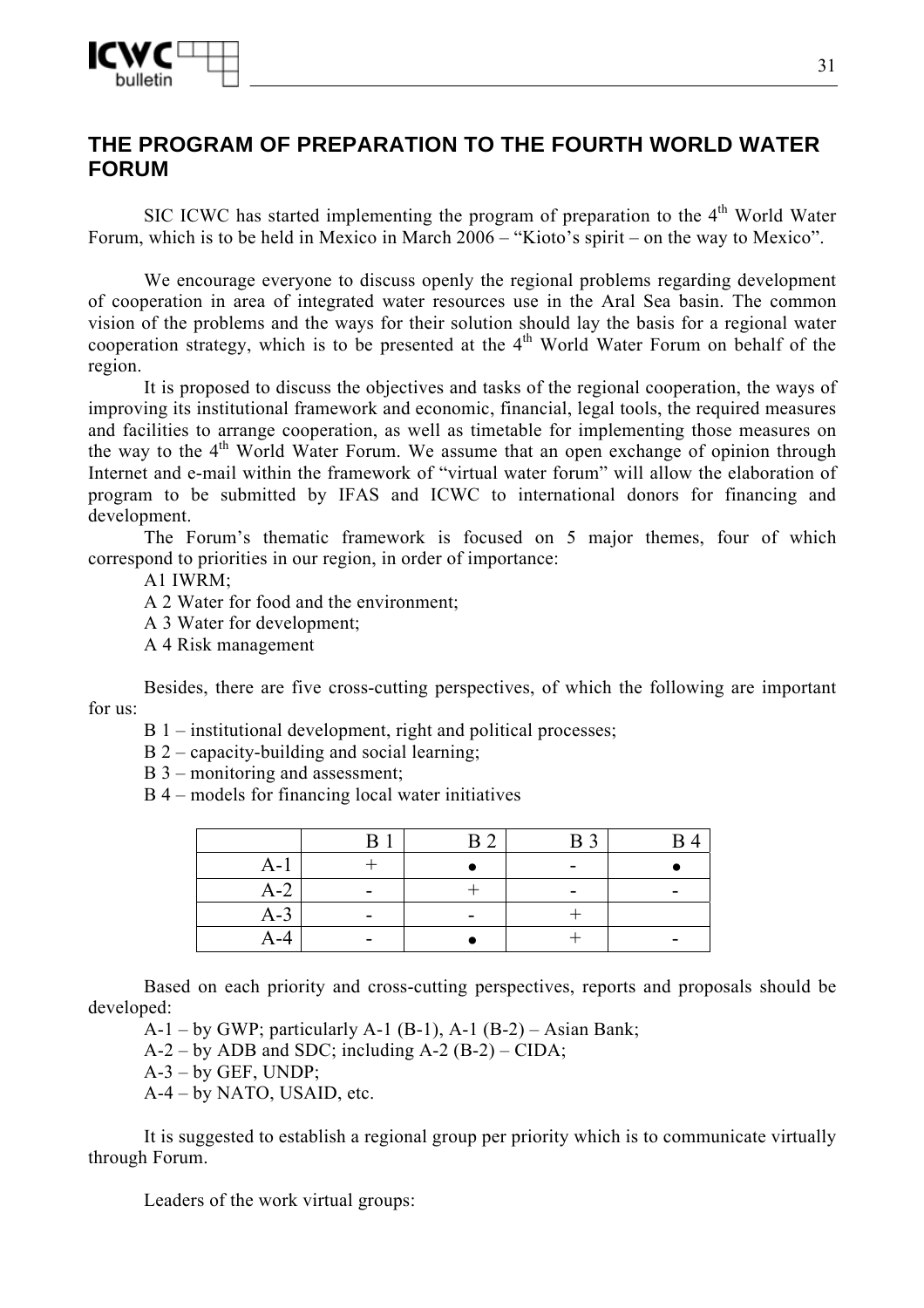

IWRM – Prof. V.A.Dukhovny Water for food and the environment – Ph.D.Hamrayev Sh.R. Water for development – T.A.Altiyev Risk management – Ph.D. Ryabtsev A.D.

Cross-cutting themes:

- В-1 institutional development, right and political processes Prof. Kipshakbayev N.K.
- В-2 capacity-building and social learning Bekbolotov Zh.B.
- В-3 monitoring and assessment Nazirov A.A.
- В-4 models for financing local water initiatives.

Developed questionnaires will be inputted into ICWC web-site, where the CAREWIB project will analyze and present the discussion dialogues.

# **ICWC priorities for water management improvement in the Aral Sea basin**

I. Basin (transboundary) level

1.1 Hydrometeorological information – exchange between countries.

1.2 Agreements on institutional strengthening of ICWC.

1.3 Agreement of 1998 on the Syrdarya river and its revision in light of a Decision of the Heads of State regarding the establishment of Water-Power Consortium.

- 1.4 Elaboration of regional strategy harmonized with five national strategies.
- 1.5 Implementation of SCADA system at headstructures, especially on Amudarya

river.

1.6 River water quality management and return water management.

1.7 Water allocation in small rivers.

1.8 Giving the status of interstate organization to regional bodies and their joint financing.

1.9 Groundwater distribution.

II. National level

IWRM, with development of wide public participation at all water hierarchical levels. Involvement of the public in control, planning, water distribution and fund mobilization.

Revision of all water use norms.

Justification of norms regarding inputs, mechanisms, labor for their equal and equitable distribution.

Revision of water use limits in order to reduce water inputs.

Establish a functional National Water Council comprising representatives of all sectors interested in water.

Introduce progressive water charges.

Raise interest of water management institutions in higher water productivity.

Develop a transparent and good national Information System.

Allocate capital investments in reclamation of deteriorating saline and water-logged land.

III. Basin (system) management

3.1. Transfer from hydrographic management to IWRM.

3.2. Inventory of irrigated land (GIS and remote sensing).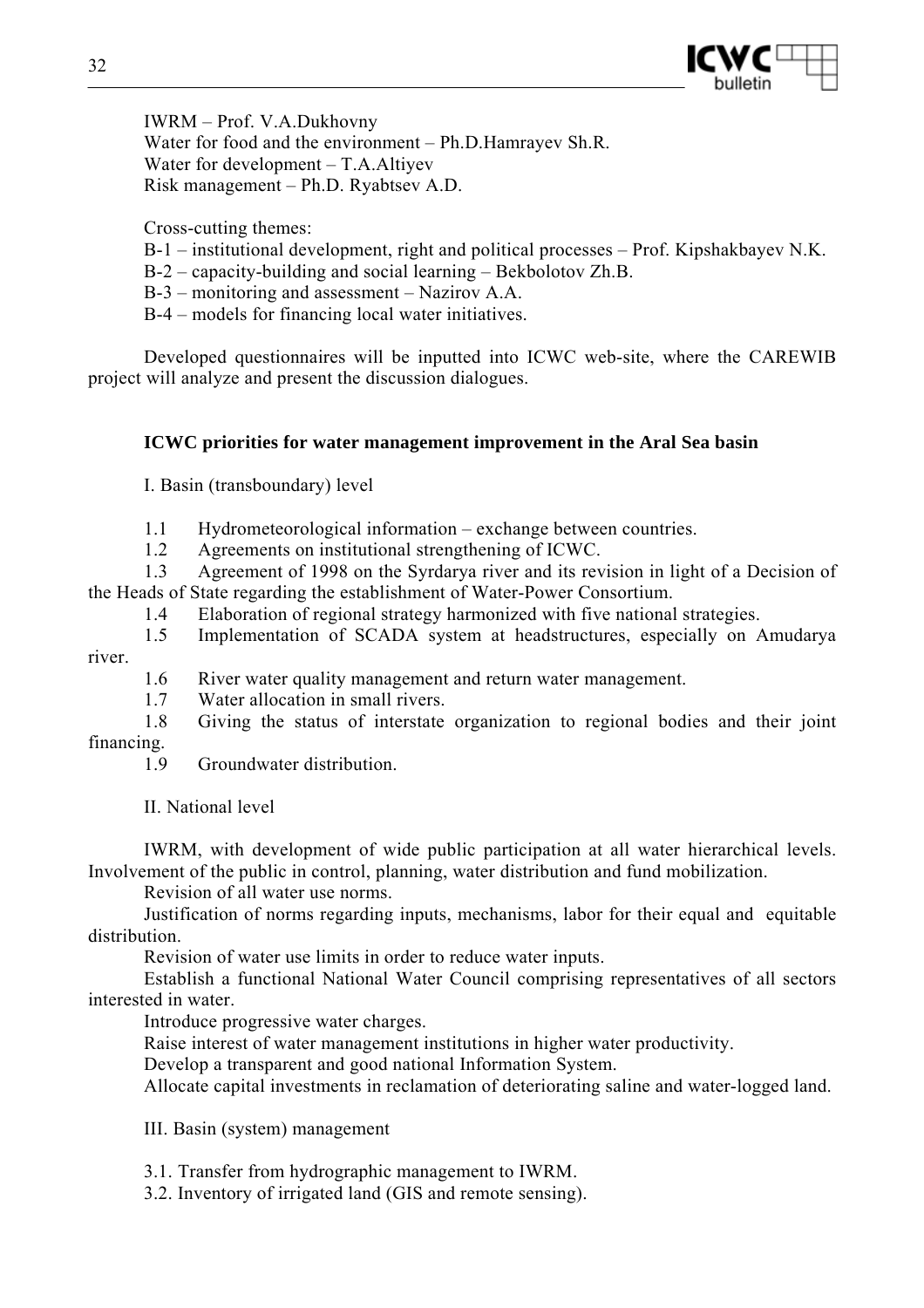

3.3. Computer-aided water use plans, their monitoring, assessment of reclamation state of lands, preparation of drainage and collector repair plans on the basis of objective criteria.

З.4. Development of BWMA's information system. System of staff training.

3.5. Water accounting.

3.6. Establishment of System (Canal) Water Committees.

3.7. Creation of operational financial funds at expense of collected payment for water and its pollution.

3.8. Creation of intra-system "water market".

3.9. Analysis of intra-system organizational losses and ways to reduce them.

IV. WUA and farms

4.1. Legalize rights of WUA and farmers for water as linked with land.

4.2. Equip, at expense of government budget, WUA with water meters.

4.3. Training of WUA' and farmer's staff.

4.4. Establish Extension Service for farmers at BVO (or WUA), equip them and gradually transfer it to self-repayment.

4.5. Assist WUA in social mobilization and involve its members in efficient water distribution.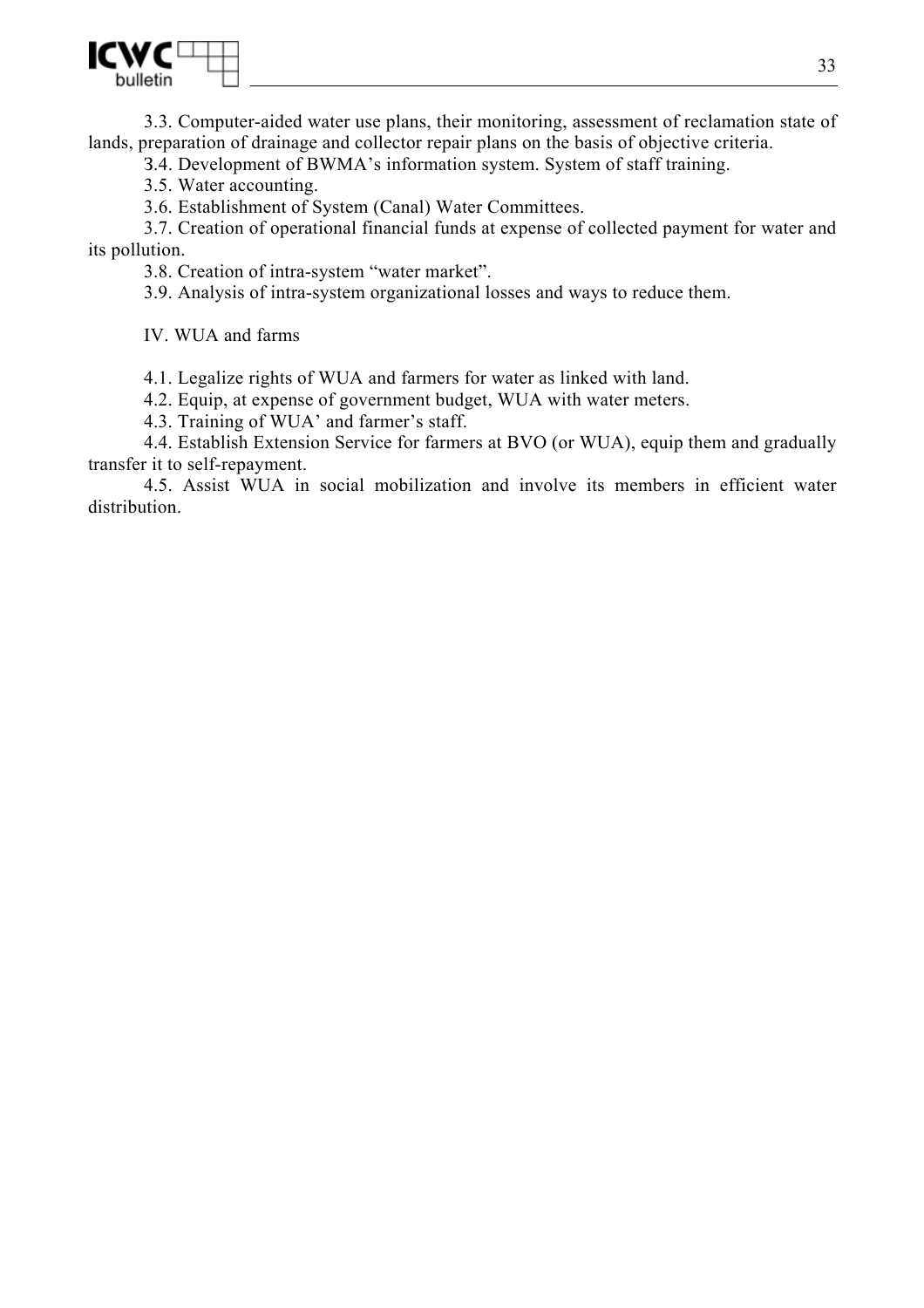

# **DEVELOPMENT OF MASS MEDIA NETWORK ON WATER Proposal on the Training Program for journalists and database management for 2005-2007.**

#### **Introduction**

At the present time World Water Council, an international non-government organization, established in Marseilles, France, and Secretariat of World Water Forum IV, situated in Mexico, in collaboration with leading organizations of professional journalists and water sector are developing the Training Program for journalists.

The main goals of the Training Program for journalists are improvement and dissemination of reliable information on water and sanitation among the wide public, especially in developing countries through:

- capacity building, advanced training and professionalism raising of journalists;

- increasing awareness on water problems, especially in developing countries;

- providing opportunities for joint activity and stimulating professional cooperation.

The program, comprised of three components, was developed for achieving these goals:

- training for journalists at the regional level;

- press-conference on sustainable development and water problems;

- establishing and developing network, including database management.

At the present time database/web-site resources of Mass Media Network on water have been transferred from World Bank Institute to World Water Council. Proposed database management and workshops will allow removing rupture between World Water Forums, held every three years. Journalists will be trained by ones of equal position with emphasis on independent status of the press. The given proposal on the program will make the required contribution to database reform into effective means, which will be economically independent at the expense of future sponsorship. This proposal on the program ensures the future of Mass Media Network on water, which has satisfied жalready the needs of 1000 journalists.

The preparation process for World Water Forum IV will include a number of regional workshops, which will be organized by many professional water management organizations in the whole world and will direct local actions at resolving the global problem. These workshops are a good basis for organizing workshops for journalists. Moreover, it allows training journalists to take part in professional environment, to increase concern and awareness on water problems and sustainable development in developing countries as well as it allows participants to report on local actions. It is planned that 400 (new) journalists can be presented at the regional workshops and another 300 journalists will become members of Mass Media Network on water. This will be achieved through providing them with press-releases and information on water problems and sustainable development. As a result, total number of journalists-participants will be up to 1600- 1800 persons, 1000 journalists of which have been already involved in the activity of Mass Media Network on water.

Mass media products such as articles, columns, reports in newspapers and magazines, radio- and television programs, which are the result of regional workshops and current contributions of journalists to the activity of Mass Media Network on water, will be presented to the jury comprised of professional journalists. The jury will choose the best works. Thus, up to 200 journalists from Asia, Africa and Latin America will be invited to take part in the program of professional training and joint activity of journalists, which will be held in parallel with World Water Forum IV in March 2006 in Mexico, based on mass media products, presented be them.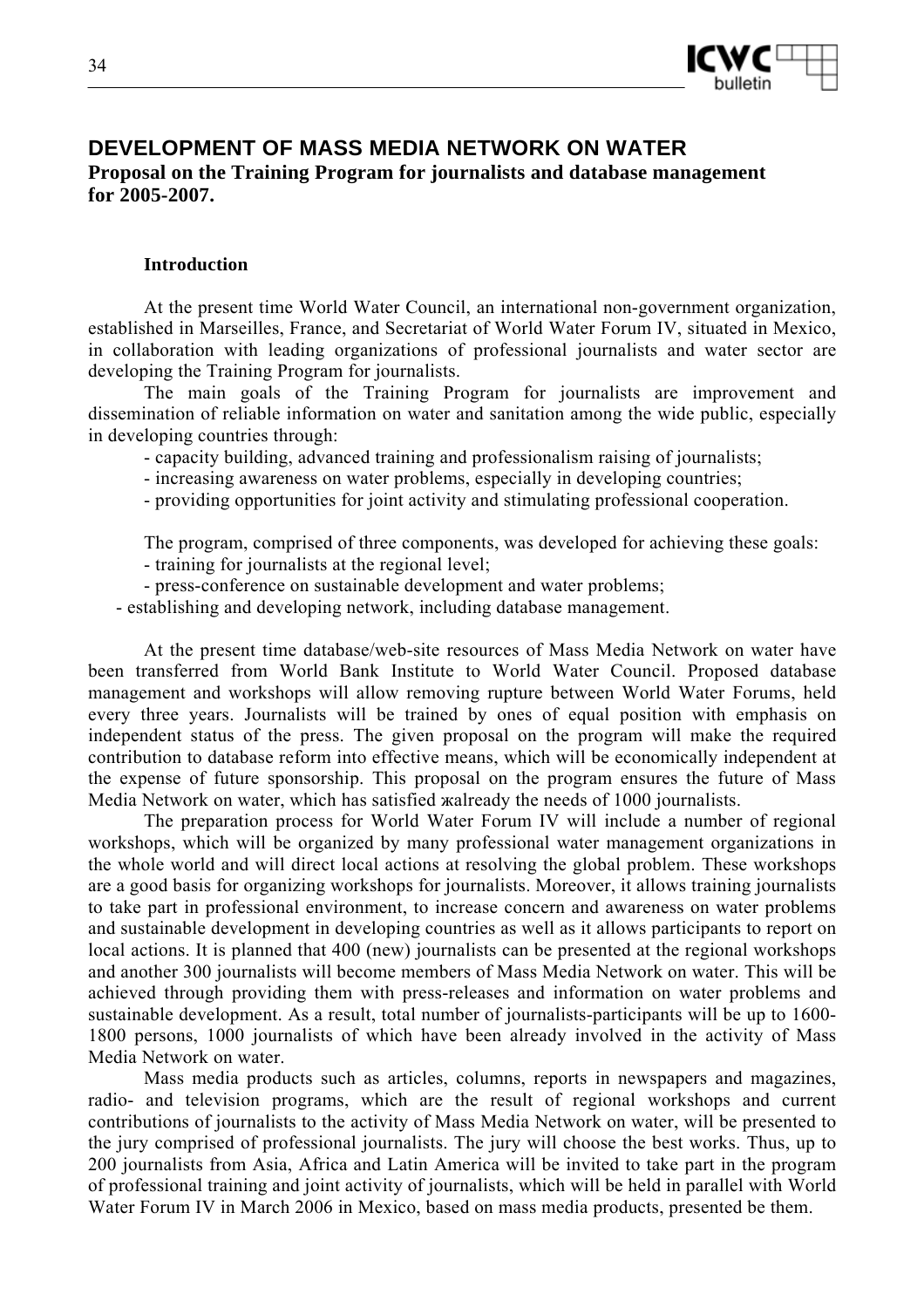

Planned budget covers for a period of 30 months, comprised of three phases. Estimated budget, determined for investigated training program for journalists, network management and database development, is 1 290 000 USD.

#### **Prehistory**

In 1999 the Ministry of Foreign Affairs of the Netherlands (DGIS) has started to implement the program focused on training journalists in connection with World Water Forum II. About 100 journalists from developing countries were invited to take part in the training program, which was conducted in March 2000 in Hague. In August 2001, using the results of this program, the Netherlands and Japan Government have opened Mass Media Network on water together with the World Bank Institute. The regional educational conferences on capacity building and advanced training of journalists as well as briefings and measures on network organization during World Summit, in 2002 in Johannesburg and World Water Froum III, in 2003 in Kioto, were held in the whole world within this two-year program.

During two-year period 400 journalists from Africa, Latin America and Asia took part in eight workshops and field trips, and 200 journalists received sponsor support for visiting «WaterDome» at World Summit in Johannesburg and World Water Forum III in Kioto. According to the results of researches, carried out by the World Bank Institute, about 2000 published articles had the direct relation with these training and technical measures and written under their impression. Today journalists' database, established after World Water Forum II in Hague, has more than 900 contacts with 104 countries. These jornalists can use these communications and find everyday information on water problems and sustainable development for their newspapers, radio- and teleprograms. In all probability, in total 6000 journalists are involved into informing on water problems in the whole world. Mass Media Network on water is directed at rendering services for 30% of this total number of journalists, which are mainly in developing countries.

World Water Council was the principal co-founder of the previous program on mass media in the field of water together with World Bank, Europian Commission, the African Development Bank, the Inter-American Development Bank and the Asian Development Bank as well as a great number of NGOs and international organizations. Although Mass Media Network on water has stopped its functioning after Forum in Kioto, many journalists in the whole world are still using network database and there is the need in professional training of journalists in the foeld of water problems and sustainable development. Moreover, the complexity of water supply and sanitation problems requires an access to reliable information. World Water Council thinks that its objective and responsibility is to reestablish this significant and successful program. It will integrate Mass Media Network on water into its long-term strategy regarding Mass Media on water through developing the probable Training Program for journalists and providing modern database management, considering World Water Forum IV as the first main milestone for further development of Mass Media Network on water.

#### **Objectives**

The objectives of the Training Program for journalists and database management are:

- capacity building, advanced training and professionalism raising of journalists in the whole world in order to allow them to transmit (more) correct, total, qualitative information, which is not outside of ethical norms;

- providing better understanding on sustainable development and improving the awareness on water and the problems related to water especially in developing countries;

- providing opportunities for joint work and encouraging professional cooperation for developing information and experience exchange.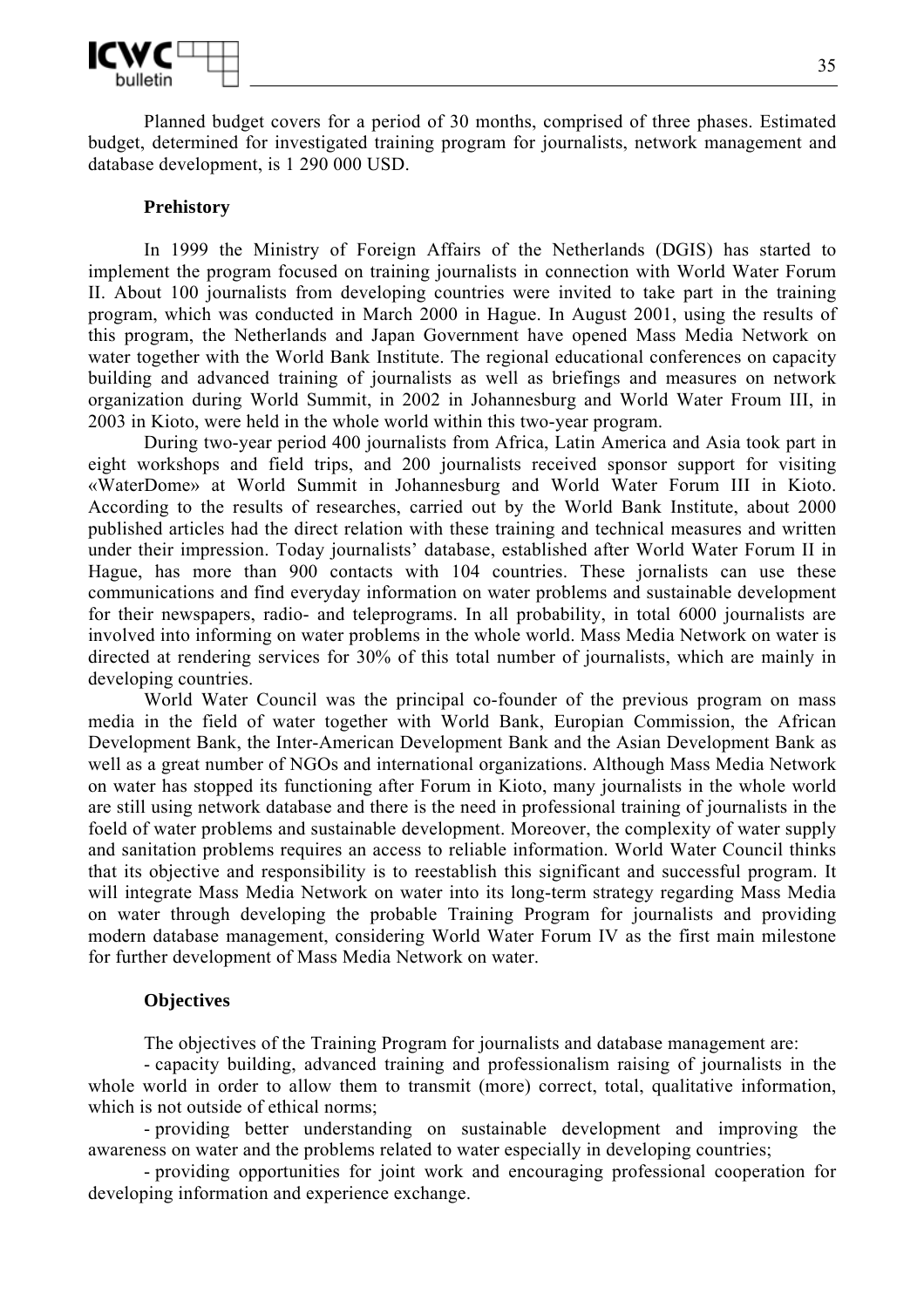

### **Target group**

Journalists of local, regional and national level from various branches and expert evaluation field such as general news, environment, economic and/or public sectors, those, who work in editorial offices of newspapers or magazines, on radio or television, in Internet service or alternative Mass Media in Africa, Latin America and Asia. Journalists-participants will be identified with the help of existing professional associations of journalists, journalism schools, NGO, international organizations and according to recommendations of embassies.

### **Strategy and plan of actions**

A number of organizations-partners will be involved into program implementation process. It will be interactive and establish the connection between existing network of journalists, professional organizations such as federations and forums of journalists in different parts of the world at international, national and regional levels. The program will be managed by independent professional journalists and experts in a certain field, who will be hired by the Mexican Water Advisory Council, which is a leading non-governmental organization and has a close relation with World Water Council and Secretariat of World Water Forum IV. The workshops will be organized as the program «a colleague helps colleague» and includes theoretical part as well as practical one. Journalists will be trained by ones of equal position, and they will obtain technical information directed at policy, which can be used for narratives.

The workshops will be developed based on experience and results of Mass Media Network on water, recommendations of International Federation of Journalists in the field of environment protection and other training programs aimed at Mass Media Representatives. The Program content will be developed mainly on the basis of demand by journalists themselves with participation of certain experts.

Those persons, who have good skills to make speech and hand over the information, will be appointed as lecturers for workshops. They should have the ability to set branch objectives in perspective as well as to interest in their reason. Lecturers will be elected from among leading journalists and (water) experts, representatives of (local) authorities and higher educational institutions. Workshops will be interactive and should help journalists to make up narratives and organize cooperation, provide participants the possibility to improve their knowledge level and widen their joint activity.

The Program components are the following ones:

### *Capacity building, advanced training and professionalism raising*

Mass Media Network on water is opened for all journalists, who make reportages on water problems at professional level. However, the training program for journalists will prefer journalists from developing countries, where training need is higher. Workshops will be organized for providing journalists with better understanding of their profession, resources availability, modern technology and information on social harmony and ecological dimensions of their region. The program will include theoretical and practical components. It will allow journalists to transmit (more) correct, total, qualitative information, which is not outside of ethical norms. Lecturers will not be appointed from among «experts»; workshops will be organized and held under the chairmanship of leading journalists.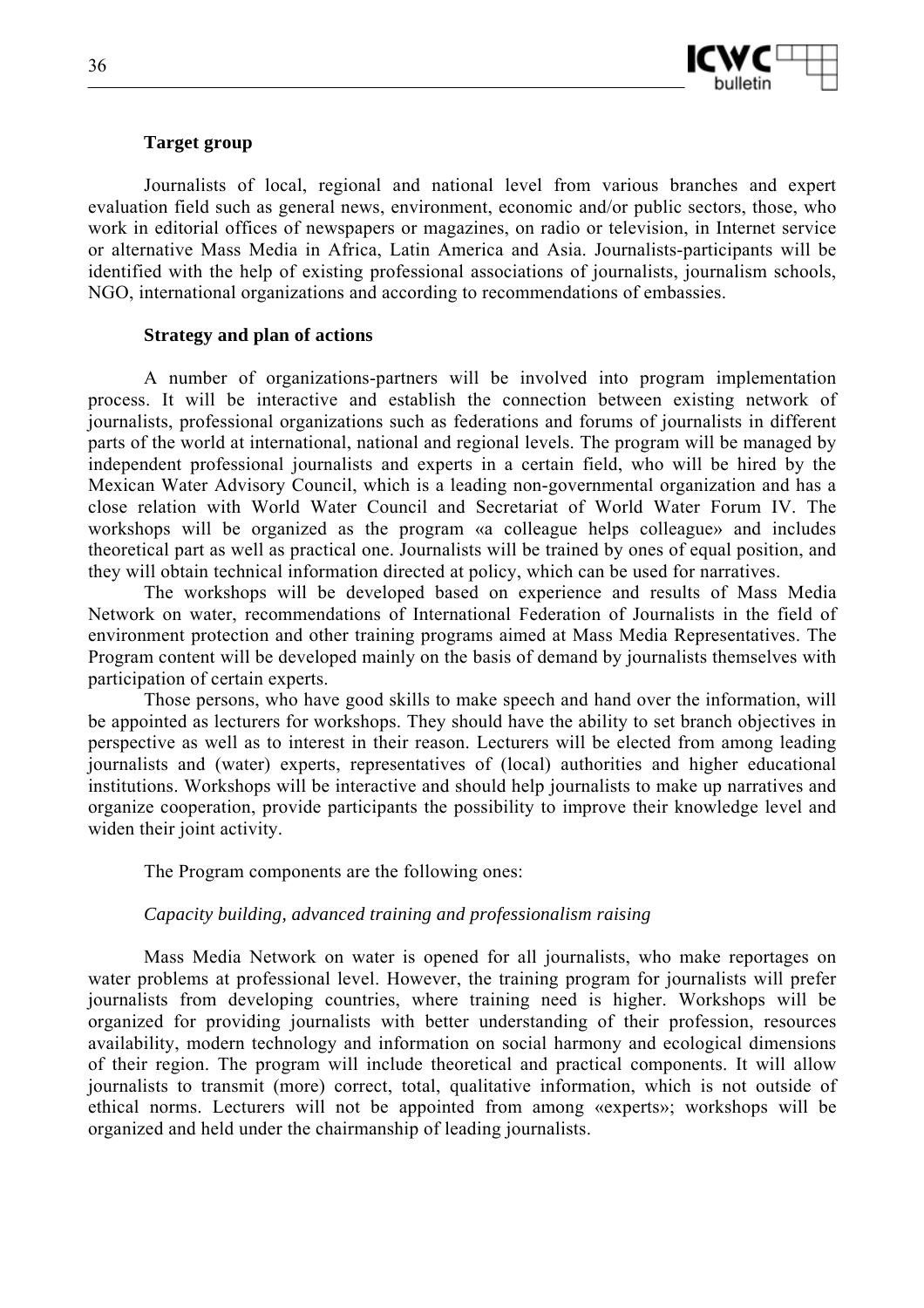

*Providing better understanding of sustainable development and improving awareness on water and water problems in developing countries*.

It is of great importance that the training program for journalists includes practical component, where newly gained methods and information can be applied in practice. Workshops will provide training in the field of global problems assisting journalists to get conception on the problems related to water using general themes and crossing aspects of World Water Forum IV. In this context workshops will be organized in coordination with important (water) conference or measures in Africa, Asia and Latin America. These measures can be (partially) organized when preparing for World Water Forum IV and will investigate themes and issues related to improvement of journalists' conception and awareness on local water problems through giving opportunities to meet with representatives of local communities such as local authorities and water managers. Conference SEAWUN in Hanoi, International Forum II on Yellow River in Zhengzhou or ADB Water Week; Inter-American Dialogue V in Latin America in Jamaica and/or Central American Water Forum in El Salvador; Conference on Lakes in Africa in Nairobi and/or AfDB Water Week can be held as such measures.

### *Providing opportunities for joint work and stimulating professional cooperation for strengthening information and experience exchange*

Participation in workshops will allow meeting with other journalists and learning from each other. This is «single sale place» of Mass Media Network on water. We know from last experience that the reportage of a journalist can show absence of knowledge or independence and not always journalists can get the best from conference. Joining the network, training by own experience and approach «a colleague helps colleague» will allow improving professional journalism. The dialogue between Mass Media representatives from the North and the South, the West and the East at global level will give undoubtedly the excellent opportunity to take part and communicate. It will allow journalists to train by own methods on interpretation of facts and figures, actions and policy and exchange with different principles of reliable information transmission.

#### **Need in modern means**

Last experience of Mass Media Network on water showed that often journalists in developing countries received very much information on various themes and such specialization was rare. Although there is much information on sustainable development and water problems, mainly it is required that catastrophe or (international) conference attracts journalists' attention to water. Absence of base materials or PR tactics facilitates deterioration of article content and / or full or partial its distortion. Ideas and subjects become muddled, that bring to baseless disputes and wrong perception of reality. Water problems exist in the whole world, but they differ by character in each region or basin. In particular, public information quality in developing countries is lower than standard one. There are decisions but they require understanding and attention at policy level. In such case mass media plays the principal role. So it is important that journalists give reliable, correct and objective information taking into account the significant role of mass media and understanding their ability to insist on reformation through impacting on policy-makers.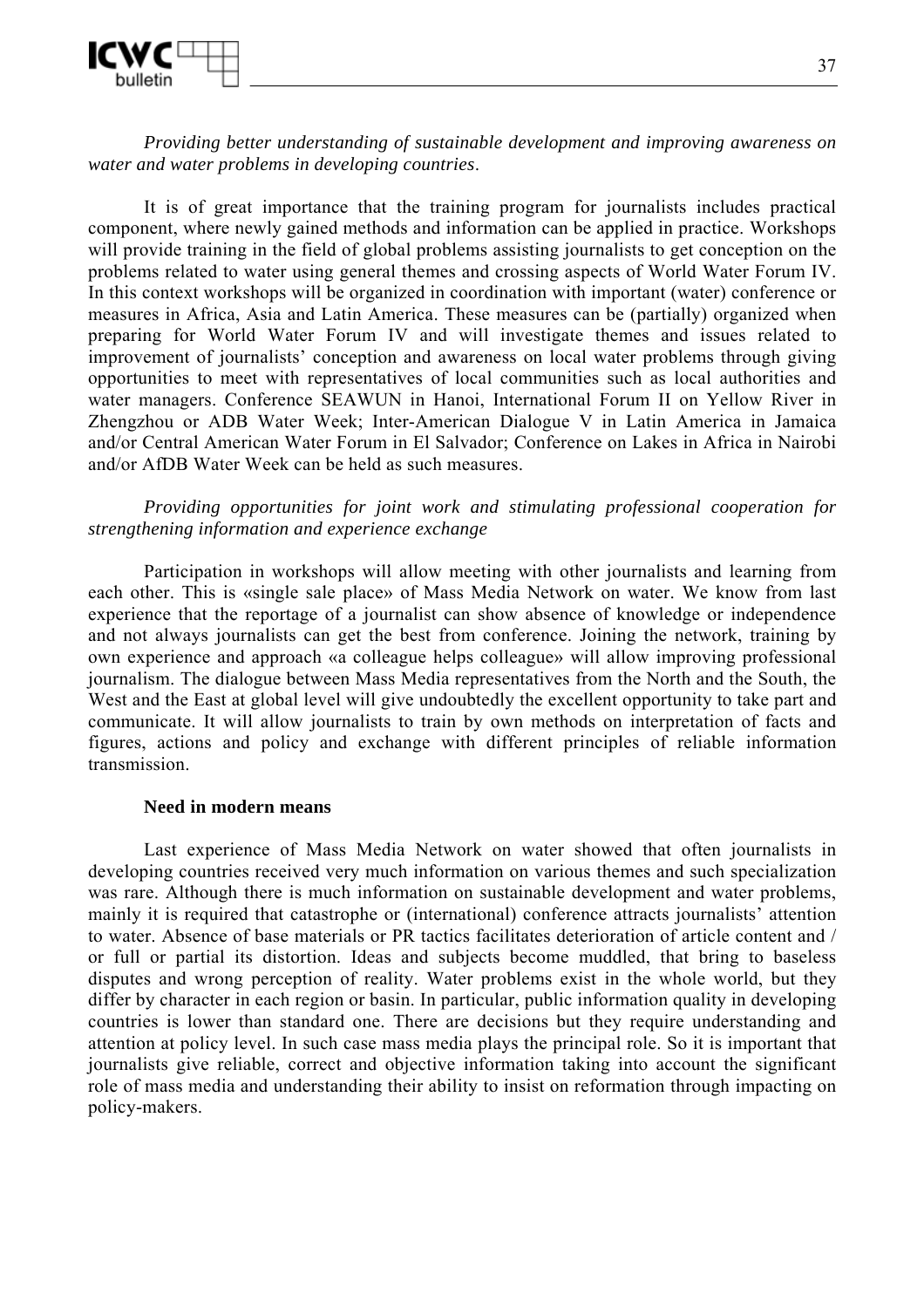

#### **Economic independence of the network**

Mass Media Network on water is electronic network and database, which has been established for last years within the Program on creation of Mass Media Network on water of the World Bank Institute. It comprises of more than 900 journalists mainly from developing countries. It allows establishing relations with other journalists from other countries for information dissemination and exchange. The aim for nearest years is widening the network, which has been formed to the present day. Proposed program will increase total number of journalists-network members up to 1800 persons for 2,5 years.

By means of this Mass Media Network on water will unite 30 % of all ecologically oriented journalists from the whole world transmitting information on water and sanitation problems. This makes network a valuable and unique mean. It will become an important tool in disseminating the information on problems related to water and sanitation and a venue for professional journalists. Such tool can become economically independent one by assistance of World Water Council. To save investing in developing such unique network and making new contributions is the interest of Council and its members.

Journalists-participants will receive, disseminate and exchange information with colleagues from the whole world for transmitting communications and information in different languages to lower level based on «top-down» principle as well as information on local actions to global level following «bottom-up» principle.

The network of journalists will be actively encouraged and maintained with the assistance of leading professional on mass media, who will provide editorial support to journalistsparticipants and help to disseminate its concept. Moreover, he will approve the proposal and demand for information through stimulating for writing and presenting articles on various themes.

When journalists broadcast news on the problems, they usually emphasize information timeliness, so they must be able to receive required information quickly. As for water problems, then the information can be incoherent or complicated for analysis. In addition, journalists are often confused with that how Global Water Sector has been organized and that the information related to water is not accumulated within one organization. Database will be established, which will contain the information, which is practical and ready for use and related to local actions connected with water, names and contact data of international water experts, which will be developed according to «who is who in water sector» principle. Its objective is to provide useful means for journalists. It will allow identifying water information, which is requested by journalists most often and will give concrete ideas for narratives. The contribution to database will be made by World Water Council members from state and private sectors, NGO, scientific circles and international (scientific-research) organizations. Database will be accessible to the public partially. Journalists, involved into the program, will have the access through a password. Database will be placed on World Water Council Web-site.

#### **Analysis**

Effectiveness and additional benefit for every measure held within the program will be analyzed according to a list of criteria established earlier. The survey will be used among analysis tools to evaluate the results according to criteria set. Statistic database analysis tool will be applied for evaluating use periodicity. The results of such analysis will allow amending the program if necessary when implementing the program.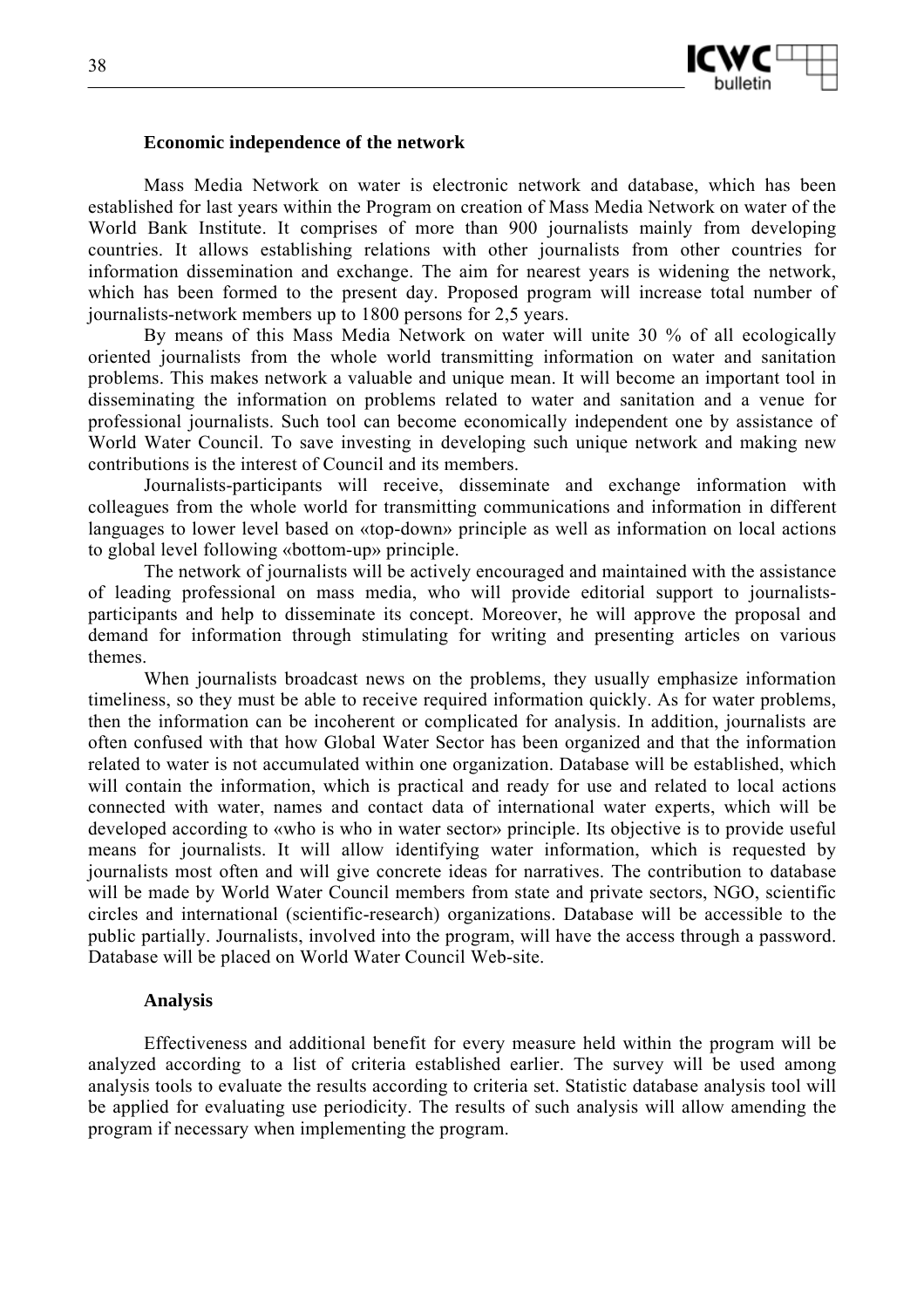

### **Implementation period**

The project will be implemented by three stages for more than 30 months. The inception stage will start at the beginning 2005 and endure 7 months, followed by implementation stage, which will be only 20 months and include World Water Forum IV, which will be held in March 2006 and the final stage will last 12 months and end in March 2007.

Workshops' venue will be determined during the inception stage, agreements on cooperation will be concluded and participants will be selected.

About 8-12 workshops will be held at the second program stage. At the same time two workshops will be conducted in the same field as international conference or measure, where many experts will take part and measures deserving the press attention will be held; it will be favorable for many reporters and experts as well as for the program results.

The final stage will start during the second stage and be focused mainly on evaluation of participants' contribution to the program's organizers activity that allows selecting the etalon group. This group will be invited for observation over special Mass Media workshop, which will be conducted in parallel with World Water Forum IV in 2006. Mass Media Network on water will be developing as independent organization after Forum.

Address:

World Water Council Stefanie Porro, communication office s.porro@worldwatercouncil.org National Water Commission (Commission Nacional d'Aqua) / Secretariat, World Water Forum IV Heidi Storsberg, Manager, communication office heidi.storsberg@cna.gob.mx

Consultant, Secretariat, World Water Forum IV Marcel Van den Heuvel - mhl@worldwaterforum.org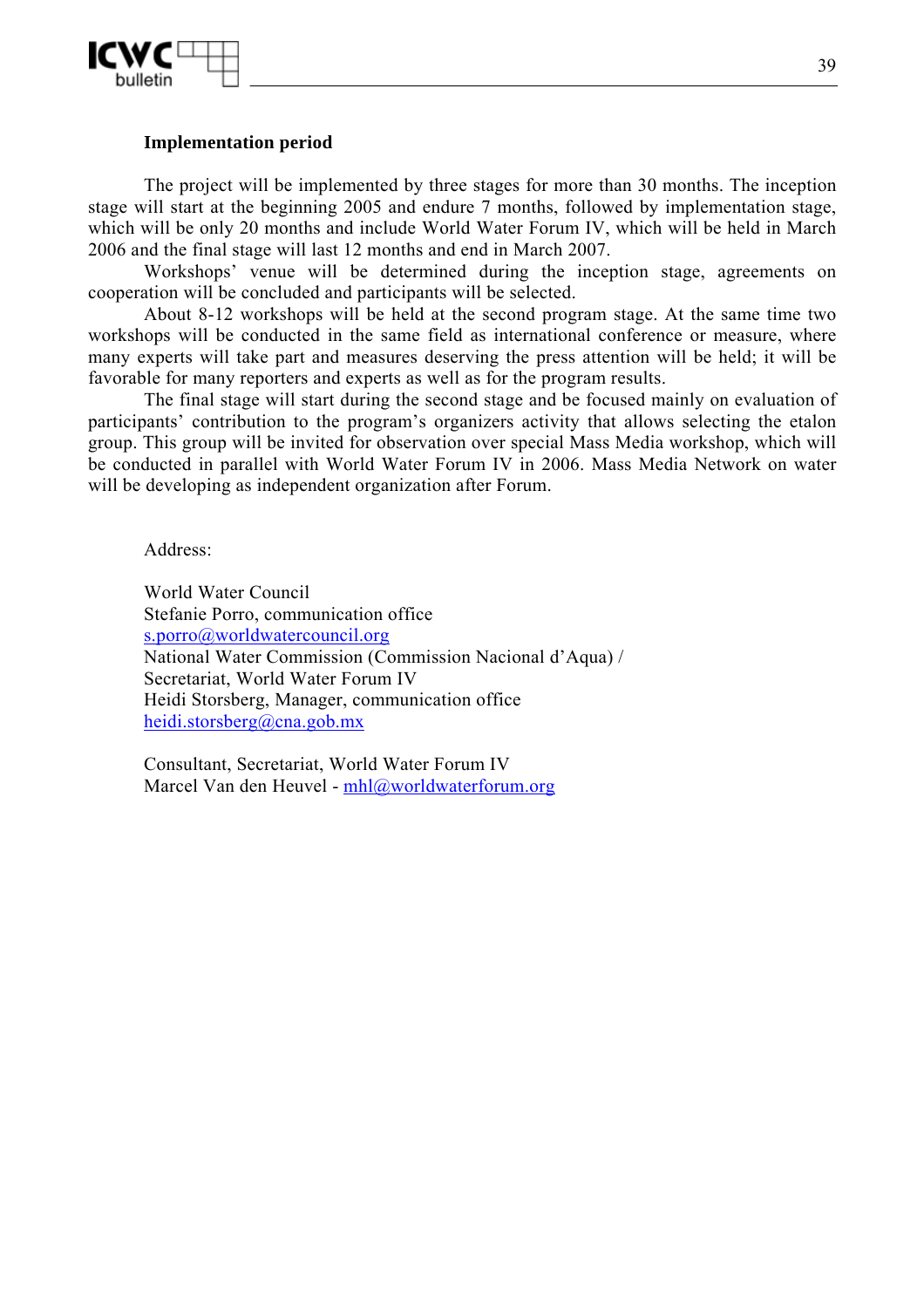

# **SOME RESULTS AND CONCLUSIONS FROM CANADIAN IWRM EXPERIENCE (with reference to «RiverTwin»)**

Modern development establishes an absolute uncertainty concerned with the necessity of all-round information as well as with lack of our knowledge on natural and economical processes under the conditions of global drastic economical changes, fully unpredictable price movement for agricultural production, energy resources and dangerous fluctuation in exchange and nuances, market relations even under the conditions of developed capitalism. Water management with its multilateral connections puts its complexity and unpredictability of hydrological and environment–related processes into general problem set on society development and existence.

It is clear that under such conditions a branch approach to water management strengthens difficulties for mutual interest linkage and thus the need of integrated approach to water management is appropriate answer to dynamics of the modern world and our certain lack of knowledge on polygonality of relations and casual linkages of water with economics, environment, etc. – not from the point of view of water itself as a substance, but water use and consequences of its management or unmanageability in our many-sided world. In particular this is one of the problems of IWRM transition into bugbear, panacea of water sector saving from uncertainty and complexity of cause-and-effect phenomena identifying water resources management, use, quality maintenance and development and water interaction with economics, nature and socium.

Canadian specialists<sup>3</sup>, based on Dublin provisions and program 21 (UNO, 1992) identified IWRM as holistic, all-round, system-oriented approach relying on involvement of stakeholders and partnership, view on water as on economical category focused on certain aims.

Holistic and system-oriented approach should include integration on the one hand (socioeconomic, ecological and political) and disintegration from the other hand from the position of investigating three spheres of water functioning and water relations.

Separate elements of these spheres are included into «governance» complex, whereas the other ones - into management complex. «Governance» role, revealing mainly in political sphere and partially in socio-economic sphere, is to establish IWRM climate, where managers and stakeholders can successfully coordinate and integrate. So it is impossible to confuse these two interacting complexes, since their roles are different.

Governance through legal, organizational, financial and public rationale creates capacities, order, system of financial and public regulation, economic sustainability – constraints and set of rules, which managers have and at which they should orient.

On the basis of this IWRM develops system of managerial, technical, partner, economic and financial tools, which provide many-sided integration in this management.

Thus, the governance includes:

 $\overline{a}$ 

- legislative framework for formation of water sector, water relations and water constrains;

- water right, water ownership, market law;

- recognition of IWRM with its main features as a direction for public development;

- working out certain organizational structures and provisions linking government role and stakeholders' role;

<sup>&</sup>lt;sup>3</sup> Vida Ramin, The states of IWRM in Canada, Cambridge, 2004, CWRA.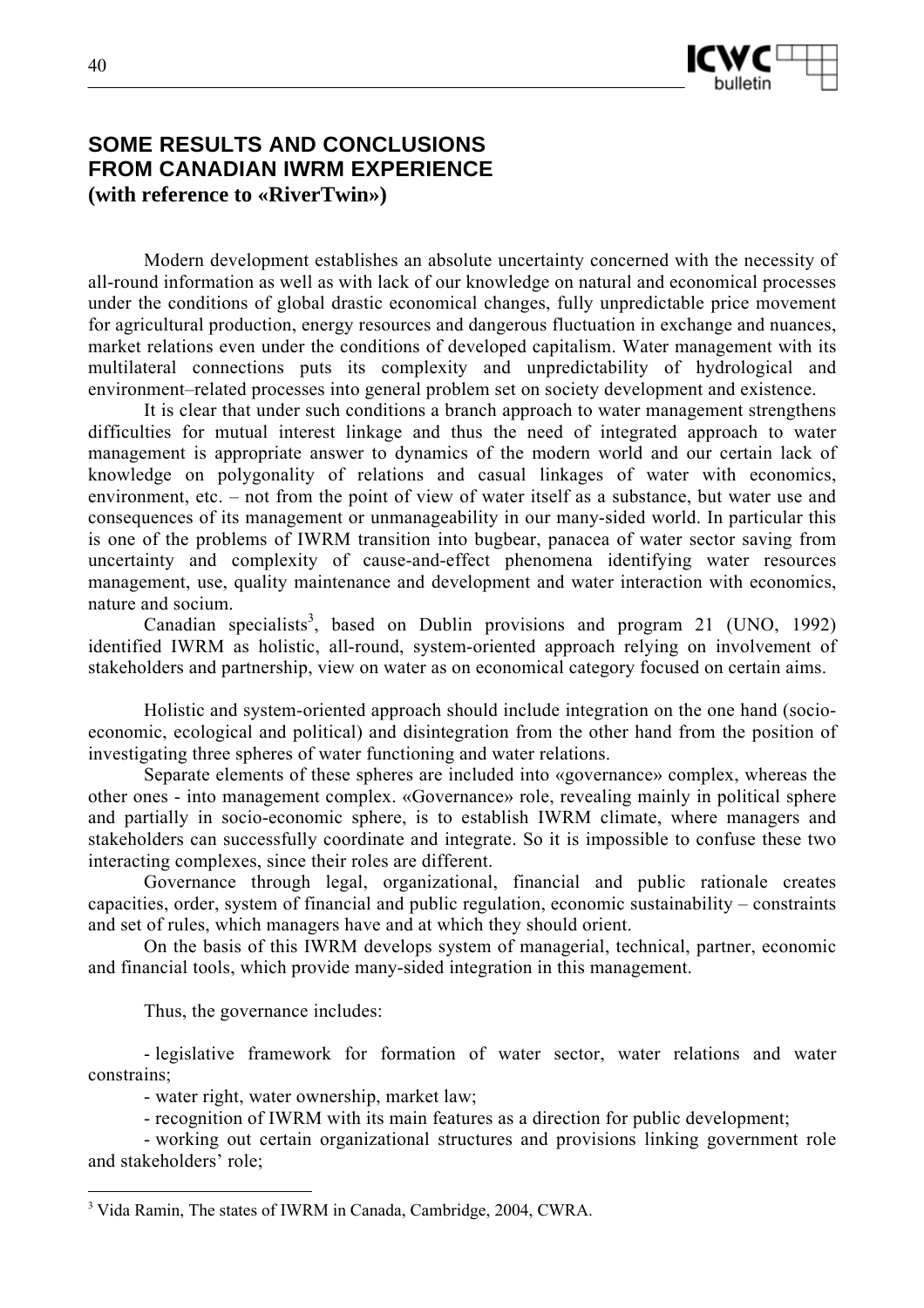

- working out price policy for water, degree of support by the government and local water authorities;

- sharing responsibilities between the government, territorial and local authorities on water management;

- government relation to natural base of water;

- government relation to bringing up water responsibility in the society;

- style of «stakeholders» involvement into planning and management, opportunity for decentralization and transferring to them a part of management rights.

### IWRM:

- recognizes basins, sub-basins, scheme, system as planning and management unit determining hydrologic circle as a basis for balance unity of all water, quantity and quality;

- integrates catchment water and lands as a single background and single resource base linked with dynamics of water flows (surface, ground, natural and anthropogenic) in the catchment, meaning not only hydrographic boundaries of the catchment but flow distribution area especially in irrigation regions;

- orients at achieving potential water productivity in all water use branches;

- links water distribution according to water withdraw and catchment area with drainage operation and water removal;

- links economics and society development needs with water demands but at the same time with environment demands; provides the basis of sustainable development with account of demands' instability and simultaneously water availability fluctuation;

- integrates water demand with demands' management based on the line for achievement of potential water and land productivity;

- integrates views, powers, resources and knowledge of various stakeholders in order to achieve consensus according to time and area as a means for overcoming uncertainty, complexity and conflicts;

- integrates professional knowledge of scientists in the direction of aim-oriented management in spite of the whole natural specialized dissociation of scientific and professional aspirations;

- integrates and develops various information from all hierarchy levels and different needs and stakeholders for increasing understanding of integration processes' necessity and strengthening;

- integrates federal, provincial and local interests and their participation in IWRM;

- linking water hierarchy levels.

Some IWRM aspects, which emphasize the experience of Canada and other countries:

1. Public participation as process consultants is quite insufficient, since mainly it is oriented only at environmental aspects and is more critical than partner one (examples «Three Georges» in China, Narmady in India).

2. Partnership makes all participants not tell critical comments but find general decisions – it is its privilege and constructivism. At the same time consensus building process is a measure for introducing the method on «conflict resolution». Moreover, the partnership reduces the cost of integration processes.

3. State structures in branch narrowness aim to keep their water power and authorities, often not particularly involving other partners into the holy of holies of their bureaucratic eparchy, concentrating as much power at it as they can, if they do not under go other coordinating and legislative regulation.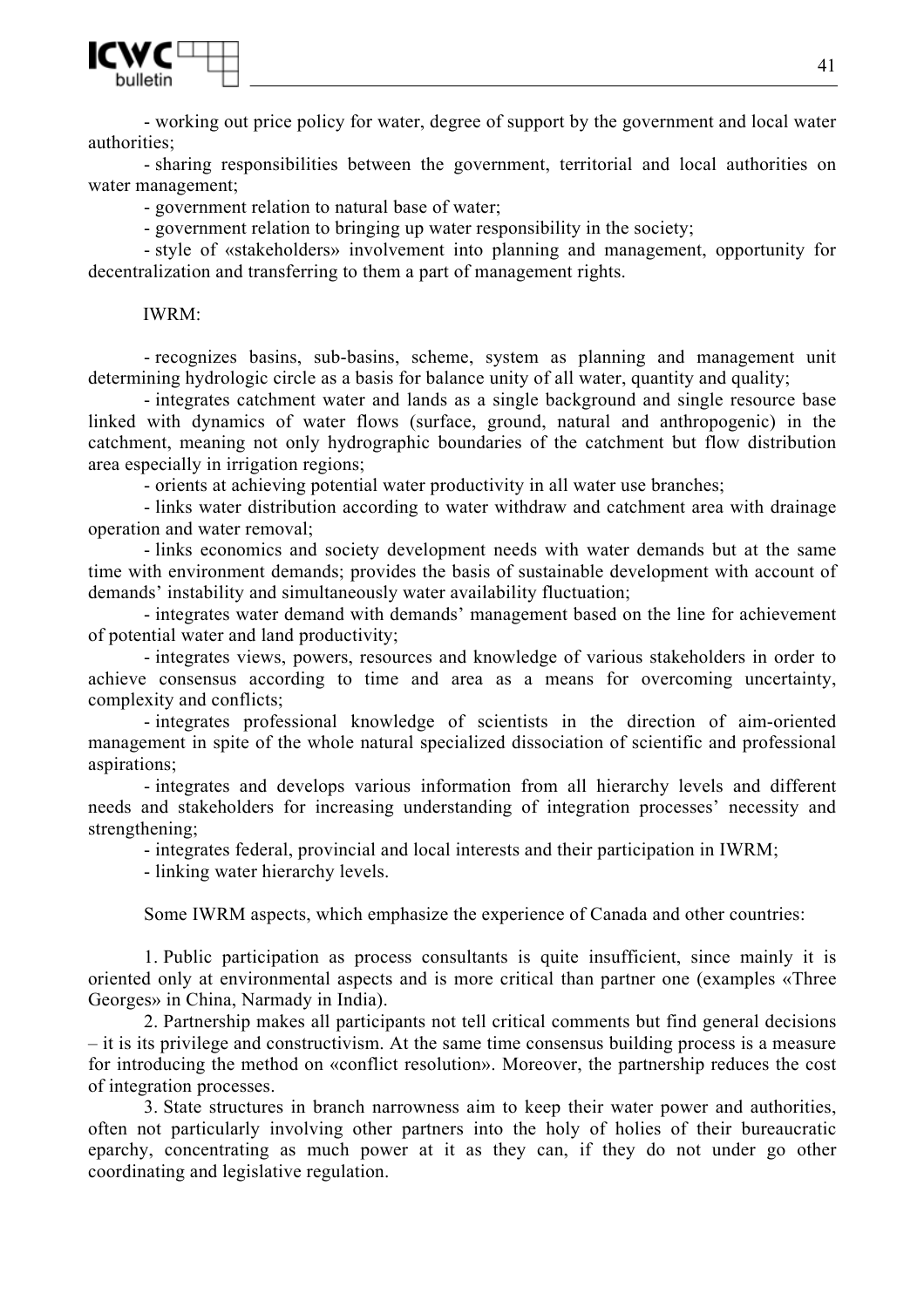

4. From these positions the coordinating activity of Government itself, control and analytical powers of special commissions of Parliament are a tool clear enough for counteracting these barriers and especially effective under developed system of information exchange, communication, openness and confidence.

5. It is time to break narrow departmental specialization of science and education, which fragments studying subjects and does not give a wide systemic vision of the whole problem. Integration of social and natural sciences is a way to oppose and establish the basis for wider IWRM understanding by all society levels. Thus, formation of information systems and broad knowledge base, their openness and accessibility should facilitate to penetrate integration needs into society inside. It is important to direct this integration at complex approach effectiveness from the position of demonstration of socio-economic and ecological consequences to the sphere of their impact.

The first integration steps were developed in Canada in pursuance of the act on water and respective resources protection and conservation organizations (The Conservation Authorities Act, 1946). Although 36 such bodies were established in the country mainly to control flood and erosion under start-up financing by Ministry for Water Resources, but gradually their social structures were developed and for the last years they broadened their activities and provided their self-financing due to some principles selected when organizing them:

- they were organized without assistance within catchment boundaries by stakeholders' initiative;

- at the very beginning the condition for their formation was the consent to organization and financial support by local municipalities;

- the activity of such agencies based on certain approval of responsibility and cost sharing between provincial and local bodies depending on relation degree of nature protection and economical effectiveness;

- orientation to activity utility such as afforestation, gully prevention, land planning and terracing, waste water use.

The relation between nature protection and effective social and economic consequences formed the interest of supported stakeholders.

The most successful IWRM example in Canada is Fraser river basin management in British Columbia, since 80% gross domestic product of province and 10% of national income are formed here in inhabitation area of 2,6 million peoples. Many-sided activity functioning in the basin such as mining operations, forestry, agriculture, hydropower, tourism and the rest ones establishes conflict interests among basin water and land resources users. If it is taken into account that for the last 20 years population doubling is expected in the basin, then it is clear why in 1991 the State Government has started the program «Action Plan in Fraser river» in the direction of pollution control, fish capacity recovery, biodiversity reestablishment. According to the given Plan «Management Board for Fraser river basin management» was organized, which developed the plan for sustainability achievement in the basin through interests of social, economic and ecological dimensions. Based on it in 1997 Management Board was liquidated and Fraser River Council was established – non-commercial nonprofit public organization with the following powers:

- to facilitate and propose «Plan of sustainability»;

- based on it, to form and implement «Action Plan of stakeholders» with various directions of their interests;

- to organize coordination and integration of regional and local interests;

- to perform the functions on solution of inter-administrative and multilateral conflicts;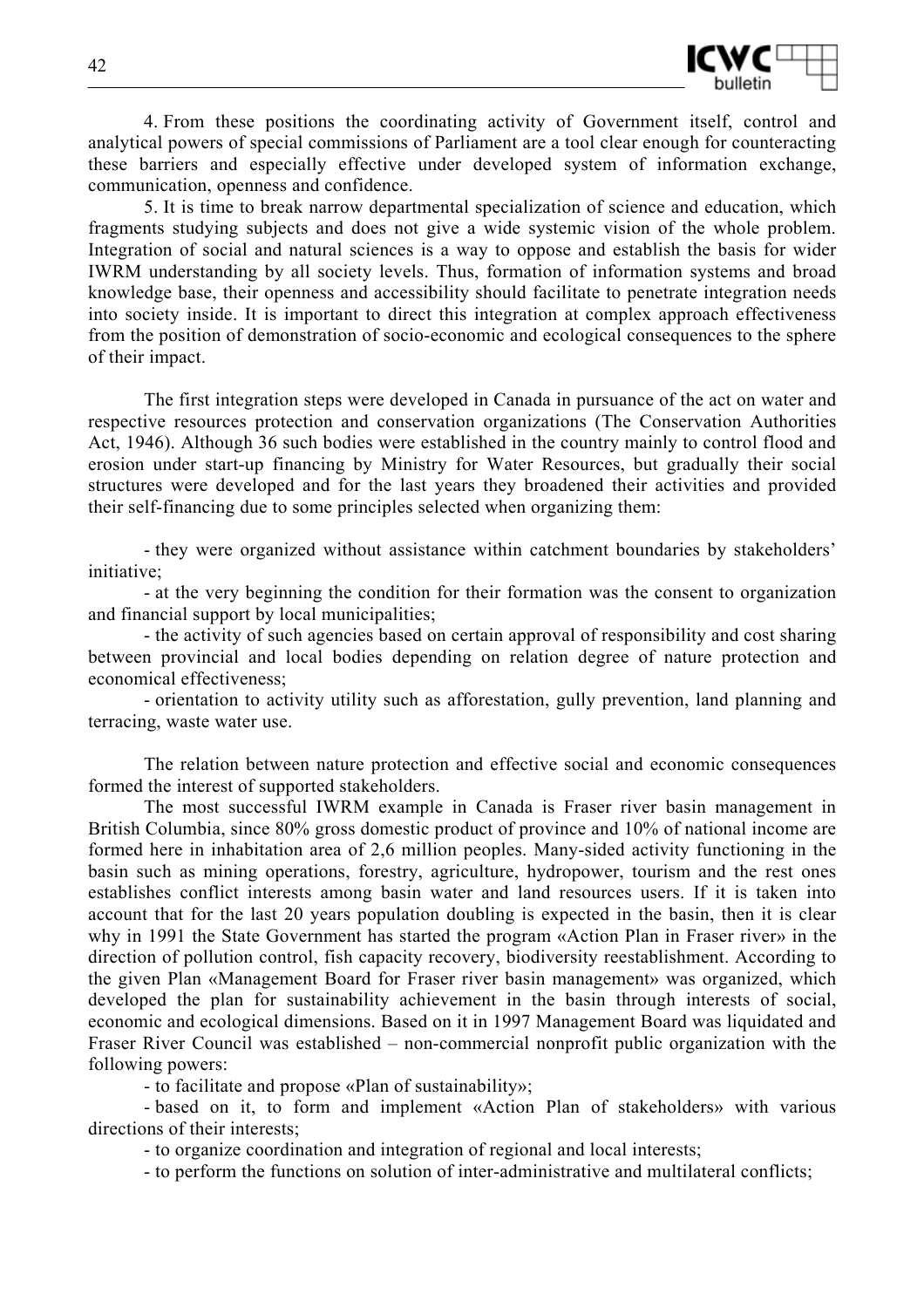

- to develop creation and public awareness on the ways of basin functioning sustainability.

The Council is governing and decision-making body on the basis of wide partnership between multiple interests. 36 Directors represent various interests of stakeholders: three ones from federal and provincial governments, eight – from local municipalities, eight – from aboriginals, fourteen – from NGOs and private sector. Operative expenditures are shared proportionally between federal, provincial and local governments, which pay in 350 thousand dollars per a year. Besides, the Council has independent incomes from various activity, projects, grants, etc.

Work principles:

 $\overline{a}$ 

- to include the whole wide composition of stakeholders through multilateral approach and consensus achievement in all decisions related to multilateral interests, projects and aspirations;

- to focus on management interests at low level, that provide to include 50% members from these levels into Council composition;

- to orient to dimensions of the whole catchment into investigation of natural, economic and social interests of actual and future ones;

- to coordinate the activities between more than 70 various federal, provincial and local bodies.

Similar organization can be developed as a model for IWRM in Chirchik sub-basin, if we identify all stakeholders and their interest spheres in involvement into IWRM, based on which their potential effects can be determined (or loss in present incomes) and contributions to the program can be possible. The significant element should be the identified roles, opportunities and fields of such zonal (basin) organizations of complex character, responsibility sharing among state, provincial and local bodies according to participation. It is very important from position of objectivity determination between management levels and avoidance of such factors, when floods in shallow channels require decision of republican organizations, when it is within provincial or even local bodies' power and in the sphere of their decision.

Interesting IWRM aspect was developed in Albert state as Irrigation-Water Audit. This approach was selected as the first step in improving water effectiveness in existing landscapes. Average water effectiveness in Calgary district in 2003 was 50 % with fluctuations from 20 up to  $77 \%$ !<sup>4</sup>

<sup>4</sup> Margaret Beeston, Nancy Stalker, "Team water vise – irrigation audit pilot", CWRA 58 Conference proceeding, 2005.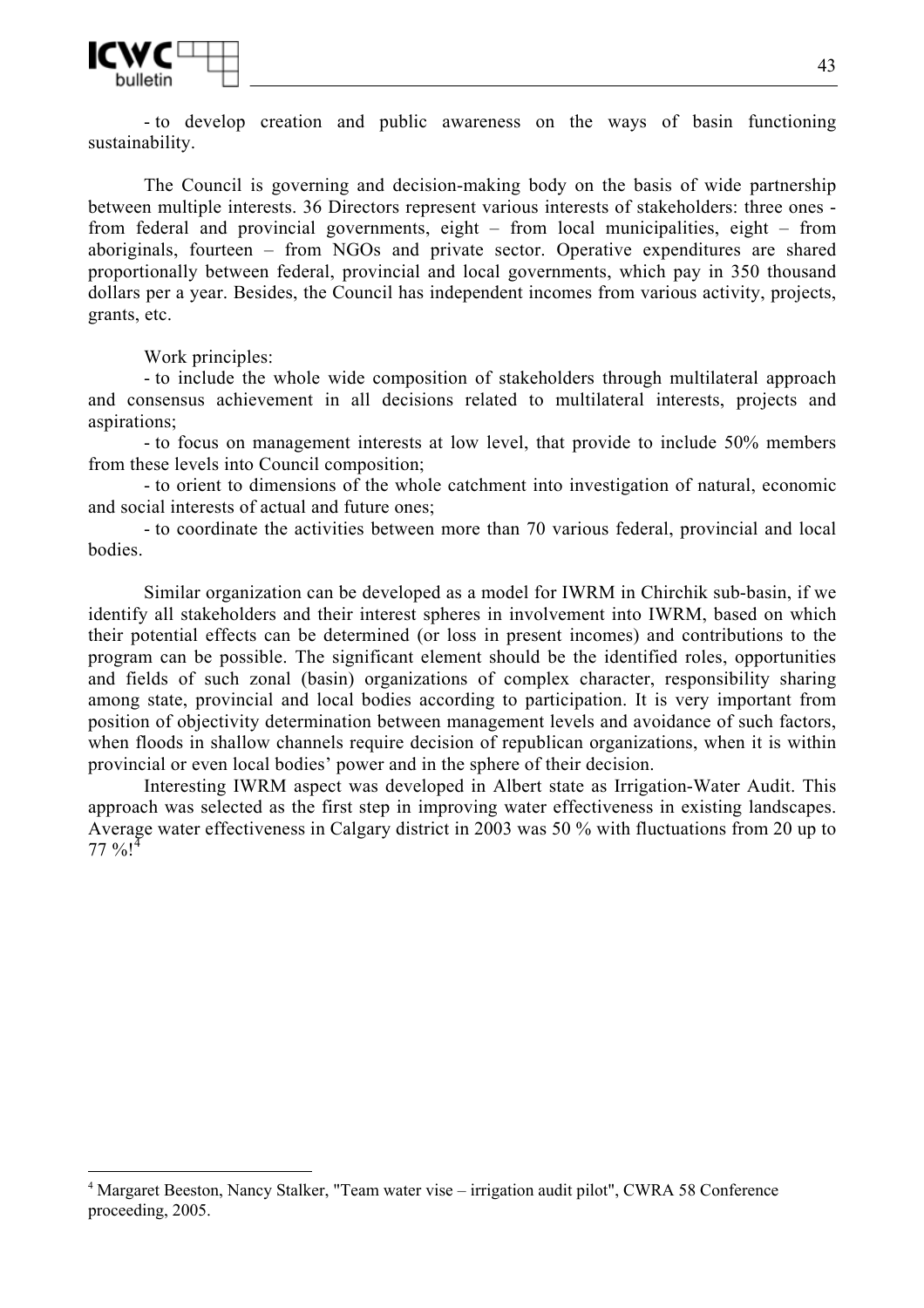

# **INTEGRATED WATER RESOURCES MANAGEMENT FOR WETLAND REHABILITATION IN THE ARAL SEA BASIN (THE NORTHERN PART)**

The workshop-meeting on NATO Project № 980986 «Integrated water resources management FOR wetland rehabilitation in the Aral Sea basin (the northern part)» was held on 2-3 March in Kyzylorda, where local executive bodies of Kyzylorda province, scientists from Almata, Tashkent, representatives of non-governmental organizations and mass media took part. The project was started in November 2004. The participants of the workshop-meeting discussed the aims and objectives of the project and made the decisions**.** 

The workshop agenda covered the following issues:

1. The main problems in the Northern Priaralie and arrangements for state improvement in the delta and the Northern Aral Sea (Atshabarov N.B. – Deputy Chairman, the Committee on Water Resources, Ministry for Water Resources, the Republic of Kazakhstan).

2. The Project objectives and NATO contribution to improvement of the situation in the Northern Priaralie (Joop de Schutter – the Project Co-Director, member-country of NATO).

3. Integrated water resources management for wetland rehabilitation in the Aral Sea basin (Kipshakbaev N.K. – the Professor, the Project Co-Director, Kazakhstan).

4. Recommended arrangements on environment sustainability improvement and natural conditions' recovery for keeping up socio-economic development of the Syrdarya river delta (Dukhovny V.A. – the Doctor of technical science, scientific consultant of the Project).

5. The main aims and objectives of soil-landscape researches in the Syrdarya river basin (Budnikova T.I. – the candidate of geographic science, Docent, the group on soil-landscape researches).

6. The main aims and objectives of field researches on environment state evaluation of leading landscape-formative components (vegetation cover, fauna and natural ecosystems) in the Syrdarya river delta (Kurochkina L.Ya. – the Doctor of biological science, the group on biodiversity research).

7. The main aims and objectives of field hydrological researches and infrastructure state in the Syrdarya river delta (Malkovskiy I.M. – the Doctor of hydrological science, the candidate of technical science, the group on hydrological researches).

8. The main aims and objectives of socio-economic researches in the Syrdarya lower reaches (Tokmagambetova R.Yu. – the group on socio-economic researches).

9. Work Program on modeling and GIS (Tuchin A.I. – the candidate of technical science, the group on modeling).

10. Designing of construction infrastructure in the Syrdarya river delta based on researches results (Dmitriev L.N. – the group on designing).

11. Socio-economic and ecological problems in Aral district and the ways for resolving them (Musabaev N.T. – Akim, Aral district, Kyzylorda province).

12. Establishment of Steering Committee.

The workshop was opened by the Project Co-Director from Kazakhstan, the Professor N.Kipshakbaev.

Akim, Kyzylorda province, Adyrbekov I.A. greeted the workshop participants.

The Provincial Akim told in his speech that in order to save ecosystems of this region firstly it was required to provide water requirement of natural complex. It is required to provide such water volume, which allows maintaining environment sustainability, and only after that to distribute water between economics branches. At the end of his greeting speech he added that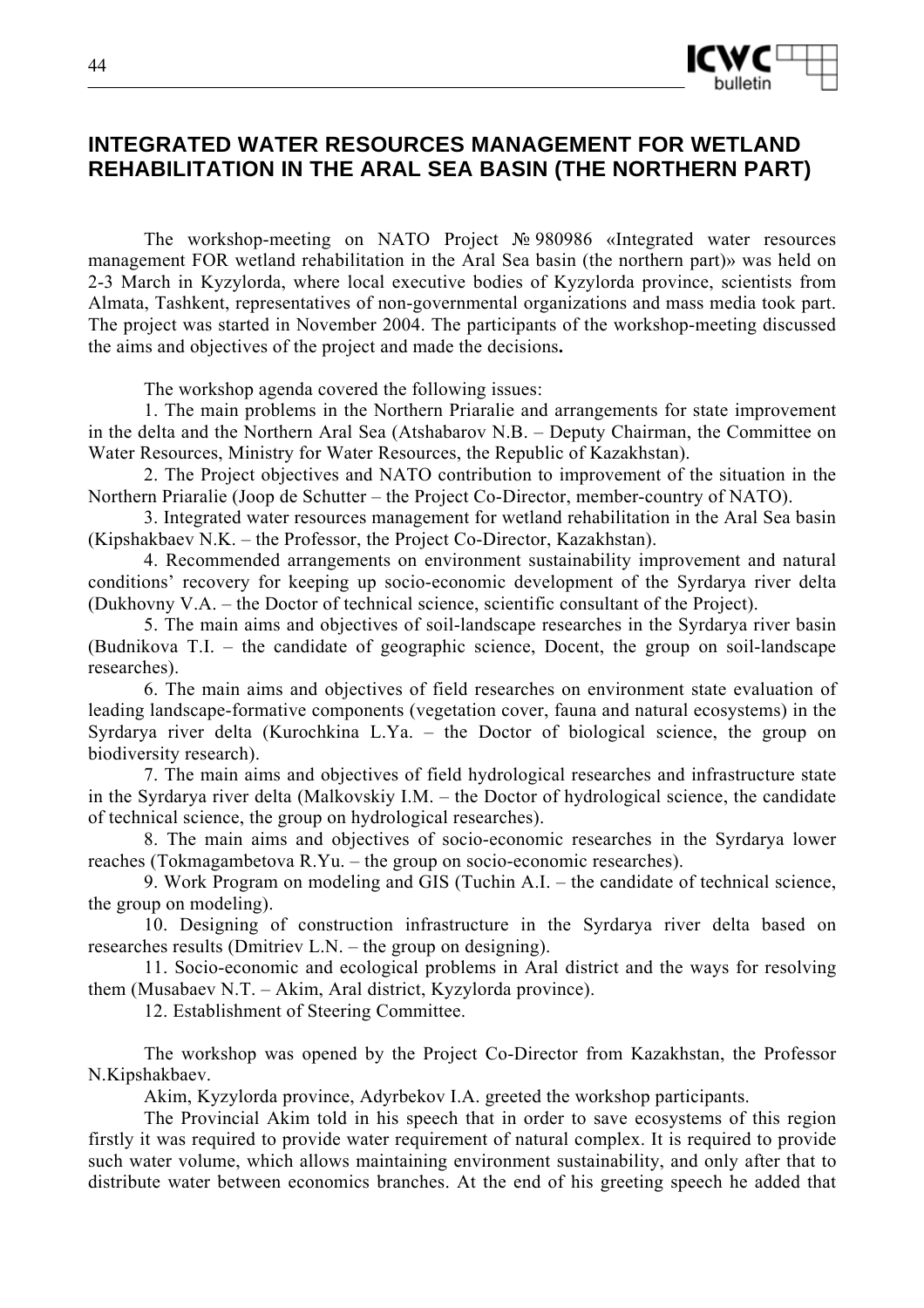

valuable scientific-founded proposals and recommendations were being waited from project executors for their solution.

Deputy Chairman, Committee on Water Resources, Ministry for Water Resources, the Republic of Kazakhstan, N.Atshabarov made the report «The main problems in the Northern Priaralie and arrangements for state improvement in the delta and the Northern Aral Sea», where he told that due to heavy water resources use, irrigated land area development and expansion during 1960-1990, water inflow, sea level (up to 16-18 m) and its area were reduced.

He said in his speech: «You know the ecological state in the Syrdarya river and the Aral Sea. The population of the Aral Sea region and the Syrdarya river delta has been suffered seriously. Socio-economic and living conditions have become worse. The conditions for reduction and impoverishment of flora and fauna have been created in the region. Vegetation cover is heterogeneous and subjected to anthropogenic degradation. The ecological situation change has impacted to a variable degree on various animal groups. Serious ecological degradation of the Aral Sea and adjacent territories has attracted a wide attention of five Central Asian states (Kazakhstan, Uzbekistan, Kyrgyzstan, Tajikistan and Turkmenistan) as well as international organizations and donors».

N. Atshabarov marked out in his report that as a result of acute ecological and socioeconomic situation in the adjacent region to the Aral Sea the Heads of Central Asian states approved the principal provisions on overcoming the Aral crisis and general program of concrete actions on ecological situation improvement in the Aral Sea basin on 11 January 1994 in Nukus.

One of the concrete actions in the part of «Program of concrete actions on ecological situation improvement in the Aral Sea basin and Priaralie» approved by the Heads of Central Asian states (1994) is to implement two important projects:

- «Regulation of the Syrdarya river-bed and conservation of the northern part of the Aral Sea» Phase 1.

- «Water supply and sanitation of Priaralie populated areas».

The construction of new sites and rehabilitation of a number of existing ones is stipulated within these projects.

The Project Co-Director from Kazakhstan, Director, the Kazakh branch of SIC ICWC, the Professor N.Kipshakbaev spoke regarding «Integrated Water Resources Management for wetland rehabilitation in the Aral Sea basin». He marked out the lack of scientific-founded recommendations for resolving the problems of current importance in the northern Priaralie such as absence of integrated engineering management of lake systems in the Syrdarya river delta, intensive desertification and salinization development process in the Northern Priaralie, biodiversity and main bioresources productivity reduction process.

N. Kipshakbaev told in his speech that for the last 10-12 years very many works such as technical as well as socio-economic ones were performed for improving ecological and socioeconomic situation in the Syrdarya lower reach. The drawback of almost all works executed earlier was that they were performed without coordination between each others, i.e. there was no integrated approach to ecological and socio-economic problems. It is required integrated approach to conducted measures for resolving these problems, which allows providing sustainable situation in the region. This approach should base on nature requirement, below of which ecosystem destruction must not been admitted.

N. Kipshakbaev stated also the principal objectives of the given project, which were:

- develop and rationalize the principal provisions on the Syrdarya river delta and the Northern Aral water resources management;

- evaluate technical state of engineering structures constructed and planned (designed) for managing water regimes of ecosystems, catchments, lakes, wetlands of the Syrdarya river delta and the Northern Sea;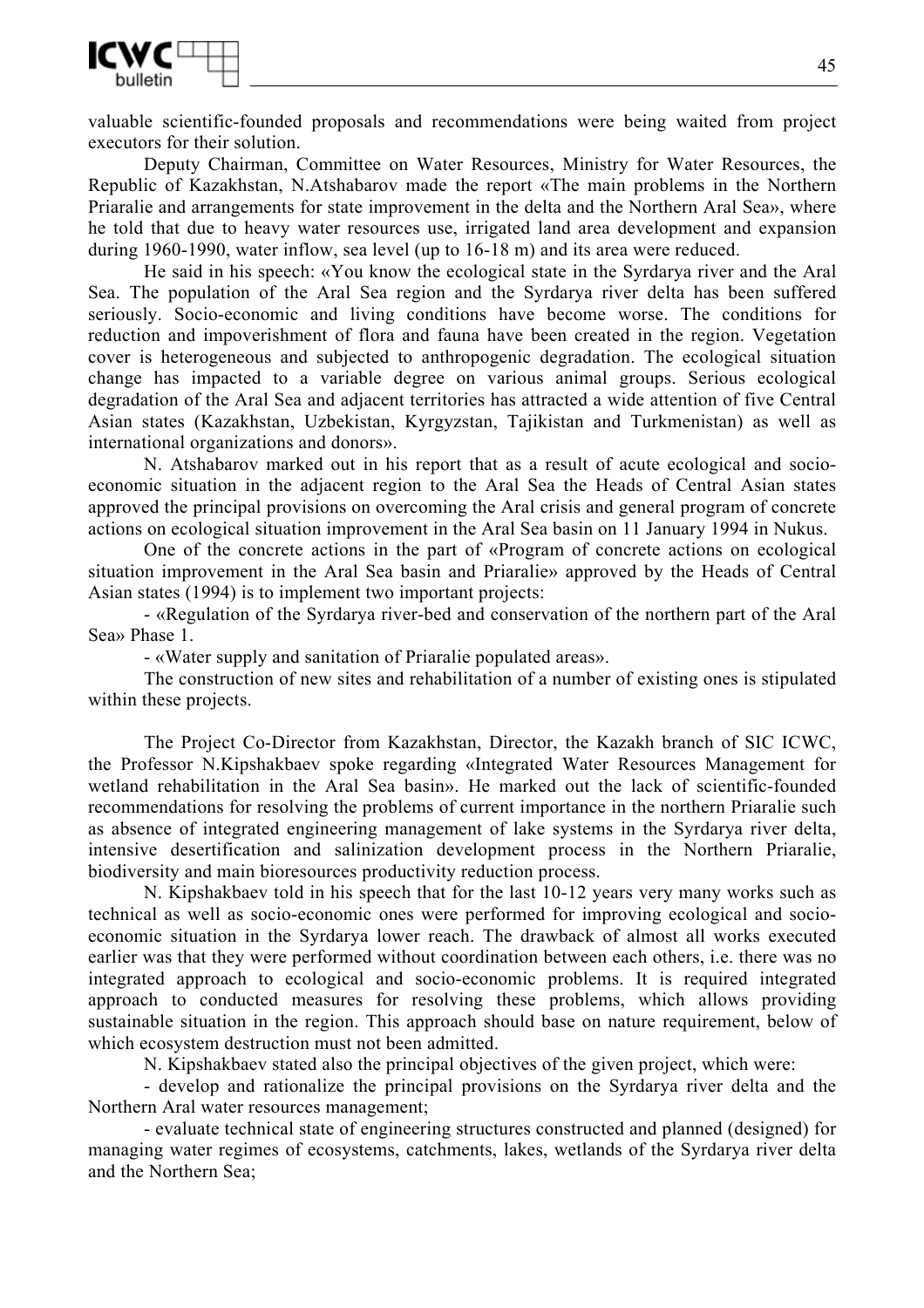

- develop demands to catchment system parameters in the Syrdarya delta and the Northern Sea;

- save required optimal ecosystem dimensions independently of hydrological regime change during the years of various water availability.

The scientific consultant of the project from Uzbekistan, the Doctor of technical science, V.Dukhovny, for his part, recommended arrangements on environment sustainability improvement and natural conditions' recovery for keeping up socio-economic development of the Syrdarya river delta. He stated the principal conclusions of «INTAS-Aral» Project such as a need for establishing water distribution rules between water systems, determining minimal water and flow regime demands of the delta and its systems. Also he demonstrated management group scheme and interrelation structure between sub-projects.

The colleague of the Institute of Geography, the Republic of Kazakhstan, Budnikova T. made a speech on behalf of the group on soil-landscape researches, who acquainted the workshop participants with Terms of Reference on soil-landscape researches. She marked out the principal aims and objectives of soil-landscape researches in the Syrdarya river delta.

The principal aims and objectives of field researches on environment state evaluation of leading landscape-formative components (vegetation cover, fauna, natural ecosystems) in the Syrdarya river delta were stated by the colleague of the Institute of Botany, the Republic of Kazakhstan, the Doctor of biological science, L.Kurochkina as the specialist of the group on biodiversity research.

Deputy Director, the Institute of Geography, the Republic of Kazakhstan, the Doctor of geographical science, the candidate of technical science, I. Malkovskiy, spoke on behalf of the group on hydrological researches, who acquainted the workshop participants with Terms of Reference of the group and revealed the principal aims and objectives of field hydrological researches and the Syrdarya river delta infrastructure state. Also he demonstrated the tentative course of field researches.

The specialist of the group on socio-economic researches, the colleague, the Institute of Geography, the Republic of Kazakhstan, R.Tokmagambetova presented the main aims and objectives for socio-economic researches in the Syrdarya lower reaches to the workshop participants.

A number of questions related to research work progress were given to all reporters presented Terms of Reference for research works' performance of the project. Also comments and proposals were made regarding the content of Terms of Reference for separate research groups.

The candidate of technical science A. Tuchin on behalf of CWSIR proposed the work program on modeling and GIS.

The director, the Kazhyprovodkhoz Institute, L. Dmitriev, spoke regarding construction infrastructure designing issue in the Syrdarya river delta based on research results and presented Terms of Reference for infrastructure construction designing.

Akim, Aral district, Kyzylorda province, N. Musabaev dwelled on socio-economic and ecological problems in his district. He told that when we pronounced the word «Aral», first of all the conceptions such as «fish», «fish industry» occurred to us. Many large and small fishing lakes are located in Aral district territory, total area of which is 85-90 % of the whole area of lake system in Kyzylorda province. However, the issue on watering was not resolved. The principal determinating factor in fish industry state of lakes is their water availability, without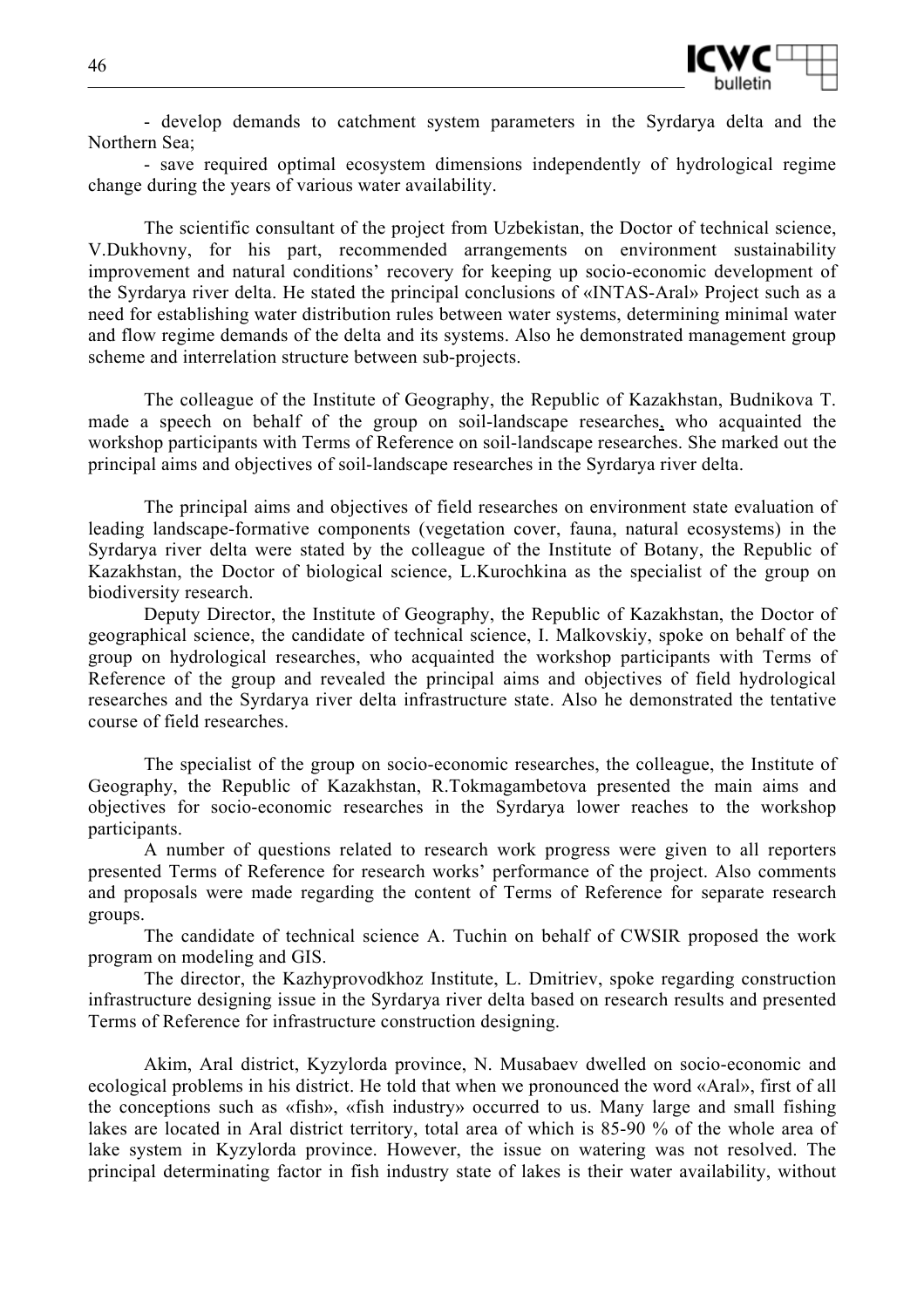

which it is impossible not only to improve fishing significance of lakes but to save them as the most important element of Priaralie desert zone landscape.

Co-Director from NATO country, Joop de Schutter informed that the given project should take into account water needs of the region with account of the whole ecology. Joop de Schutter also marked out that the important aspect was the participation of local population. It is required to resolve water distribution principles, to establish combination and distribution rules, to escape water supply breach and structures and dams' failure, to develop population initiative for support. Joop de Schutter noted the principal research directions such as database establishment, system modeling and draft recommendation development.

The Project Co-Director from Kazakhstan, the Professor N. Kipshakbaev said that it was required to create Steering Committee for providing coordinated actions between project participants and local bodies in the project implementation. He proposed Steering Committee staff for this project:

Representatives of non-governmental organizations made a speech during discussion, which for their parts made draft proposals to work scope for this project execution.

The President, public union of water users «Bogen», Karatyubov A. made the proposal on Sarteren lake save and dried Karachalan reservoir restoration. He rationalized his draft proposal that as a result of hydrostructures' construction and rehabilitation when saving Sarteren Lake and restoring Karachalan reservoir, the conditions would be established for saving not only the reservoir but sustainable biodiversity zone as well as the conditions for renewing socio-economic significance of reservoirs. Existing and design cross direction profile of Sarteren dam in Bugun village was demonstrated.

The Director, Aral branch, NPCRKh, T.Kulmagambetov marked out in his speech that the construction of Kokaral dam and Aklak hydrounit played an important role in fish industry development in the Syrdarya river delta and in the Small Aral Sea. All dried lakes having fishing significance will be filled with water that gives an opportunity to increase fish quantity of valuable aboriginal types in the Small Sea and in lakes.

The President, the public union of water users «Kamystybas», Isaev A. made the proposal on maintaining Makpal lake level.

The Colleague, RGP, Priaralie Scientific-Research Institute, the Doctor of agricultural science, Chief, agrofitomelioration and soil fertility department, Khasi Zhamantikov wished to take part in the project. He has work experience on international projects.

The workshop participants approved the project aim during discussion and view exchange. They noted the importance and timeliness of the given project. Provincial Akimat and local executive bodies supported the project aim and ensured project executors that local bodies would provide them with required assistance during the project implementation.

Participants of the workshop-meeting made the decision:

1. To approve the aim and objectives of this project and Terms of Reference for Project executors to conduct research works with account of making amendments and changes according to proposals and comments.

2. To establish Steering Committee by the decree of Akim of Kyzylorda province according to above mentioned composition

3. Leaders of research groups should pay a special attention to quality of field research works.

4. Project organizers should provide maximum participation of local specialists in implementation of the given project.

5. To discuss performed work results with local executive bodies regularly according to stages of research works.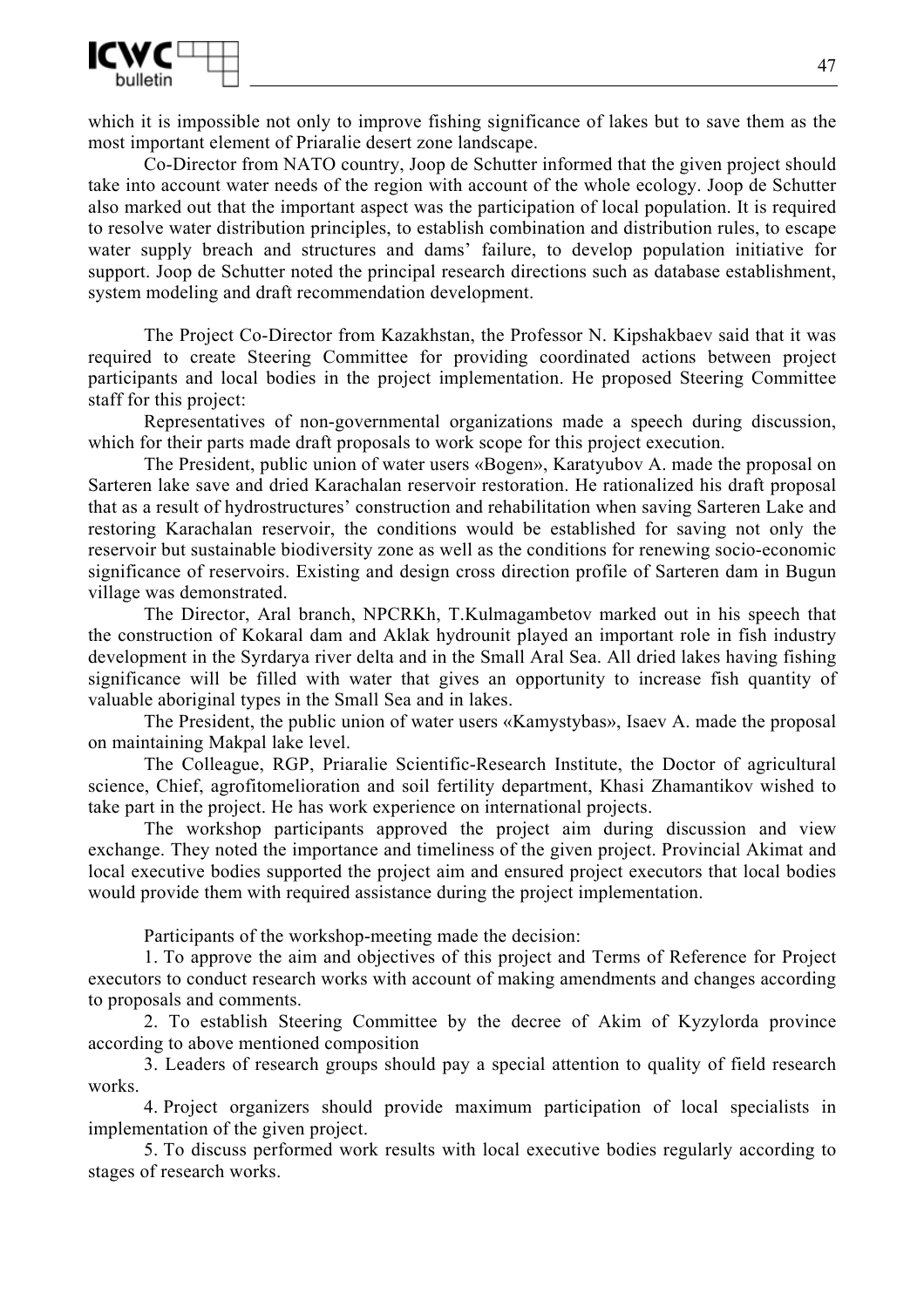

# **WORK MEETING ON «IWRM-FERGANA» PROJECT**

Work meeting was held on 15.04.2005 in SIC ICWC in Tashkent, where detailed work plans regarding activities under «IWRM-Fergana» Project for 2005-2008 were investigated and prepared according to Project Document on IWRM in Fergana Valley – for Phase III.

Professor Dukhovny V.A. marked out in his opening speech that it should be put into practice during Phase III what had been developed theoretically and tested at pilot sites during Project Phase II, with extension of sphere of influence. The main attention should be focused at issues on practical implementation of equitable water distribution between all water users including drinking water supply systems and industrial organizations in order to achieve maximum water productivity in every branch of national economy.

In practice it means that executors and responsible for every activity, dates of performance, work scope and outputs should be thoroughly indicated at plans in details according to which implemented work would be accepted from executors.

Detailed plans were discussed with provincial executors on activities.

### **«Pilot canals» activity.**

Participants marked out that as a whole set objectives and scope of planned activities according to proposed plan corresponded to general work plan. But comments and supplements were made regarding separate positions.

Provincial Coordinator of Tajikistan Khodzhiev Kh.R. proposed to reinvestigate executing staff on separate positions of the plan.

Head of SFMC Management Organization Rustamov R. proposed to complete the scope of planned activities with the following objective:

- regarding position 1.5 (с) to develop canal scheme in Database which would reflect situation on balance sections of canal in dynamics.

Staff of Union of Water Users should be reinvestigated taking into account existing reality and organization of effective activity in Project Phase III.

### **«Water Users Associations» activity**

Participants marked out that as a whole set objectives and scope of planned works corresponded to the general work plan. But comments and supplements were made regarding separate positions.

Representative of Uzbekistan Khalikov O. proposed to complete the scope of planned activities regarding the following objectives:

- position 2.1 «Specify hydromodule zones of WUA «Akbarabad» irrigated lands according to the results of Project «Water and Land Productivity» activity;

- position 2.1 «Organization of repair and reconstruction works in WUA irrigation and drainage network by water users powers through «khashar» method» should be completed with – «cleaning WUA canals and collectors from weed vegetation, collector outfall construction, remove unauthorized coffer dams in WUA canals and collectors»;

- position 2.2 CDW use for irrigation «neutralization of CDW use consequences» should be completed with - «carrying out operational flushing»;

- to provide for a workshop on legal issues in water industry in work plan.

Work results should be covered in mass media.

Responsible person for execution of set objectives should be determined in work plans.

Representative of Kyrgyzstan Kamilov Zh. proposed to organize trainings during water distribution between water users groups in farms and homestead lands.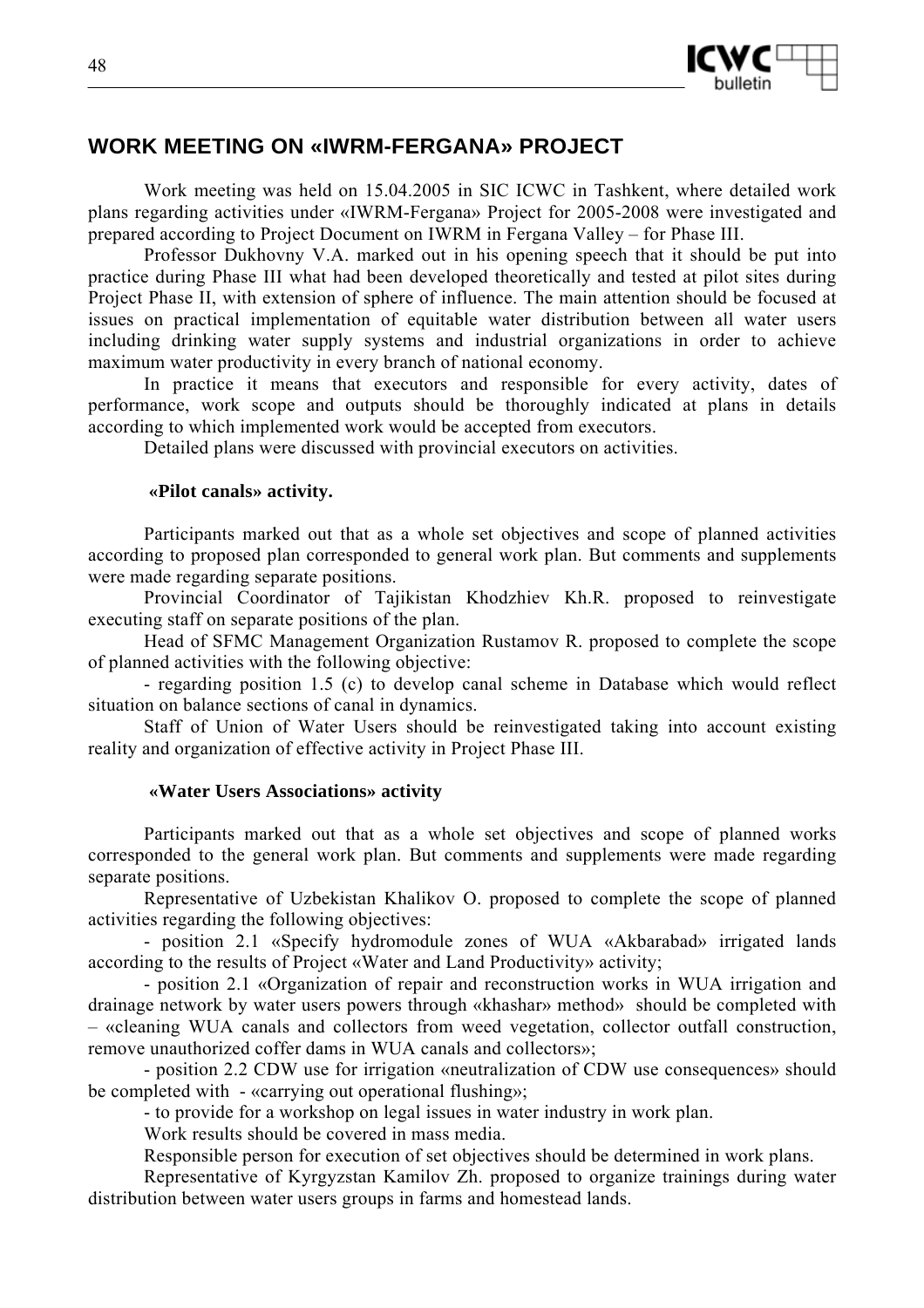

### **«Water and Land Productivity»:**

Executors agreed with general work scope presented in the program. They decided the following:

In order to create tool for disseminating methodology to agree with Directory staff. Orient on «Booklets for agronomists» which were available earlier in every collective farm. Take into consideration adjustment of agro-methods in guidelines taking into account zone territory of WUA and forming climatic conditions.

Agree with work scope as a whole; include provincial executors in order to collect and present necessary materials for regional consultant on GIS. Include programmer on GIS as executor.

Agree with work scope and oblige provincial executors to collect source information. Include the second sowing and crop rotation.

Agree with work scope as a whole. Discuss separate details in work order.

Agree as a whole. Include approbation of adjustment into work plan for 2006 in close contact with WUA.

Agree as a whole. Include preparation of certificates as a document for provincial consultants, which were trained and got qualification of consultant on water and land productivity improvement based on IWRM-Fergana Project, into the plan. Issue certificates on the basis of holding training workshops.

Agree with expediency of organizing Extension Service Office under WUA. Doubts are raised regarding effective activity of Extension Service during its organization under CMO. Include: - Selection of 20 farms in every province for carrying out consultative services; - Monitoring over water use and agrotechnical measures in farms. – Prepare proposals on principles of contractual relations with farms and making payment or part of payment for services. – Equipping 20 pilot farms with water measuring facilities.

Draft proposals on joint activity should be prepared before discussing with representatives of RAS and FOMP Projects (in May 2005 – Sh.Sh. Mukhamedzhanov from SIC, Abdullaev from IWMI). The themes of trainings should be discussed with projects' representatives during discussion of proposals on joint activity.

According to discussion results every activity had presented its comments, proposals and supplements, which were investigated during the final assembly and recommended for reflection in plans.

As a whole work meeting approved presented detailed work plans for «IWRM-Fergana» Project Phase Ш and activity leaders were required to finalize plans according to comments made during the meeting and by project directors.

Activity leaders were recommended to develop Terms of Reference for executors taking into account comments and proposals made regarding detailed work plans during work meeting.

National and provincial coordinators should finalize drafts «Memoranda on mutual understanding on organizational and technical support to «IWRM-Fergana» Project (Phase III) » submitted and investigated during project work meeting, which included scope of repair and reconstruction works executed at the expense of own budget of pilot canals, liabilities regarding organization of national activity on IWRM introduction and final organization of pilot canals management.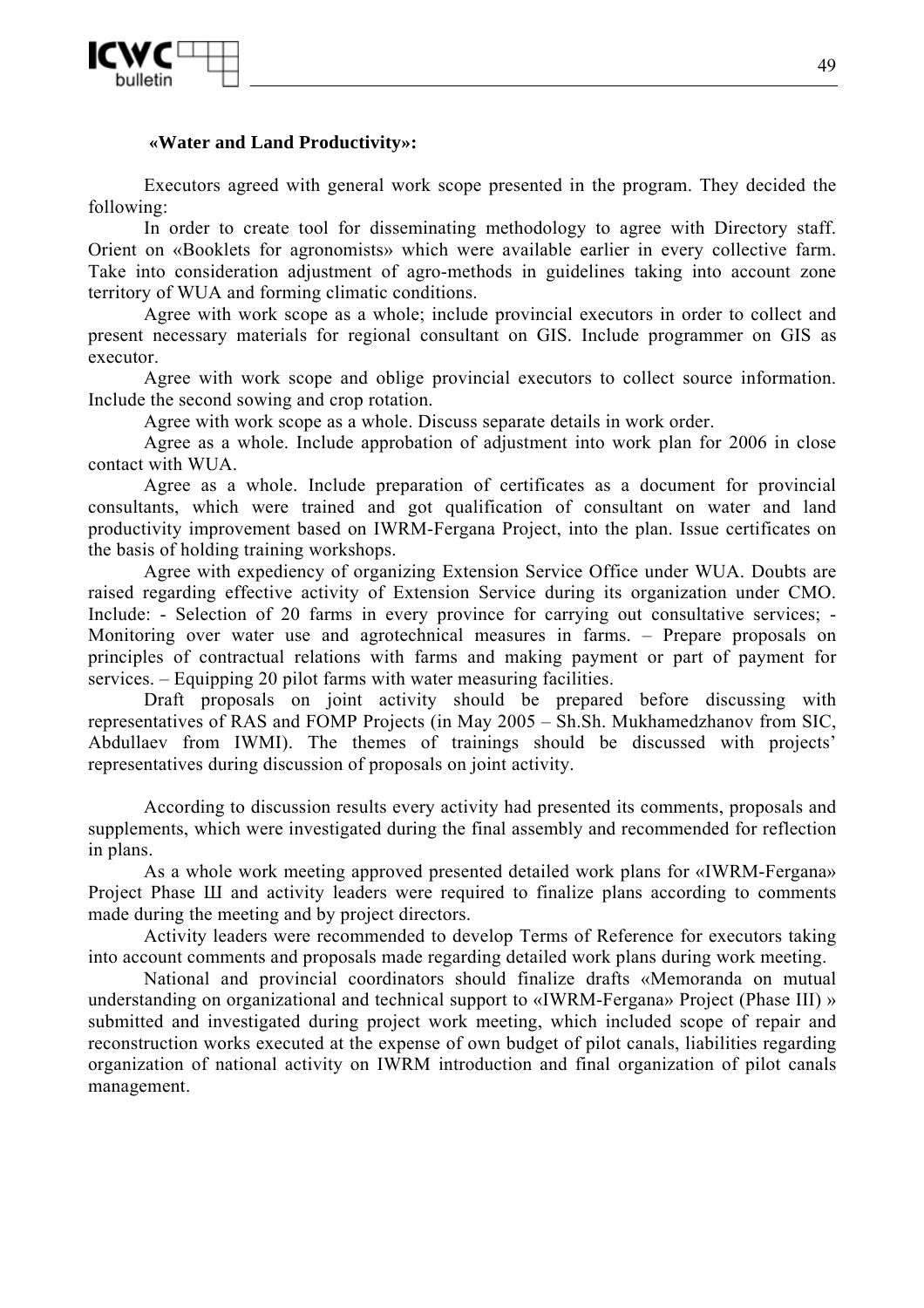

# **REGIONAL WATER RESOURCES AND PEACEKEEPING**

The workshop on the theme «Regional water resources and peacekeeping» was held on 23 - 27 April 2005 by the initiative of the University of Peace of UN in Almaty city, Kazakhstan, with participation of representatives of Central Asian countries: the Republic of Kazakhstan, the Republic of Kyrgyzstan, the Republic of Tajikistan, Turkmenistan, the Republic of Uzbekistan as well as the Islam Republic of Afghanistan. There were Deputy Ministers for Water Resources, Power, Foreign Affairs, representatives of ICWC, ICSD (Interstate Commission for Sustainable Development), EC IFAS, BWO Amudarya, BWO Syrdarya, SIC ICWC, SIC ICSD, international organizations, experts, lecturers and scientists among the workshop participants. The issues on improvement of water resources use effectiveness in Central Asia, international experience on transboundary basin water resources management in a number of the regions of the world especially taking into account its applicability for the conditions in Central Asian region as well as the issues related to development of modular curriculum on water resources of Central Asia in order to teach it both in the region and outside of it were discussed within the workshop.

The workshop participants noted the importance of implementation of provisions from the Resolution of UN General Assembly A/C.2/58/L.8 «International tenth anniversary of «Water for life» actions, 2005-2015, and insufficient progress in implementing the provisions from Dushanbe Declaration of 6 October 2002 in the part of realization of the goal on establishing a special UN Commission on coordinating activities of international organizations and countries-donors for facilitating to resolve the Aral Sea problem approved by the Heads of all five Central Asian states.

The decision was made that it would be expedient to study opportunities for establishing «Advisory group» at high level by the University of Peace as a member of UN family for conducting unofficial and informal dialogue according to «Track 2» principle between all stakeholders in order to investigate more fully the conditions required for implementing the goal set by Dushanbe Declaration determining the detailed description of such group, its staff, functions and kind of activity.

It was considered that a special attention should be paid to the following proposals made within the workshop regarding establishing «Advisory Group», which could implement such dialogue:

1. Support by UN when organizing such Advisory Group, implementation of its chairmanship as well as the necessity to involve in one representative of interested international organizations and international financial agencies of UN system into its activity.

2. Any option of «UN Commission» (the name according to Dushanbe Declaration context) should be investigated in the light of existing regional UN structures, mandate of which included Central Asia in particular Economic Commission for Europe, UN ESCAP and UNDP Regional Office.

3. Inclusion of representatives of governments of each state in particular national water resources, power and environment departments, existing regional organizations including IFAS, ICWC, CAREC (Central Asian Regional Ecological Center), ICSD into Advisory Group staff.

4. Inclusion of representatives of Afghanistan into Advisory Group staff taking into account its location along the Amudarya river and the interest stated by the workshop participants to study the opportunities for Afghanistan to take part in regional cooperation processes and organizations on water resources management after respective address by the government of this country.

5. Required technical and expert support to Advisory Group activity by UN, regional and international organizations as well as national governments.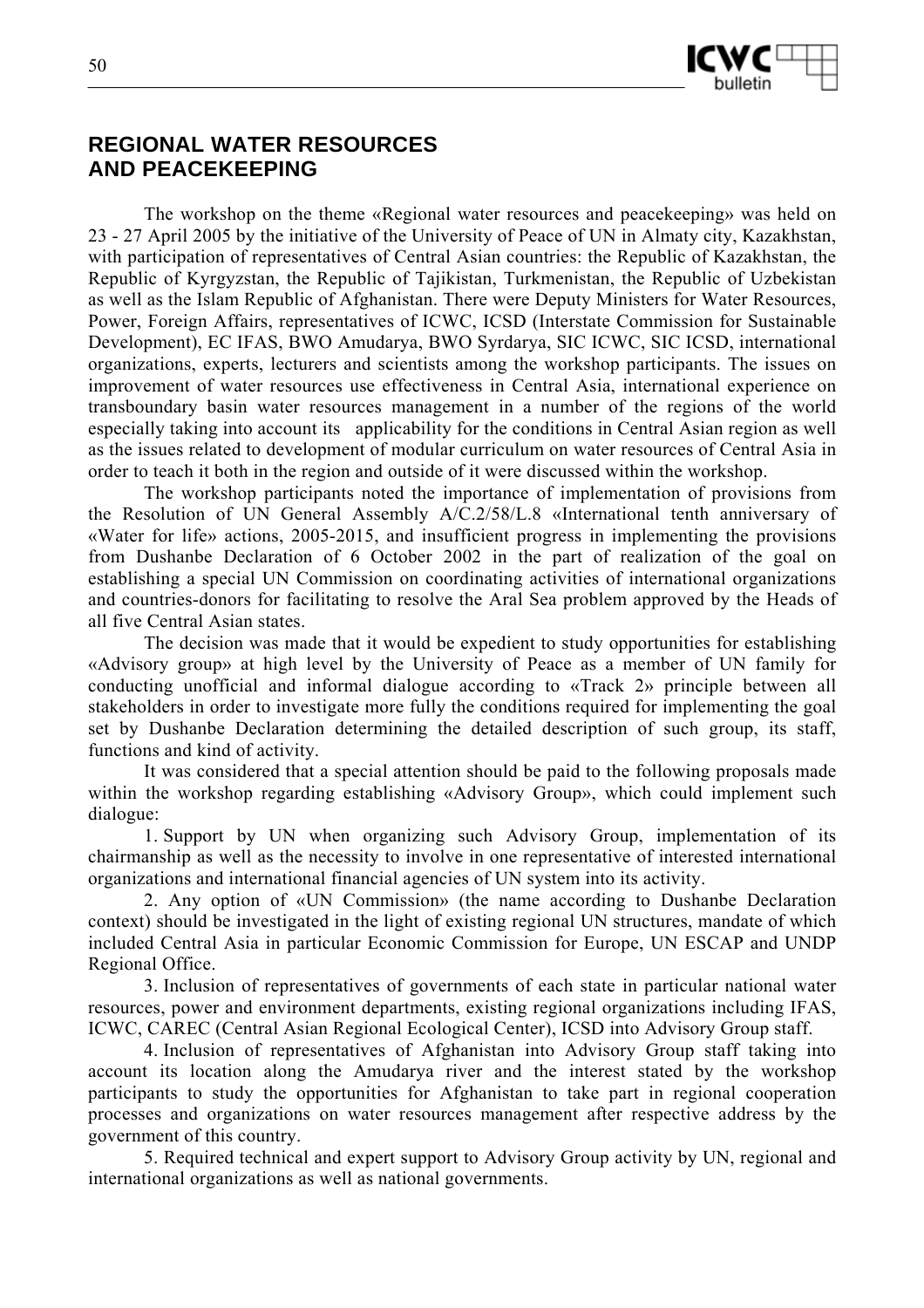

The developed report should be submitted to UN Secretary General, governments of Central Asia countries, the President of the International Fund for the Aral Sea Saving as well as to managers of all interested international organizations and countries-donors.

The participants came to the agreement that strengthening of international assistance by UN and other international organizations to regional cooperation process in the field of water, power and other resources management in Central Asia could be made a considerable contribution to development of regional cooperation and expansion of peacekeeping between the countries of the region. The participants thanked the University of Peace for organization of the given workshop.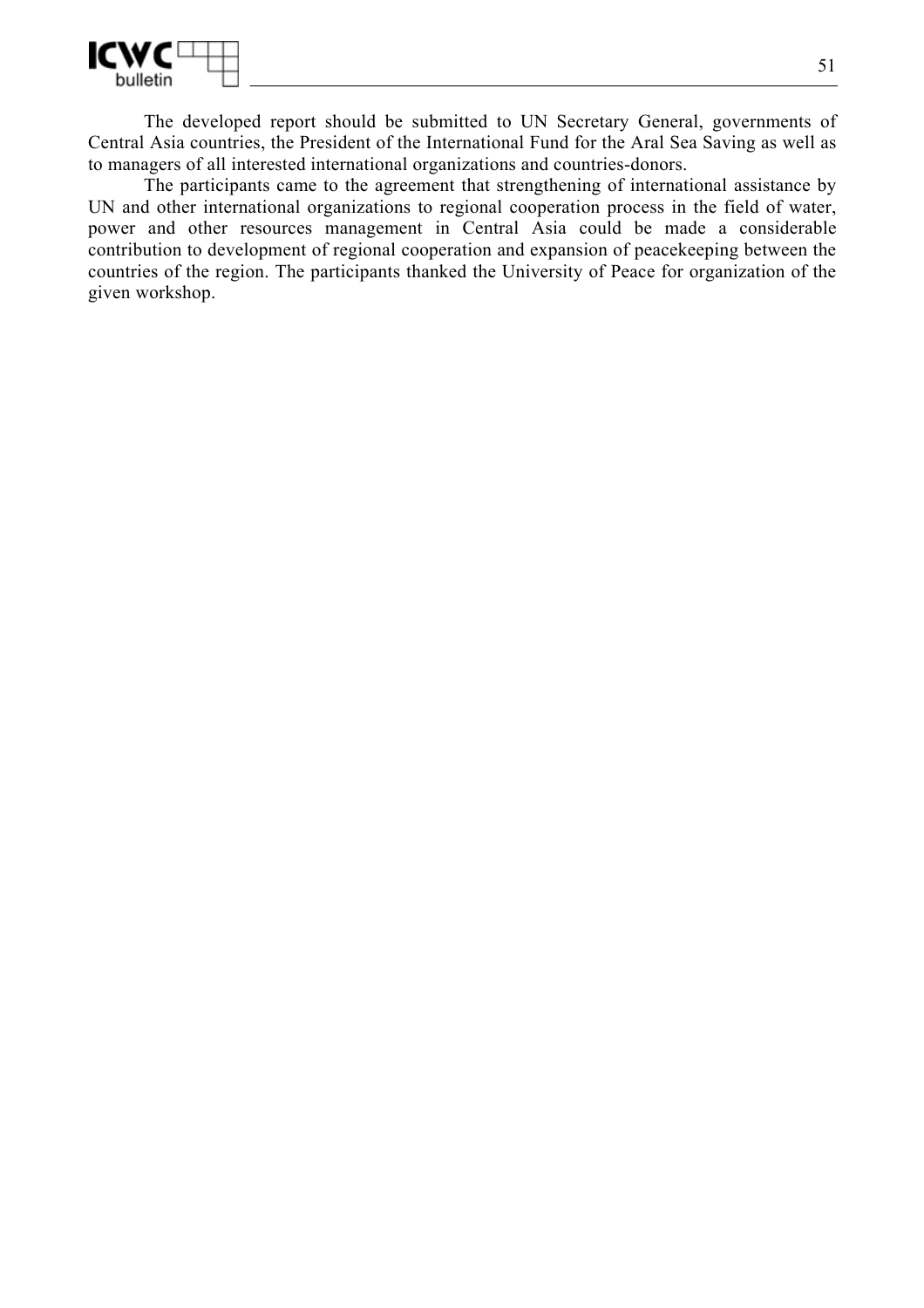

# **IMPROVEMENT OF TRANSBOUNDARY WATER RESOURCES MANAGEMENT MECHANISM IN CENTRAL ASIA**

**(«Round table» within the regional project of the Asian Development Bank RETA 6163: «Improvement of shared water resources management in Central Asia»)** 

«Round table» on the theme «Improvement of transboundary water resources management mechanism in Central Asia» was held on 28 April 2005 in Almaty city, Kazakhstan, within the Conference of the Interstate Commission for Water Coordination (ICWC) of Central Asia.

The organizers of «Round table»: ICWC of Central Asia and the Asian Development Bank (ADB).

The participants of «Round table»: ICWC members from Turkmenistan and the Republic of Uzbekistan and trustees of ICWC members from the Republic of Kazakhstan, the Kyrgyz Republic and the Republic of Tajikistan (further – ICWC members), managers and leading specialists of ICWC Executive Bodies – Basin Water Organization (BWO) «Amudarya», BWO «Syrdarya», ICWC Secretariat, Control-Metrological Center (CMC) ICWC, Scientific-Information Center (SIC) ICWC, representatives of the Ministry for Foreign Affairs of the Republic of Kazakhstan, unit managers of national water and power resources departments of Central Asian countries.

Total more than 30 persons took part in «Round table» activity.

«Round table» was opened by A. Kenshimov, Deputy Chairman, the Committee on Water Resources under the Ministry for Agriculture, the Republic of Kazakhstan. He marked out that improvement of transboundary water resources (TWR) management in Central Asia was one of the priorities of the regional water policy and hoped for constructive view exchange regarding this problem.

The following persons made the reports:

1. Tumurdavaa Baiyarsaikhan, senior specialist on agriculture, ADB, acquainted the workshop participants with goals, objectives and work progress for RETA Project (Regional Technical Assistance) as well as with ADB vision and position regarding implementation of the given project.

2. The Professor, V. Dukhovny, the Director, SIC ICWC of Central Asia familiarized «Round table» participants with the principal components of RETA Project (component «А» support in establishment and activity of joint commission on Chu and Talas rivers; component «B» assistance in organization of discussions on the regional water policy; and component «C» - capacity strengthening of regional water management organizations), general problems of TWR management in Central Asia, current situation in water branch of the region as well as SIC ICWC vision for further implementation of RETA Project. Prof. V. Dukhovny also proposed to include the Amudarya river basin into the project coverage as well as to revise and approve the texts of three agreements on cooperation issues of principle prepared earlier between the parties. It was rationalized by the necessity of complex approach to resolving the problem on improvement of TWR management in the Aral Sea basin taking into account the specificity of the Amudarya river and the Syrdarya river basins as well as legal framework strengthening for ICWC and its bodies work.

3. K. Beyshekeev, the first Deputy Director General, Department for Water Resources, the Ministry for Agriculture and Water Resources and Processing Industry, the Kyrgyz Republic, made the report, where the main results and directions for further development of RETA Project on component «A» - support in establishment and activity of joint commission on Chu and Talas rivers - were reflected.

4. Yu. Khudaybergenov, Head, BWO «Amudarya» reflected the issues on organization and the main problems on TWR management in the Amudarya river basin in his report. A special attention was paid to the necessity to provide water distribution equitability between main water users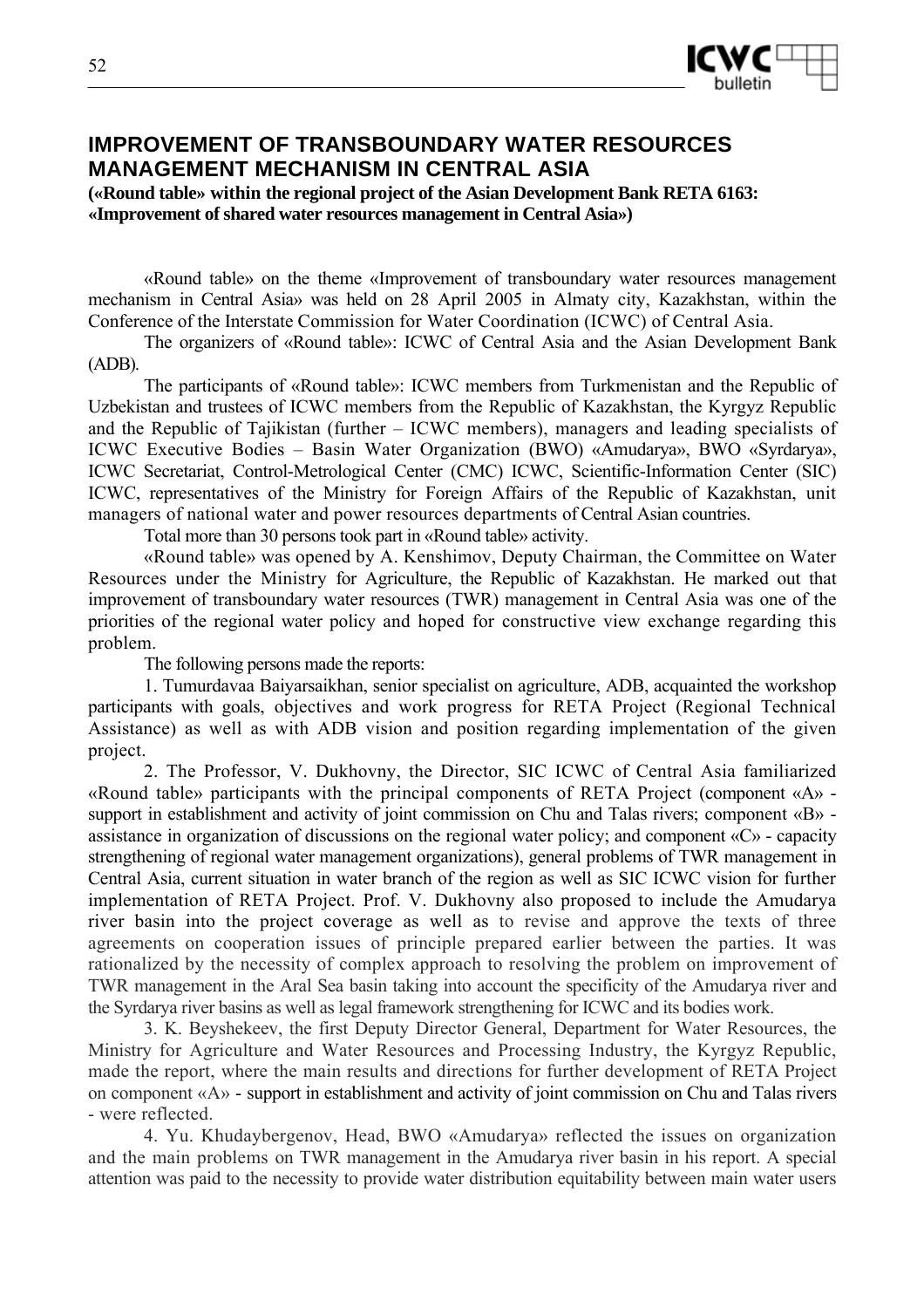

in the basin including the Aral Sea as well as the issues on equipping head water intakes with SCADA facilities.

5. A.. Sorokin, Head, the department on the regional water resources, SIC ICWC, acquainted the participants with the results of scientific researches on calculating water flow losses, analyzing return water impact on the Amudarya water quality as well as demonstrated the opportunity for reducing average water availability of rivers when starting low-water season.

6. M. Khamidov, Head, BWO «Syrdarya» acquainted the participants with water situation arising in the Syrdarya river basin during the years of different water availability. The attention of listeners was focused on TWR management problems related to Toktogoul hydropower station operation in energy mode, which brought to significant damages for Kazakhstan and Uzbekistan during winter-spring period run into tens of millions of USD every year (costs for conducting flood-controlling measures, immigration of population from flood area, etc.). In particular the reporter marked out low level of flow forecasts and the necessity to strengthen the cooperation of hydrometeorological services between each others and with ICWC. It was noted in the report that there were no the alternatives on shared management and close cooperation between all countries in the Syrdarya basin in the field of rationale water resources use of the Syrdarya river.

7. Yu. Rysbekov, the Assistant of SIC ICWC Director, dwelled in his report on the issues on strengthening of international legal framework for regional water relations, preparation of interstate agreements stipulated by the Aral Sea Basin Program-2 in particular regarding improvement of the Agreement 1998 or preparation of draft new agreement on the Syrdarya river, draft agreements on establishing international water-power consortium. It was marked out that in a number of cases those projects did not meet the needs of instances, to investigation of which they were submitted.

ICWC members gave brief information on the key problems of TWR management in Central Asia after presentation of reports. The focus was made on strengthening of regional cooperation and the necessity to achieve the consensus regarding the issues of transboundary water use.

Deputy Chairman, the Committee for Water Resources under the Ministry for Agriculture and Water Resources, the Republic of Kazakhstan, A..K. Kenshimov marked out in his speech that any bilateral protocols on the Syrdarya river did not exclude the need for transboundary agreement, which should determine the order of coordination, responsibilities and rights for the parties regarding observance of operation mode of reservoir release, dimensions and dates of flow augmentation, order of idle water pass of transit Toktogul – Chardara in details. It is required to reinforce the transparency of information and execution.

Deputy Director, the Department for Water Resources, the Ministry for Agriculture and Water Resources and Processing Industry, the Kyrgyz Republic, K. K. Beshikeev supported the necessity to revise the Agreement 1998 on the Syrdarya river taking into account detailed specification of the issues on water quality, information availability, flood control, economical relations according to the participation of the countries in lower and middle reaches in flow formation and costs of the countries for this area.

Ya. Pulatov on behalf of the Minister for Water Resources of the Republic of Tajikistan, A.A. Nazirov, proposed to develop international complex program on water conservation, account of economical aspects on water use and water resources protection, situation evaluation in flow formation areas in particular in the part of deglaciation, ecological processes, waterlogging by reservoirs.

The first Deputy Minister for Water Resources, Turkmenistan, T.A. Alyev informed that it was required to inventory the cost for all works conducted by the countries, where assurance of normal river regime were accompanied with large scope of cleaning and bank protecting works (the proposal was seconded by all participants). He paid attention to the necessity to strengthen works of BWO «Amudarya» as well as BWO «Syrdarya», their status, provision head water intakes and gauging stations with equipment, return water account and quality monitoring.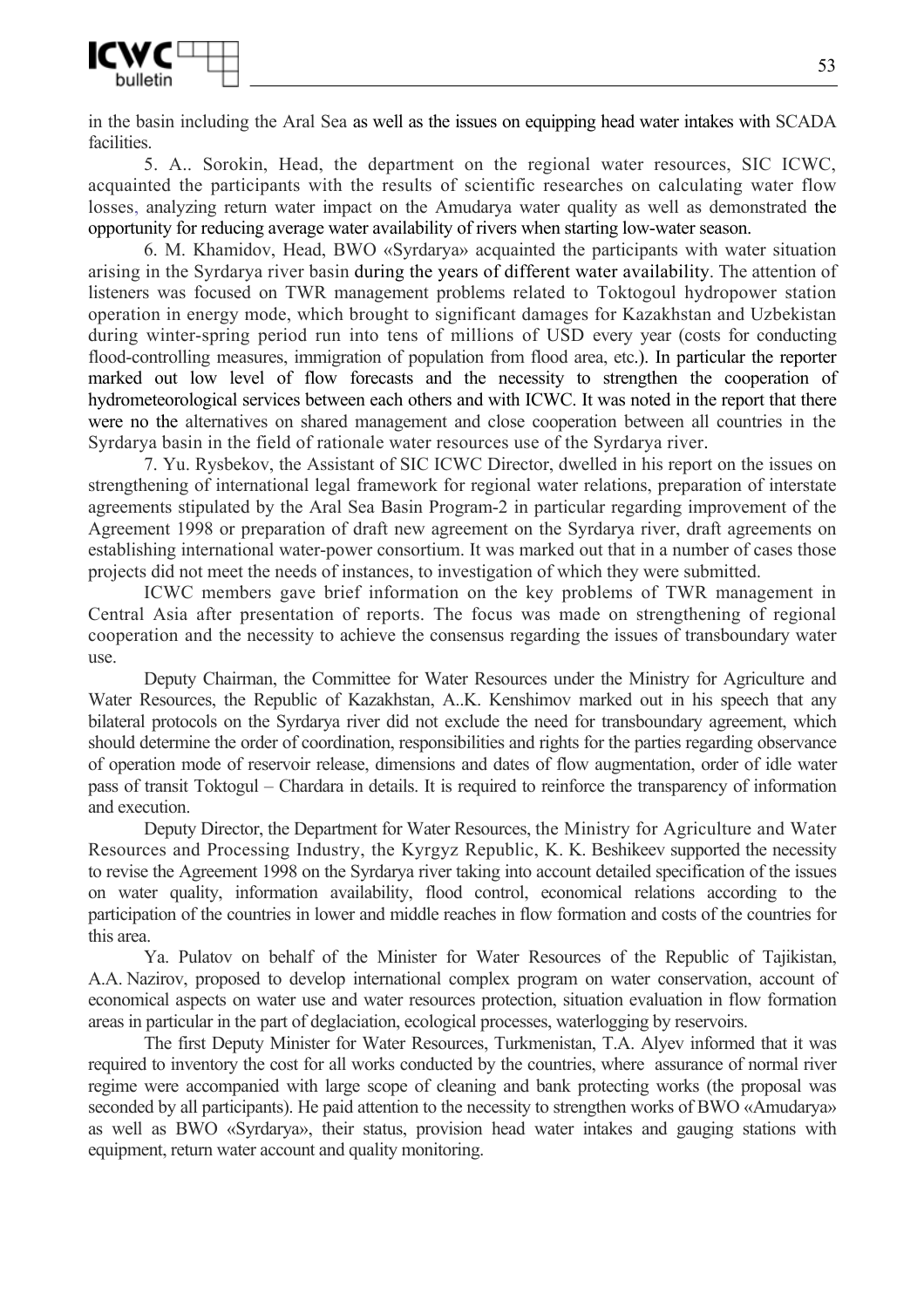

Deputy Minister for Agriculture and Water Resources, the Republic of Uzbekistan, Sh.Kh. Khamraev paid attention to the mechanism for water limit control and observance as well as implementation of ICWC decisions as a whole.

During the discussion T. Baiyarsaikhan expressed the doubt regarding the expediency to include also the Amudarya river basin into the project coverage at this phase and proposed to focus the efforts on achieving the real results for improvement of the Agreement 1998 on the Syrdarya River. T. Baiyarsaikhan also marked out that the significant factor for effective work would be a formal consent of the Uzbek part to take part in implementation of the given project.

R. Abdukayumov, the specialist on ADB project management, expressed the view regarding the necessity to approve the concrete plan of measures acceptable for all countries in Central Asia, the second and the third components of RETA Project and noted that there was a certain degree of flexibility in financial resources allocation of the project, which allowed to reallocate funds between the project components depending on the results regarding this or that component.

ICWC members supported the proposals for RETA Project implementation, marked out its appropriateness and timeliness and expressed the hope that the project would make a considerable contribution to strengthen the cooperation between the states of the region. ICWC members also thanked ADB for readiness to provide the assistance and financial support in resolving the problems on effective TWR use in Central Asia. ICWC members were proposed to generalize the results of a number of large-scale projects in the field of TWR use implemented under the support of international donors (Global Ecological Fund, World Bank, International Development Agency (USA), the Swiss Agency for international cooperation, the programs TACIS, SPECA).

ICWC members marked out that as a whole the principal problems on TWR management in Central Asia were caused by lack of coincidence between interests of the countries in upper reaches (Kyrgyzstan, Tajikistan) interested in large-scale hydropower station operation in energy mode and further development of hydropower capacity and of the countries in lower reaches (Kazakhstan, Turkmenistan, Uzbekistan) interested in sustainable irrigation infrastructure functioning and flood controlling within their territories. In particular such problems are acute in the Syrdarya river basin.

ICWC members and other participants of «Round table» came to the agreement regarding the following issues:

1. RETA Project, regarding its objectives to work out and improve water policy first of all at the regional level, should cover the issues on the Syrdarya river basin as well as the Amudarya river basin and at the same time evaluate existing drawbacks and set of required measures by joint efforts of ICWC members and regional bodies. The works on «The principal provisions of water strategy», SPECA Project, Global Ecological Fund, conducted earlier, should be taken as base materials for such activity.

2. The priority was to establish Joint Working Group for analyzing the practice of the Agreement 1998 on the Syrdarya river enforcement, revealing the main reasons of nonfulfillment of provisions from the given agreement in corpore. The Working Group should be comprised of the representatives of the Ministry for Foreign Affairs, water resources, power and environment departments from all Central Asian countries as well as representatives of regional bodies on water and power management (ICWC and its executive bodies, the United Dispatcher Center «Energy»). It is planned to hold three meetings of this Working Group during 2005.

3. Conducting trainings for representatives of water resources, power and environment departments from Central Asian countries regarding (а) introduction of integrated water resources management principles; (b) resolving conflicts and disputes in the field of interstate water use; and (c) improvement and harmonization of water legislation of the region states. It is planned to hold three training during 2005. SIC ICWC will submit the plan of organization, dates and venue of these trainings to ICWC members for consideration up to the end of May 2005.

4. Joint development of detailed Work Plans on preparing Joint Commission on Chu and Talas rivers for their activity for 2005 with concrete dates of implementation for Technical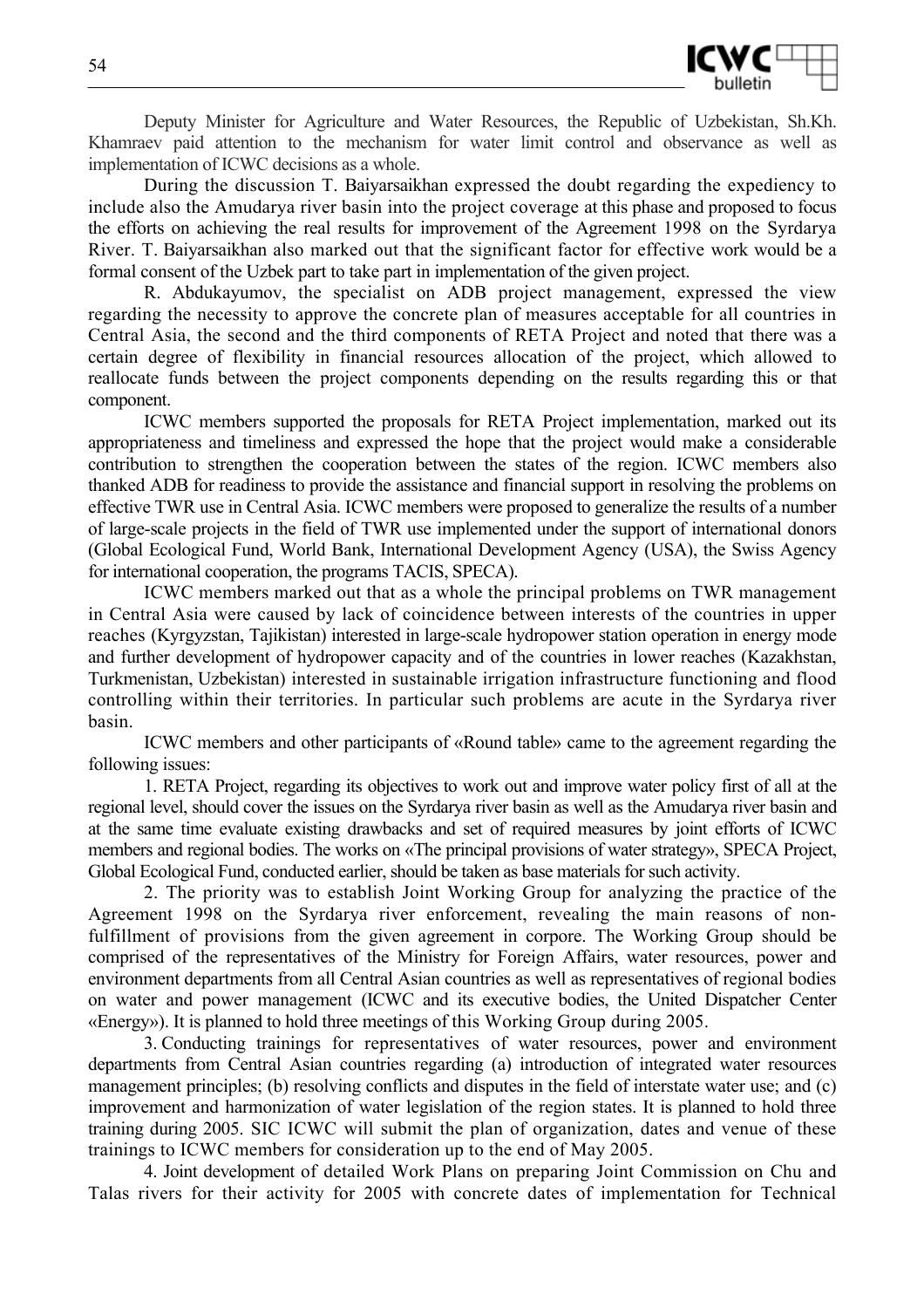

Secretariat and four Working Groups by Committee for Water Resources under the Ministry for Agriculture, the Republic of Kazakhstan and the Department for Water Resources under the Ministry for Agriculture and Water Resources and Processing Industry, the Republic of Kyrgyzstan up to the end of May 2005 and submission of them to ADB for making approval.

# **INTRODUCTORY MEETING ON «IWRM-FERGANA» PROJECT (PHASE III)**

Introductory meeting on «IWRM-Fergana» Project (Phase III) was held on 07.06.2005.

The meeting was opened by prof. Dukhovny V.A. who marked out that Project Phase III was approved with some increased cost against the last phase and in particular it was directed at creating «National management» component.

Sandjar Djalalov from SDC made speech and congratulated participants on Project Phase Ш beginning and marked out, that the objectives of two previous phases were implemented successfully. Phase Ш sets two objectives:

1. Examine IWRM effectiveness;

2. Alternatives on improving water use effectiveness.

IWRM Concept, developed by Project and based on hydrographical principle, met support in the Republic of Uzbekistan (the Decree of Cabinet of Ministers №320). Issues on social mobilization when establishing 3 pilot WUAs were resolved and at the same time the highest level, which was not investigated in other projects, was considered. For the first time in Central Asia Region the packet of documents was prepared for making changes in legislative basis in order to create Union of Canal Water Users. Field certificates and ways for establishing Extension Service for farmers were developed based on demonstration fields for improving water and land productivity. Sandjar Djalalov marked out the objectives of Phase III:

- institutional formation at national level, i.e. creation of national groups on implementing IWRM water policy through holding briefings and workshops;

- at WUA level introduction of results in horizontal level as well as in extension and dissemination;

- at national level holding 3 regional meetings – briefings with decision makers.

The main objective of project activity is to contribute to improving living standard of human through increasing effectiveness of water resources use in the Fergana Valley**.** Professor Dukhovny V.A. marked out in his speech that the main project objective and direction were based on results of two previous phases but had principally more important and wide meaning.

The objectives of Phase II were:

- to create understanding and clear vision what IWRM was, what the necessity of its introduction was; its composition and possibilities;

- to prove its effectiveness and applicability under our conditions;

- to involve those who could concretize its understanding.

As a whole project executors achieved those objectives. As a result IWRM in our explanation covered actual aspects of modern management and revealed the necessity:

- to involve public in management system intensively;

- to link all levels of water hierarchy;

- to direct at final management aims: sustainability, uniformity and effectiveness.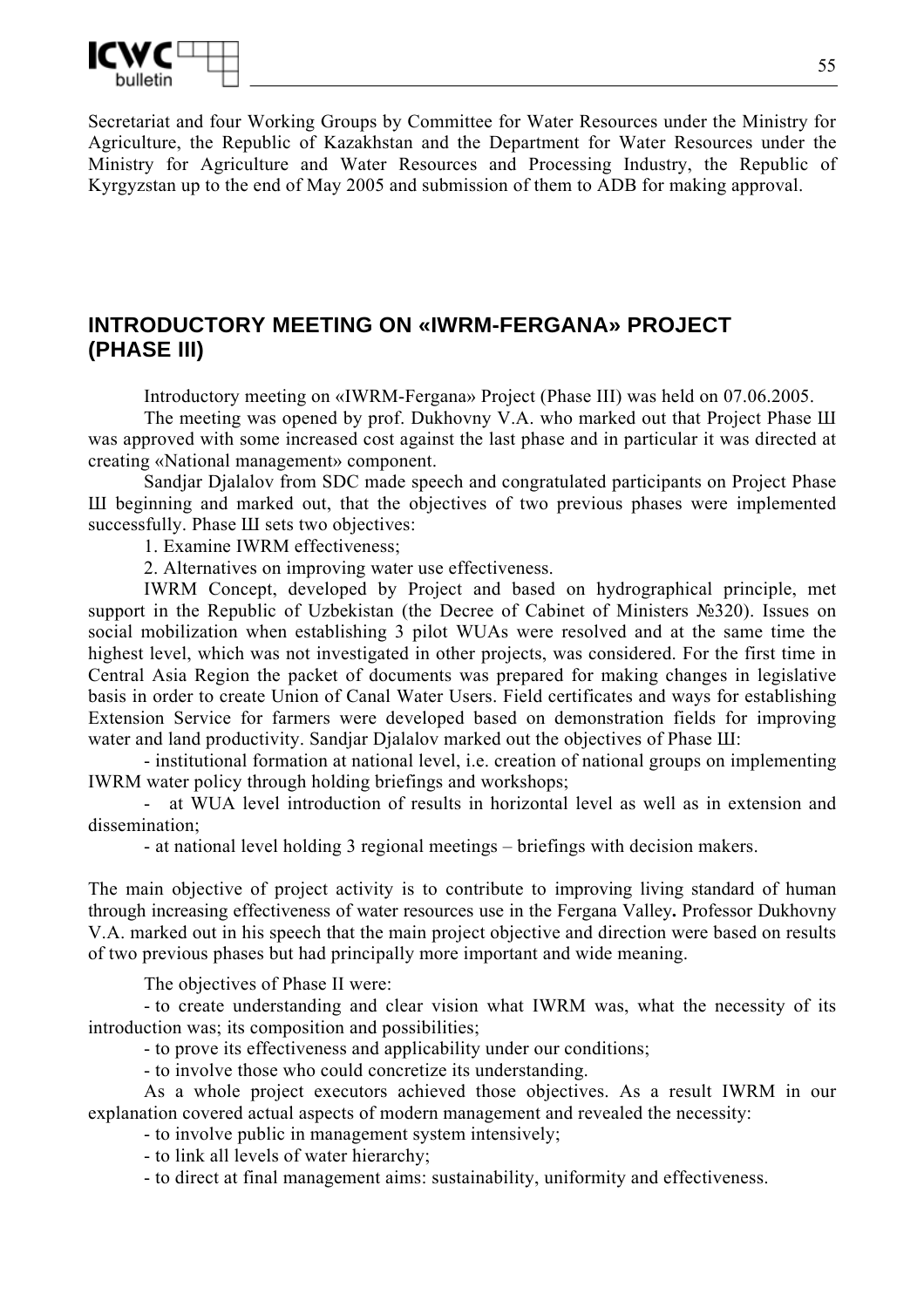

Objectives of the present phase are:

- strengthening IWRM and creating all required tools which should assist to prove its effectiveness; especially developing economic management instruments;

- extending IWRM application in command area as well as in all sites which have the same names.

Today IWRM appears in many directions and projects but often as slogan, as practice of old projects on reconstructing and repairing instead of to proceed to the main management system intently. IWRM is basically reestablishment of traditions of fathers and ancestors in water when the local initiative should compensate what have been achieved by great finances and strict management from the above. But it does not mean to spare the government from participation at all. The government is responsible for:

- creating policy climate;

- creating direction at IWRM;
- involving water users;
- financial mechanism of cost sharing between water users and water organizations;
- providing technical assistance in equipping, training, etc.;
- creating conditions for ability to pay for farmers.

Then participants of the meeting investigated the concrete issues.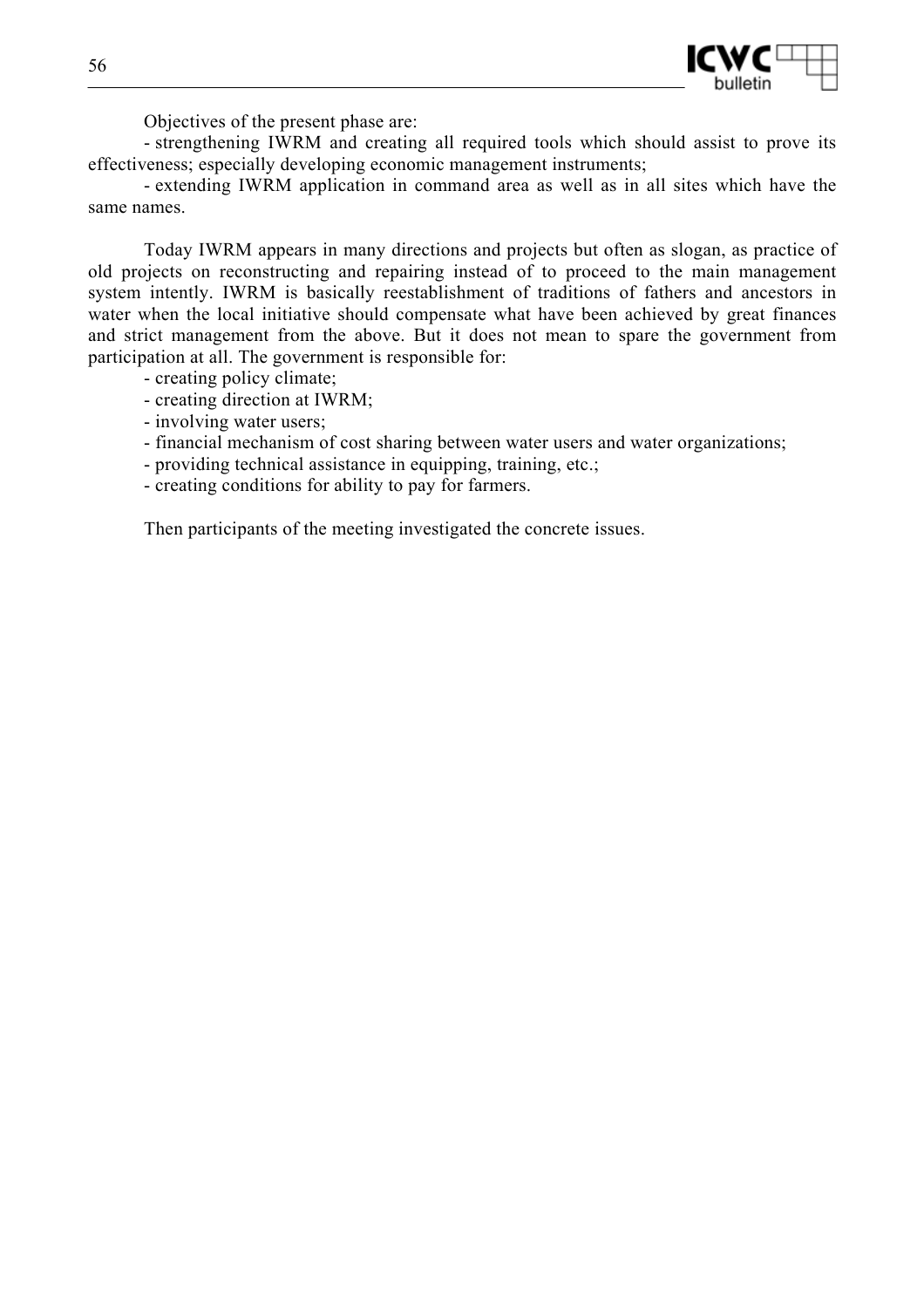# **METHODOLOGY FOR MAKING UP WATER USE PLAN. TRANSFERENCE FROM DECADE WATER DISTRIBUTION TO DAILY ONE BETWEEN WATER USERS (WUA activity)**

Workshops on the theme: «Methodology for making up water use plan. Transference fro decade water distribution to daily one between water users» were held from 29 June to 4 July 2005 in WUAs «Zarafshan» (D-Rasulovsky region, Sogd province, Tajikistan), «Akbarabad» (Kuva region, Fergana province, the Republic of Uzbekistan) and «Zhapalak» (the Kyrgyz Republic) in Training Center in Osh.

WUA activity Leader on «IWRM-Fergana» Project, the candidate of economic science, Pinkhasov M.A. made reports «Gained results in 2002 – 2004 and the objectives for 2005 – 2008 regarding WUA activity on «IWRM-Fergana» Project».

In particular there were given in the report:

- determined objectives and gained results on pilot WUAs «Zarafashan», «Akbarabad» and «Zhapalak»;

- developed legal issues in WUA requiring their introduction in order to achieve sustainability of WUA functioning at three republics of Fergana Valley;

- ways for resolving conflicts and disputes between WUAs and water users, between WUAs and water organization and between water users themselves;

- the content of «Guidelines on integrated water resources management at WUA level» developed by WUA activity;

- technical and technological aspects of WUA activity;

- economical aspects of WUA functioning in interrelation with economical aspects of water users.

The reporter dwelled on the objectives for Project Phase III concerned with:

- disseminating pilot WUAs experience throughout the whole Fergana Valley;

- reclamation services;

- stimulating water conservation in WUA;

- granting lax credits to WUAs;

- organizing associations of homestead farms;

- establishing special organization on supporting WUAs under BISA and Provincial Department for Agriculture and Water Resources;

- holding trainings on various directions of WUA activity;

- improving WUA Statute acting at pilot WUAs;

- introducing double-rate tariff into WUA «Akbarabad» for WUA services;

- specifying belonging of irrigated lands to certain hydromodule zones;

- CDW use for irrigation under the respective conditions;

- responsibilities of WUAs and interfarm structures on CDN management;

- preparing plan of repair and reconstruction works involving water users;

- stimulating WUA workers;

- finalizing «Guideline on water distribution»;

- making up water use plan for WUAs linking with operating regime of the main canals;

- organizing monitoring over using surface, ground and return water in pilot WUAs;

- developing models of daily water distribution planning between water users.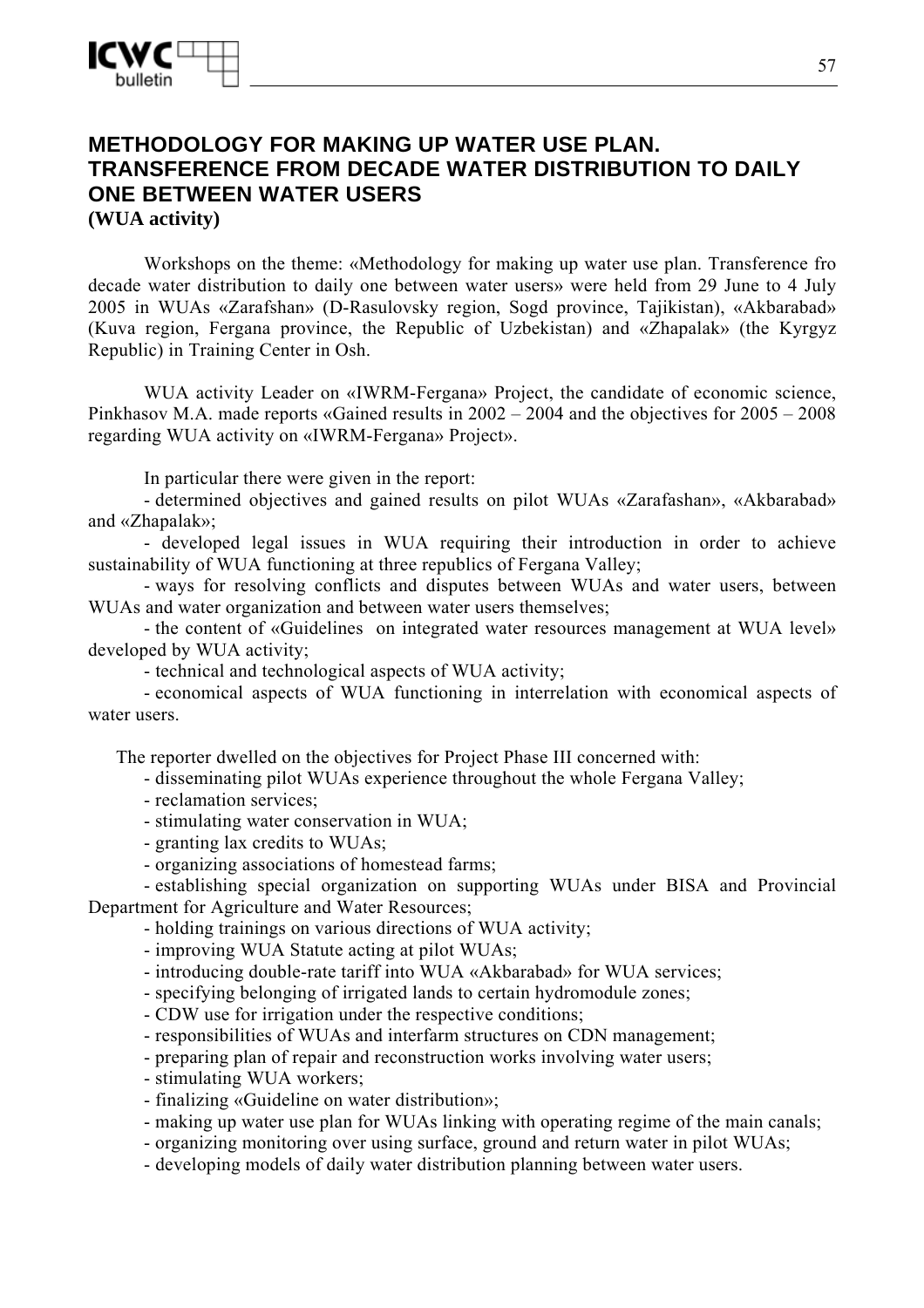

The technician on water distribution in WUAs «Akbarabad» and «Zarafshan» Khamdamov Sh. made the next presentation on the theme: «Water-physical features of soil and selection of elements for irrigation procedures» where he acquainted listeners with physical and water features of soil, total water consumption of crop unit, hydromodule, irrigation norm, interrelation of elements for irrigation procedures (slope, lengths and furrow discharge).

So general concepts on water-physical features of soil, their role in forming crop irrigation schedule and organizing optimal irrigation schedule were given to listeners.

IWMI colleague Zhumabaev K. made the report «Methodology for water distribution according to time». This methodology was approbated along «Sokolok» canal in WUA «Zhapalak».

The main point of the given methodology is to provide water users with water through determining the schedule of irrigation order between farmers and indicating day, time and duration of irrigation for every water user. The proposed methodology is a system of permanent water rotation. Irrigation duration is proportional to farm sizes in command area of separate inlet's lands.

The reporter dwelled on conditions when introducing water rotation according to time and eight steps on introducing the proposed methodology:

- WUG Meeting on forming awareness for decision making;
- collecting required information on farmers' views;
- technical finalization installing fixed water intake facilities;
- water supply timing to inlets;
- preparing decade water supply schedules for the whole system;
- public announcement on water supply to water users;
- implementing water rotation according to water supply schedule;
- holding WUG Meeting according to season results.

WUA Activity Assistant Alimdzhanov A. made two reports: «Principles of making up water use plan at WUA level» and «Transference from decade water distribution to daily one at WUAs canals».

Alimdzhanov A. marked out in his first report that water distribution method applied in established WUAs to the present day was based on indices of water use plan made up  $10 - 15$ years ago. Water requirement was distorted in these plans as earlier in particular cotton was grown in farms and the share of grain crops and vegetables was insignificant and onfarm canals' efficiency was limited to secondary canals in water use plans.

The reporter covered the main principles, methodology as well as materials widely required for making up water use plan.

The reporter Alimdzhanov A. marked out in his second report that water distribution by permanent water current with little average decade discharges according to water use plan was ineffective under the conditions of small farms' functioning. The principal reason was practicing methodology of water distribution according to water use plan based on *decade water distribution.* 

The reporter dwelled on mechanism of transference from decade water distribution to daily one and making up daily water distribution schedules between WUAs water users in details. This principle takes into account interests of all parties – water users, WUAs and water organization, providing water distribution transparency and publicity.

Alimdzhanov A. held two practical trainings concerned with the reports which were made.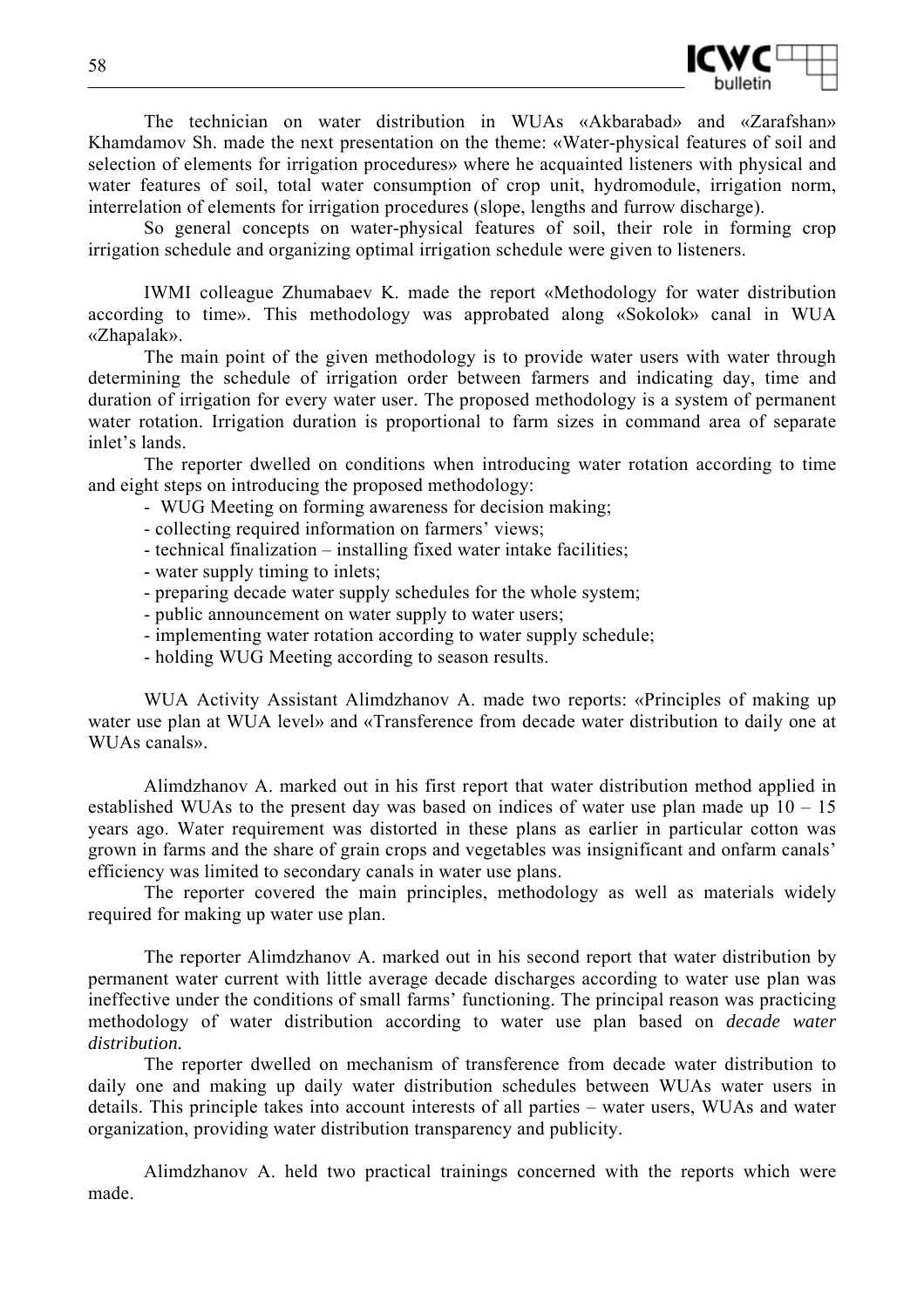

Listeners made up water use plan for secondary canal under the direction of Alimdzhanov A.. Listeners were convinced of decade water distribution drawbacks in practice.

Workshop listeners made up daily water distribution schedules between water users during the second practical training.

Consultant on hydrometry R.R. Masumov presented the report on the theme: «Water account during integrated water resources management». He dwelled on water accounting facilities applied in WUAs and characterized their technical features and water account methodology in his report. In conclusion R.R.Masumov dwelled on gained results when organizing water account in pilot WUAs.

Then the reporters answered the questions of workshop participants.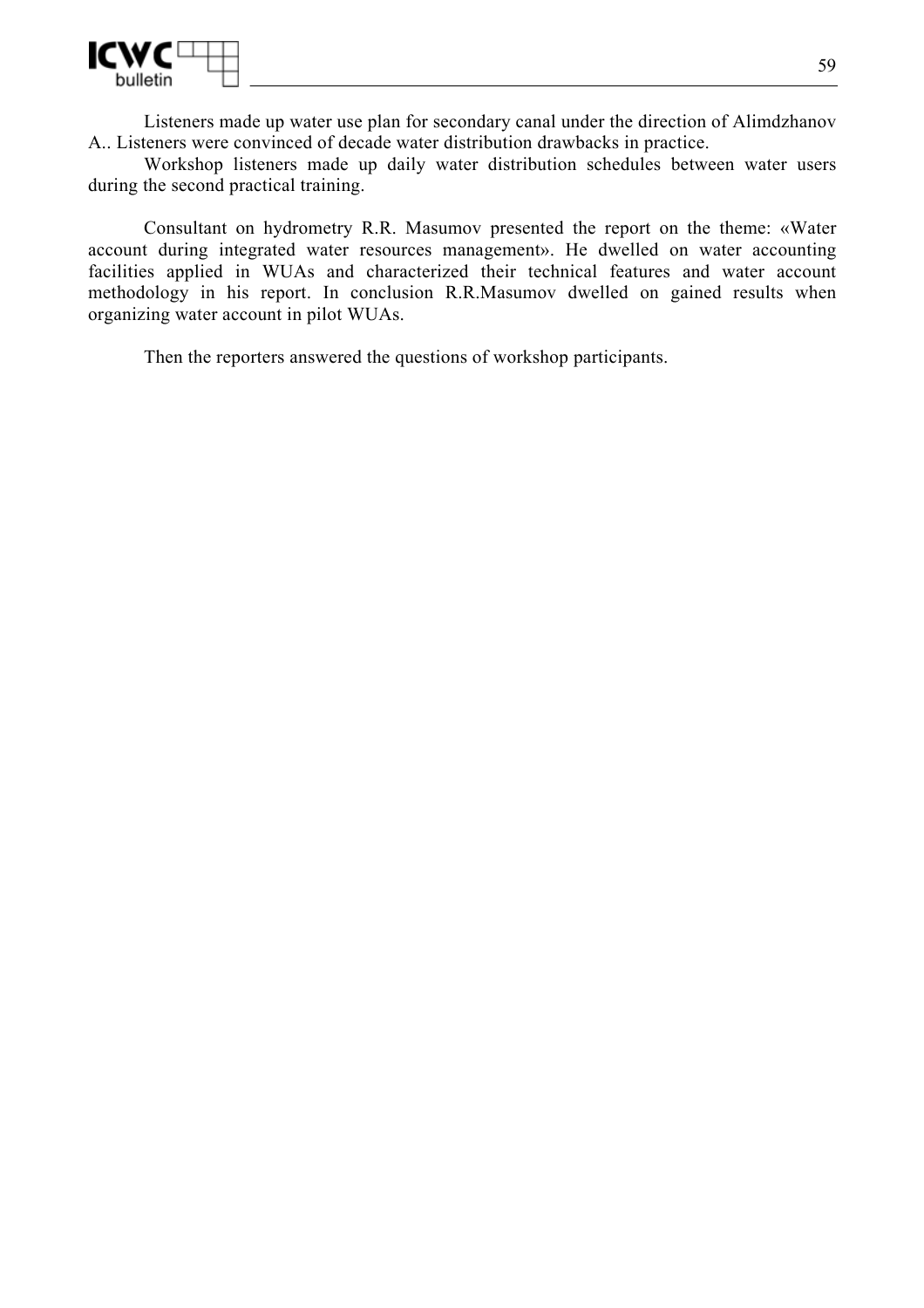



# **ICID WATSAVE AWARD(S) 2005**

### **Preamble**

ICID launched its Global Water Saving (WatSave) program by setting up the WatSave Work Team (WT-WATS) in the year 1993 with the objective of promoting and recognizing water conservation success amongst member countries. ICID has been compiling and disseminating information on water saving/ conservation practices adopted by member countries worldover through publications, website and organizing regional workshops. As a part of the WatSave activities, ICID instituted WatSave Awards in the year 1997. The award(s) are presented each year to an individual or a team for OUTSTANDING CONTRIBUTION to water conservation/water saving for increasing the beneficial and/or efficient use of water to develop and improve the sustainable use of the critical resource. The WatSave Awards 2005 will be made during the 56th meeting of the International Executive Council to be held in September 2005 at Beijing, China.

### **The award aims at -**

- Promoting and encouraging the best technological applications or projects which have been successful in saving and/or recovering waste waters/low quality waters.

- Promoting other non-technological interventions and/or innovative land and water management/techniques for increasing the availability of water for different uses.

- Promoting research that leads to substantial savings in water applications or uses.

- Promoting development of new policies/approaches for water saving leading to cost effective and beneficial use of water.

### **Categories of the Award(s)**

The Awards are in the following three categories:

WatSave Technology Award (Ref.2 i above) WatSave Innovative Water Management Award (Refer 2 ii, iii, iv above) WatSave Young Professional Award (Ref. 2 above).

#### **Selection process**

All nominations received from the National Committees will be reviewed by a panel of 5 judges, one each from the four regions of ICID (The Americas, Africa, Asia-Oceania and Europe) and the fifth from any region but there shall not be two judges from the same country. A judge will not evaluate a nomination from his/her own country. For the information of nominees, the panel will use the 'Evaluation Process' as attached. The panel will be appointed by President, ICID in consultation with the Chairman of the Working Group on Water Saving in Irrigated Agriculture (WG-WATS).

#### **Amount of the award(s)**

The award consists of an honorarium of US\$ 2000 and a citation. In the event of the award being made to a team, the amount shall be made to the nominated leader of the team.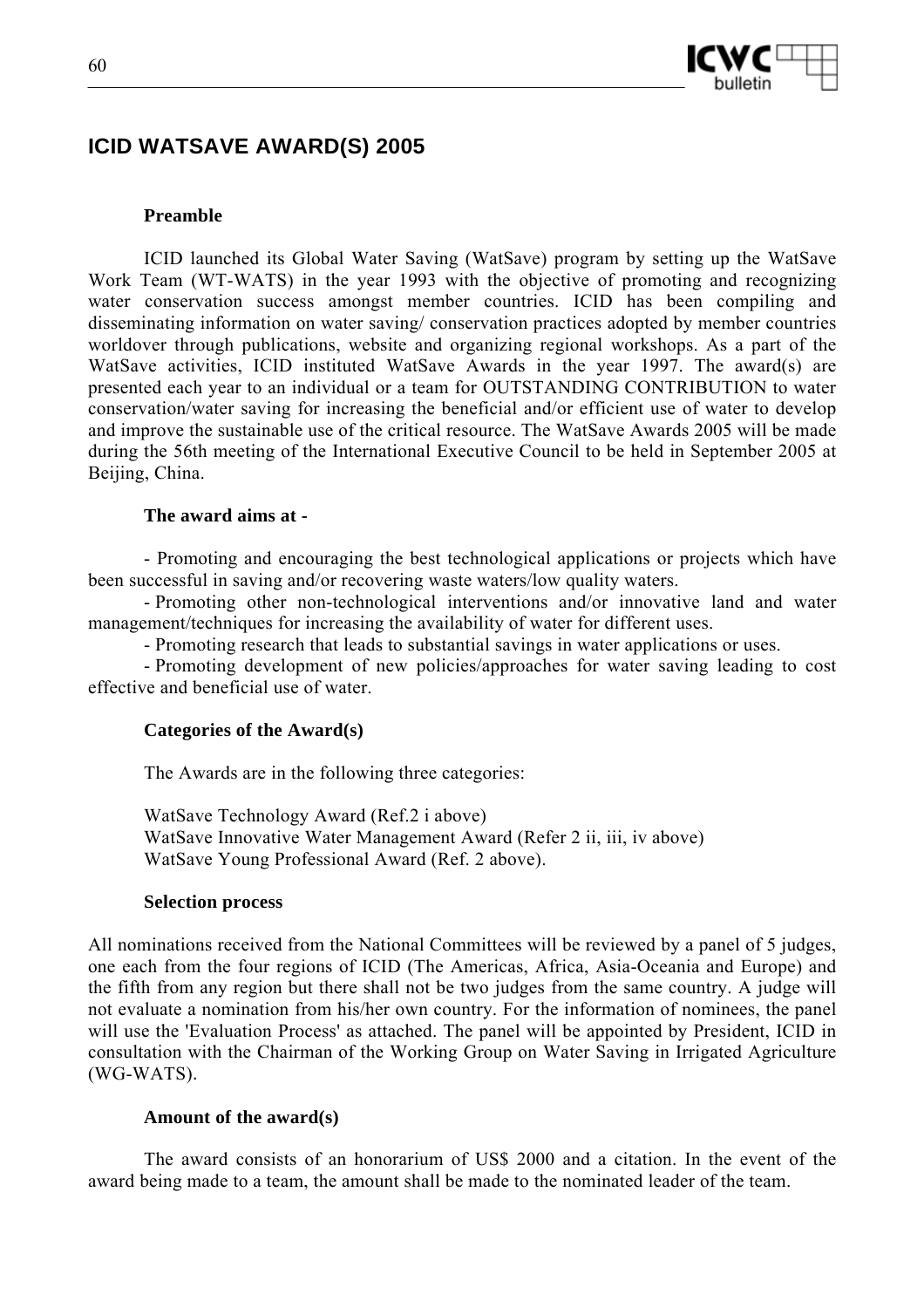

# **Management of the Award(s)**

The citation plaque will bear the name of ICID as the promoter and of the donor as sponsor.

Arrangements will be made by ICID to widely disseminate the achievements/successes of the winning entries.

# **Rules of the Award(s)**

1. Nominations must comply with these rules: Заявки должны быть представлены в соответствии со следующими правилами:

- Nominations for the Awards are open to all professionals/ teams from ICID member countries as well as non-member countries, but the nomination must be made and validated by an active National Committee/ Committee of ICID.

- A completed Nomination Form (enclosed).

- A type-written discussion of about 1500 words in English or French summarising nominee's work related to water saving/conservation.

- A Curriculum Vitae (CV) of the nominee along with a recent passport size photograph.

- A justification by the Proposer as to why the nominee should be considered for the award and the category proposed.

2. The decision of the President ICID as arrived at through the process in paragraph 4 will be final and binding. No discussion or correspondence relating to the award will be entered into.

3. Entries should be sent to the Secretary General, ICID so as to reach Central Office, New Delhi, not later than 31 May 2005.

Please note that any nomination papers, as listed in 8 (i), if received after 31 May 2005 will not be considered and forwarded to the Panel of Judges. All the papers related to nomination received on or before 31 May 2005 will be acknowledged within a week by the Central Office by e-mail/fax. In case of non-receipt of the acknowledgement, the concerned National Committee/ Committee should contact the Central Office immediately.

# Address:

Secretary General **International Commission on Irrigation and Drainage** Central Office 48 Nyaya Marg Chanakyapuri New Delhi 110 021 **INDIA**

Tel: +91 11 2611 6837 or 2611 5679 Fax: +91 11 2611 5962 E-mail: icid@icid.org